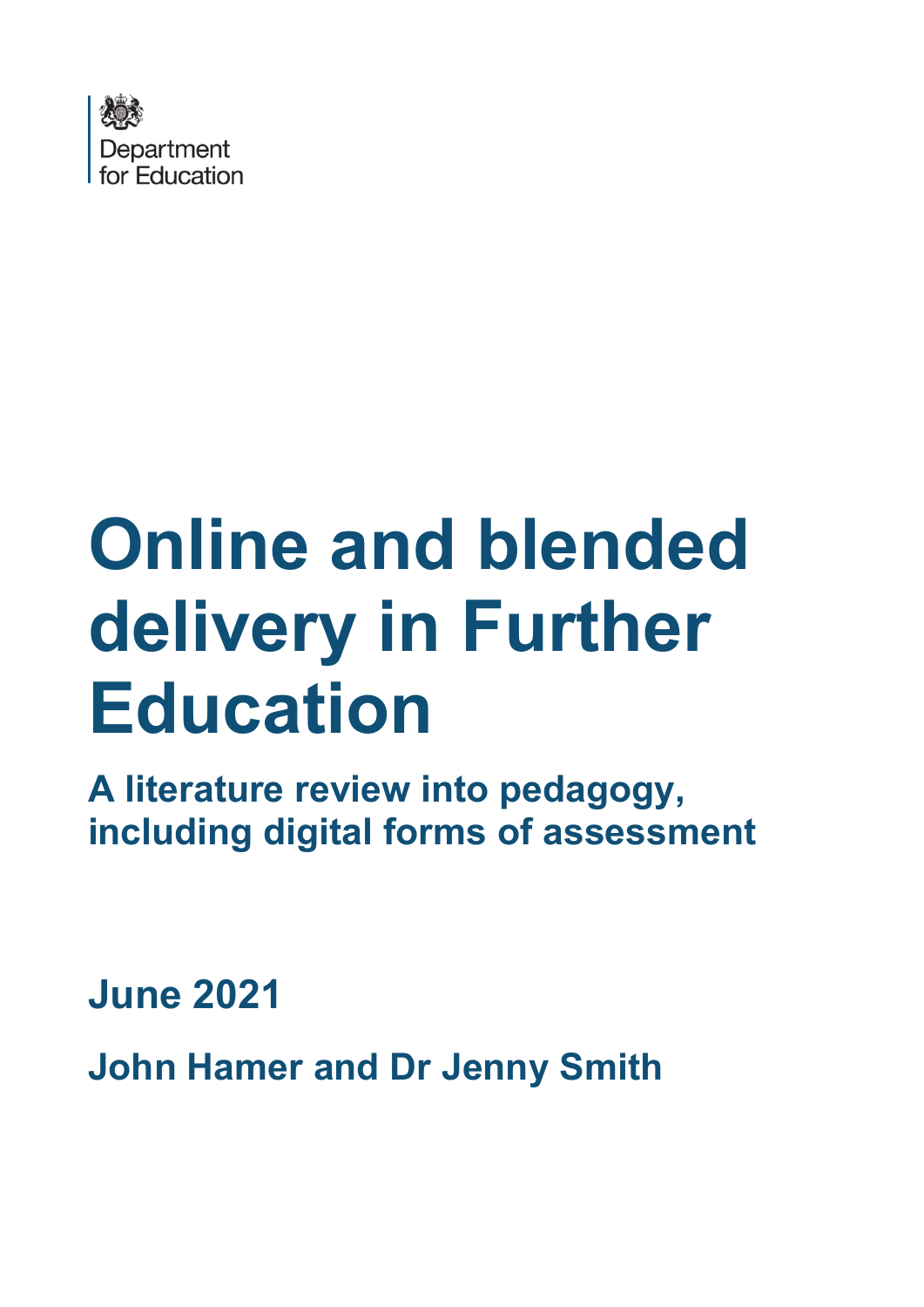# **Contents**

| List of tables                   |                     |                                                                   | 4  |
|----------------------------------|---------------------|-------------------------------------------------------------------|----|
|                                  |                     | <b>Executive Summary</b>                                          | 5  |
|                                  | Background          |                                                                   | 5  |
|                                  | <b>Review focus</b> |                                                                   | 5  |
|                                  | Conclusions         |                                                                   | 6  |
|                                  |                     | Chapter 1: Introduction                                           | 9  |
| 1.1                              |                     | Background                                                        | 9  |
| 1.2                              |                     | Methodology                                                       | 10 |
|                                  | 1.2.1               | <b>Research questions</b>                                         | 10 |
|                                  | 1.2.2               | Search terms and keywords                                         | 12 |
|                                  | 1.2.3               | Search parameters                                                 | 13 |
|                                  | 1.2.4               | Search sources                                                    | 14 |
|                                  | 1.2.5               | <b>Review stages</b>                                              | 14 |
|                                  |                     | Chapter 2: Online and blended learning pedagogy                   | 16 |
| 2.1                              |                     | Current use of digital technology in FE                           | 16 |
| 2.2                              |                     | Defining digital teaching and learning                            | 18 |
|                                  | 2.2.1               | Emergency remote teaching (ERT)                                   | 18 |
| 2.2.2<br><b>Blended learning</b> |                     | 18                                                                |    |
|                                  | 2.2.3               | <b>Flipped learning</b>                                           | 19 |
| 2.3                              |                     | Fundamental pedagogical principles                                | 20 |
| 2.4                              |                     | Principles for an online / blended learning pedagogy              | 20 |
|                                  | 2.4.1               | What else is required?                                            | 20 |
|                                  | 2.4.2               | An e-pedagogical theory                                           | 21 |
| 2.5                              |                     | Models of online pedagogy                                         | 22 |
|                                  | 2.5.1               | Creating a Community of Inquiry (Col)                             | 22 |
|                                  | 2.5.2               | Technological Pedagogical Content Knowledge (TPACK)               | 25 |
| 2.6                              |                     | Conventional and online / blended learning pedagogy               | 26 |
| 2.7                              |                     | Specific pedagogical approaches and digital learning environments | 29 |
| 2.8                              |                     | Conclusions                                                       | 31 |
|                                  |                     | Chapter 3: Effective and high quality online pedagogy             | 32 |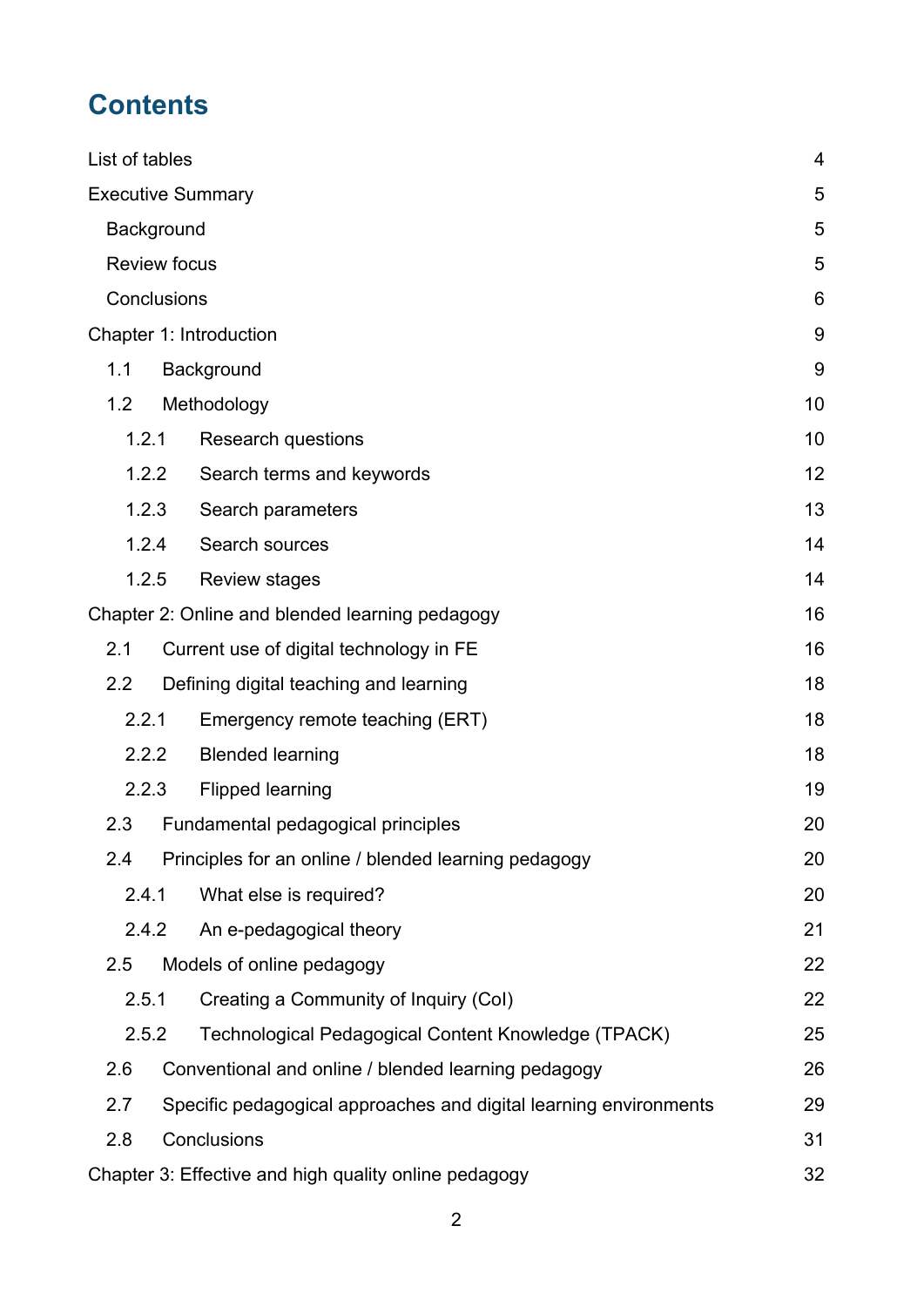| 3.1                       | <b>Evaluation frameworks</b><br>32 |                                                                              |    |  |
|---------------------------|------------------------------------|------------------------------------------------------------------------------|----|--|
| 3.1.1                     | <b>Evaluating blended learning</b> |                                                                              |    |  |
| 3.1.2                     |                                    | Developing an online teaching effectiveness scale (OTES)                     | 34 |  |
| 3.2                       |                                    | The "learners' voice"                                                        | 35 |  |
| 3.3                       |                                    | Characteristics of effective and high quality online and blended FE delivery | 36 |  |
| 3.3.1                     |                                    | Design and planning                                                          | 36 |  |
|                           | 3.3.2                              | Meeting the needs of all learners                                            | 37 |  |
| 3.3.3                     |                                    | What does "good practice" look like?                                         | 39 |  |
| 3.4                       |                                    | The Ofsted Education Inspection Framework                                    | 41 |  |
| 3.5                       |                                    | Conclusions                                                                  | 44 |  |
|                           |                                    | <b>Chapter 4: Assessment</b>                                                 | 45 |  |
| 4.1                       |                                    | How does assessment work in online and blended FE environments?              | 45 |  |
| 4.1.1                     |                                    | Formative assessment                                                         | 47 |  |
| 4.2                       |                                    | Effective assessment techniques in online/blended FE environments            | 48 |  |
| 4.3<br>Conclusions<br>49  |                                    |                                                                              |    |  |
|                           |                                    | Chapter 5: Professional development and support                              | 51 |  |
| 5.1                       |                                    | PD opportunities for online and blended delivery                             | 51 |  |
| 5.1.1                     |                                    | Overarching approaches to PD                                                 | 52 |  |
| 5.2                       |                                    | Key components of PD for teachers                                            | 53 |  |
| 5.3                       |                                    | Identifying need                                                             | 56 |  |
| 5.4                       |                                    | Assessment focused training and professional development opportunities       | 57 |  |
| Conclusions<br>5.5<br>57  |                                    |                                                                              |    |  |
| 58<br><b>Bibliography</b> |                                    |                                                                              |    |  |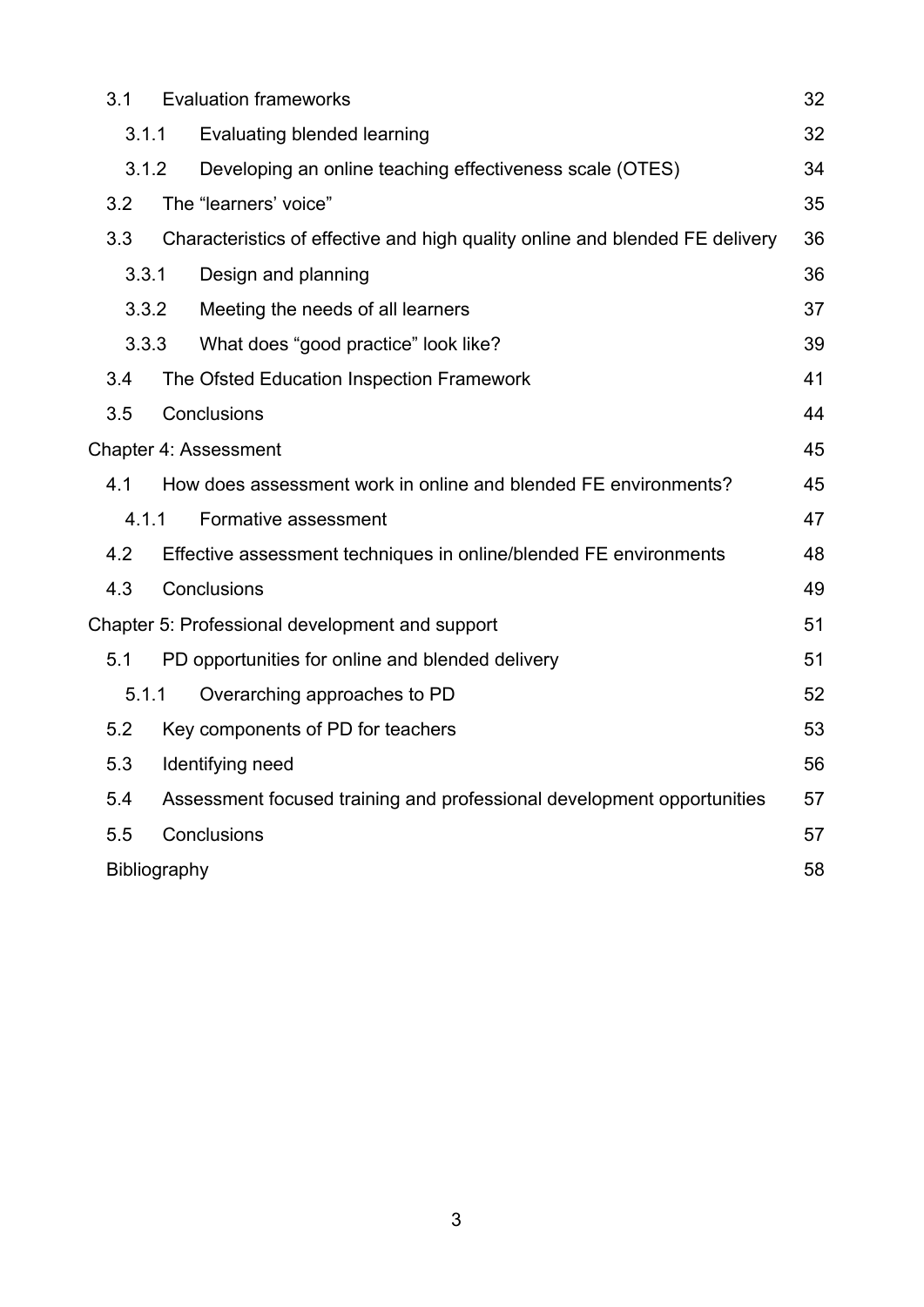# <span id="page-3-0"></span>**List of tables**

| Table 1: Review questions grouped by theme                                                     | 12 |
|------------------------------------------------------------------------------------------------|----|
| Table 2: Community of Inquiry (Col): elements, categories and indicators                       | 23 |
| Table 3: Comparison of general FE pedagogy and online / blended learning pedagogy 27           |    |
| Table 4: Evaluating blended learning – the wider context                                       | 34 |
| Table 5: Characteristics of high quality online and blended FE pedagogy and Ofsted<br>criteria | 42 |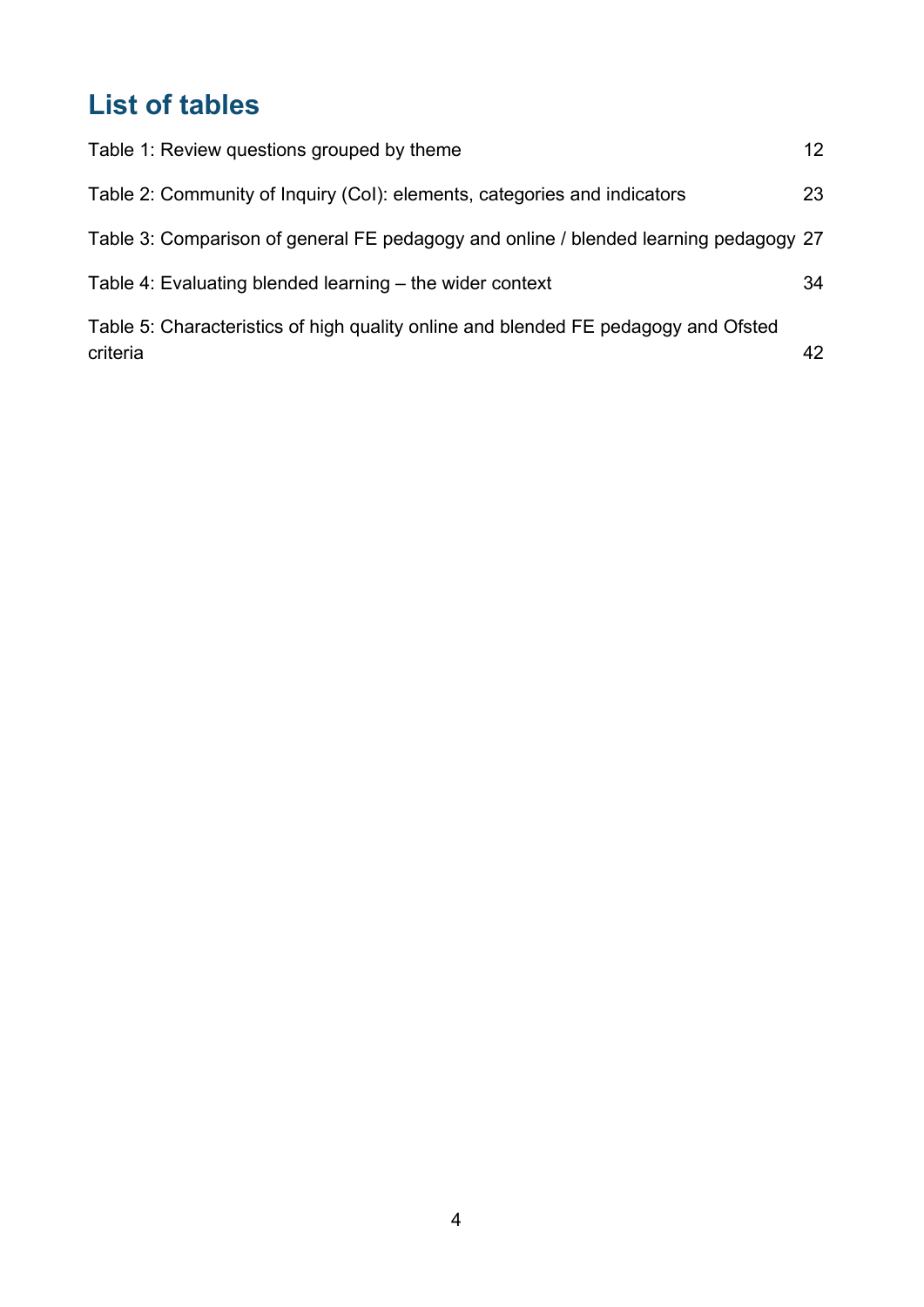# <span id="page-4-0"></span>**Executive Summary**

# <span id="page-4-1"></span>**Background**

In recent years, the use of technology in educational delivery – commonly referred to as EdTech - has become increasingly widespread, exemplified by the Department for Education's (DfE) publication in 20[1](#page-4-3)9 of a national EdTech strategy<sup>1</sup> for the first time. In addition, in the recent White Paper the Government committed to improving digital skills by enabling increased support for online and blended teaching.<sup>2</sup>

The Covid-19 pandemic, and in particular the closure of educational providers to most learners, has brought about a marked change in educational delivery such that online, remote and blended forms of education were widely used during lockdown. This has had a considerable impact on England's Further Education and Skills sector. Teachers in Further Education (FE) institutions have had to rapidly adapt their teaching methods to the new circumstances and deliver online content and lessons for their learners using tools such as Microsoft Teams, Google Classrooms, and educational software such as Canvas and Moodle.

It is currently unknown how long FE settings and educational delivery will be affected by the pandemic. It is expected, however, that EdTech will have an enhanced role going forward given the benefits it can have for both teachers and learners when utilised effectively. To ensure the success of online and blended education and so that learners continue to benefit from a good standard of teaching, teachers need to know how to teach online. They must also understand how to adapt traditional face-to-face pedagogic practices so that they are suitable for a new environment and mode of learning.

Attempts to develop over-arching frameworks for evaluating online and blended learning have not been notably successful. Chapter 3 briefly considers two of them, one of which focuses heavily on the teacher's role. The other framework offers more possibilities, in that it is more successful in encompassing the various aspects of online/blended learning and their interconnectedness. But there is no evidence about how helpful or otherwise it may have been in practice.

## <span id="page-4-2"></span>**Review focus**

The findings from this literature review will form part of an evidence-based view that:

- helps the DfE to understand how traditional pedagogic theory is impacted by, and how it responds to, online or blended delivery
- identifies effective pedagogic approaches and techniques that can be used by FE teachers in online or blended delivery

<span id="page-4-3"></span><sup>1</sup> DfE (2019). Realising the potential of technology in education: A strategy for education providers and the technology industry

<span id="page-4-4"></span><sup>&</sup>lt;sup>2</sup> DfE (2021). Skills for Jobs: Lifelong Learning for Opportunity and Growth. CP 338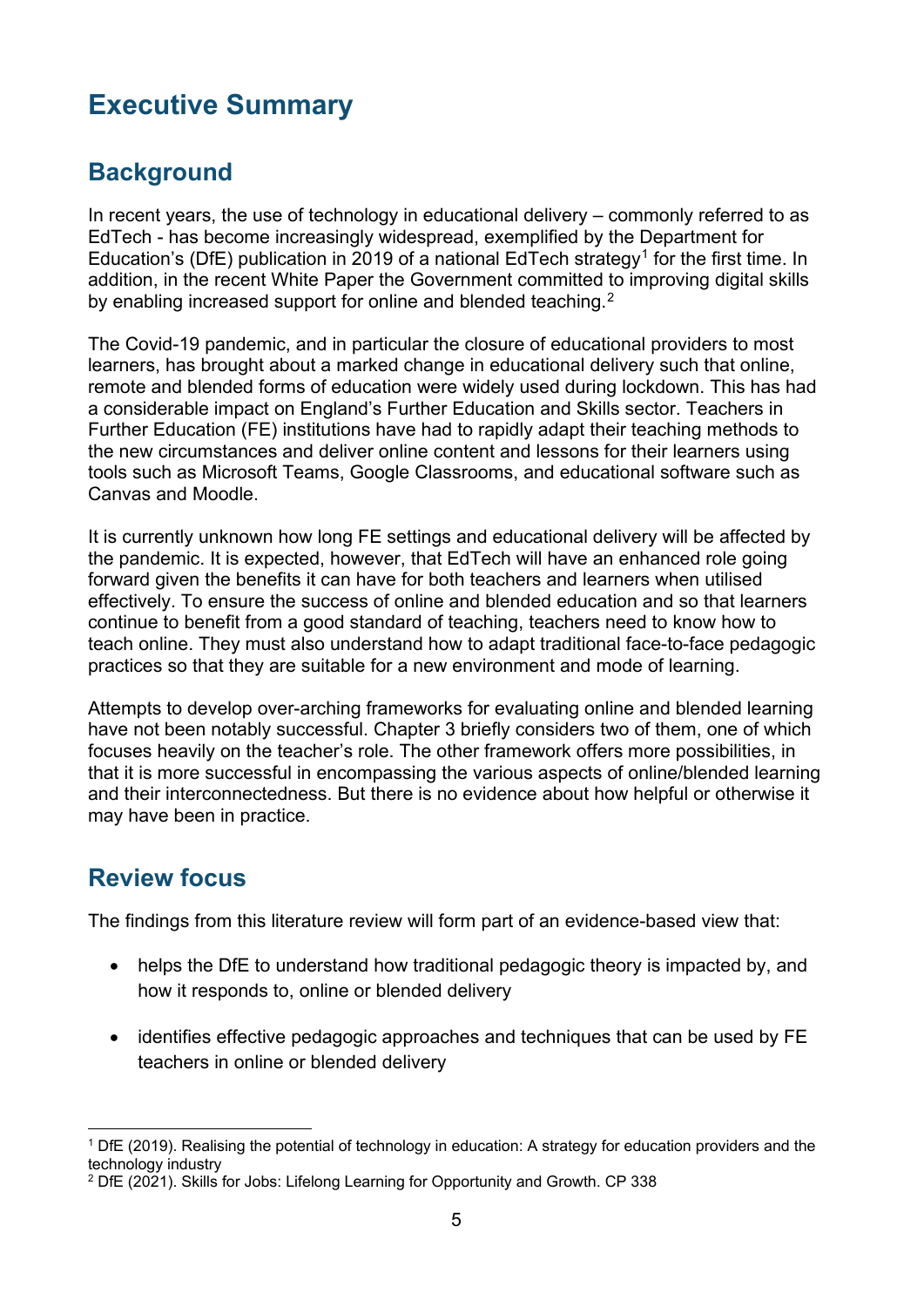• defines good quality online and blended teaching.

The research questions focused on four key themes: online and blended learning pedagogies; quality and effectiveness of online and blended teaching and learning; assessment; and professional development and support for staff.

# <span id="page-5-0"></span>**Conclusions**

#### **Online and blended pedagogy**

- **All the evidence indicates that fundamental pedagogical principles (as exemplified, for example, in the Teachers' Standards and the Ofsted Inspection Framework) should apply with equal force to both face-to-face and online / blended learning.** The principles do not change when moving to an online environment, but there are some difficulties in ensuring that they are robustly applied. This is especially the case with two significant issues – teacher presence and interaction not only between teacher and learners, but also between learners. The Community of Inquiry (CoI) model, and to a lesser extent the Technological Pedagogical Content Knowledge (TPACK) model, have provided a framework for studies addressing these issues during the last 20 years.
- **There are a number of initiatives seeking to develop what are currently little utilised applications of digital educational technology**. Of these, mobile pedagogy and immersive (AR and VR) approaches appear to be potentially the most fruitful. The Designing and Evaluating Innovative Mobile Pedagogies Project (DEIMP), however, is still on a small scale and in its early stages; and there are issues about the expense involved with AR and VR technologies.

#### **Quality and effectiveness of online and blended teaching and learning**

- **The characteristics of high quality online pedagogy are not fundamentally different from those in more conventional forms of educational delivery**. In some cases, however, teachers have had to adapt quickly, and there is evidence that even experienced teachers sometimes lack confidence in their ability to teach remotely.
- **There are a number of studies that indicate that various factors such as age, gender, physical impairment and level of achievement impact upon learners' success with online learning**. There is sparse evidence, however, about how the design, planning and delivery of online and blended learning is being adjusted by course developers and teachers to take account of these differences.
- **Few researchers distinguish between the FE and HE sectors, conflating them together as "tertiary**". Nevertheless, although it is necessary to exercise a degree of caution, the key pedagogical elements that distinguish high quality online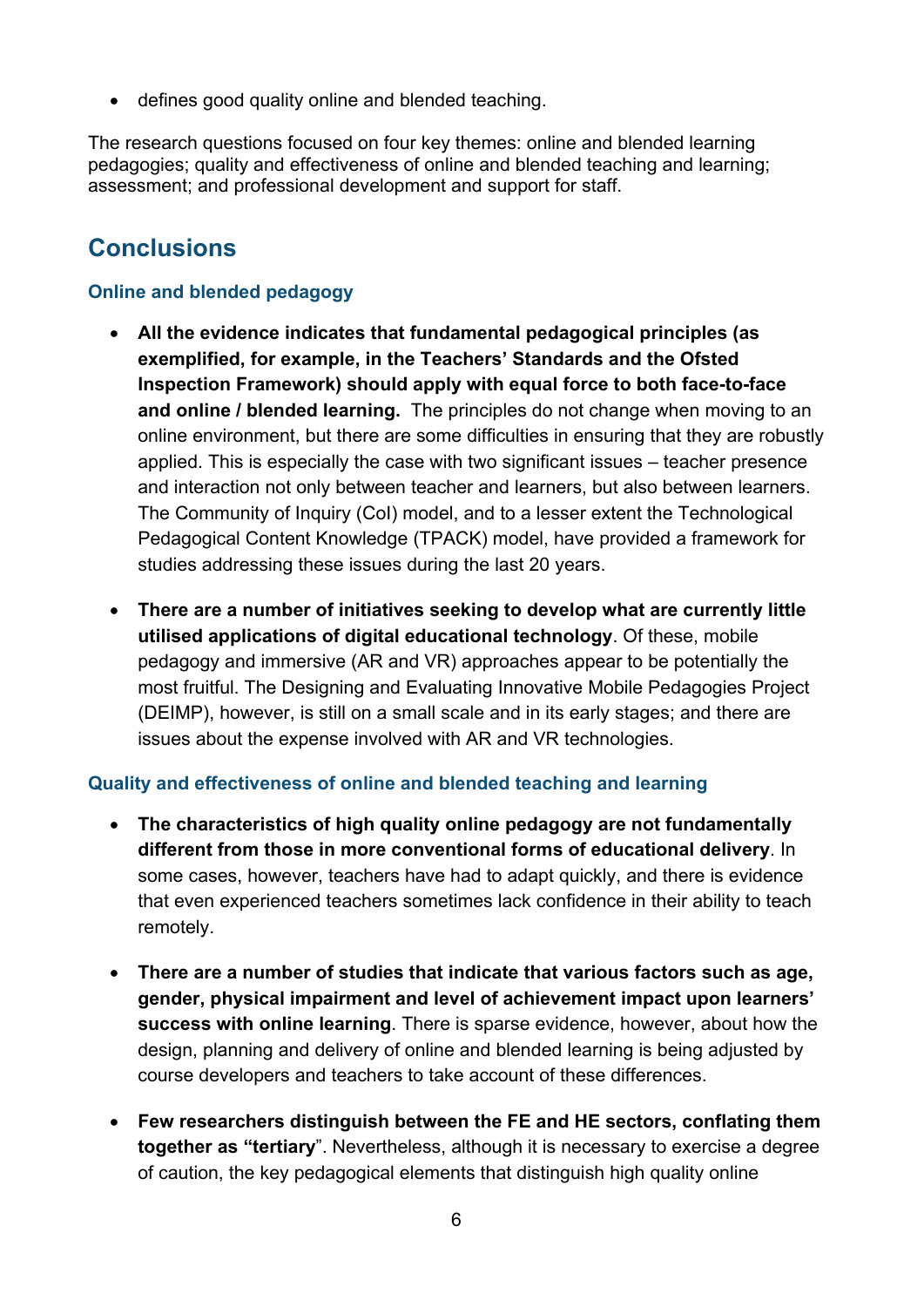teaching and learning are likely to apply equally whether in a school, college or HE institution context.

#### **Assessment**

- **The move to online/ blended learning is seen as a major driver for online assessment**, **accelerated by the Covid-19 pandemic**. A number of commentators argue that technology could transform assessment in a number of fruitful ways. But, the evidence indicates that how teachers use information from assessments, and how learners act on feedback, are of more significance than whether the assessment and the feedback are in digital or some other form.
- **There is evidence of some innovation in the use of technology for formative assessment,** exploring, for example, the effectiveness of different forms of assessment feedback via digital mediums. There is evidence that both students and teachers welcome the additional strategies for providing informative feedback that technology can provide.
- There is a broad body of research on formative and summative assessment generally, but **there is a gap in the academic literature reviewed about online or digitally supported formative and summative assessment in an FE context.**  Much of the grey literature focuses on the outcomes from small-scale, actionresearch projects undertaken in the sector, and brief overviews are disseminated. But there is a lack of robust FE specific research in this area.
- **The barriers to the adoption of high-stakes summative assessment online** are chiefly: organisational culture, infrastructure and readiness, and issues of security and authentication. Despite considering there to be many potential benefits to online assessment, the opportunity for malpractice is seen as a major concern for many stakeholders.

#### **Professional development and support for staff**

- **The literature suggests that the transition from face-to-face teaching to an online teaching experience involved far more for teachers than just putting elements of learning online.** It influences how teachers see their role, their professional identity, their beliefs and assumptions about teaching. Peer support, creating a community, sharing work and collaborating, enables learning and builds confidence. These wider considerations need to be reflected in the training and development provided.
- **There is a high-level of consensus within the literature on the key components of effective professional development for digitally enhanced learning practitioners.**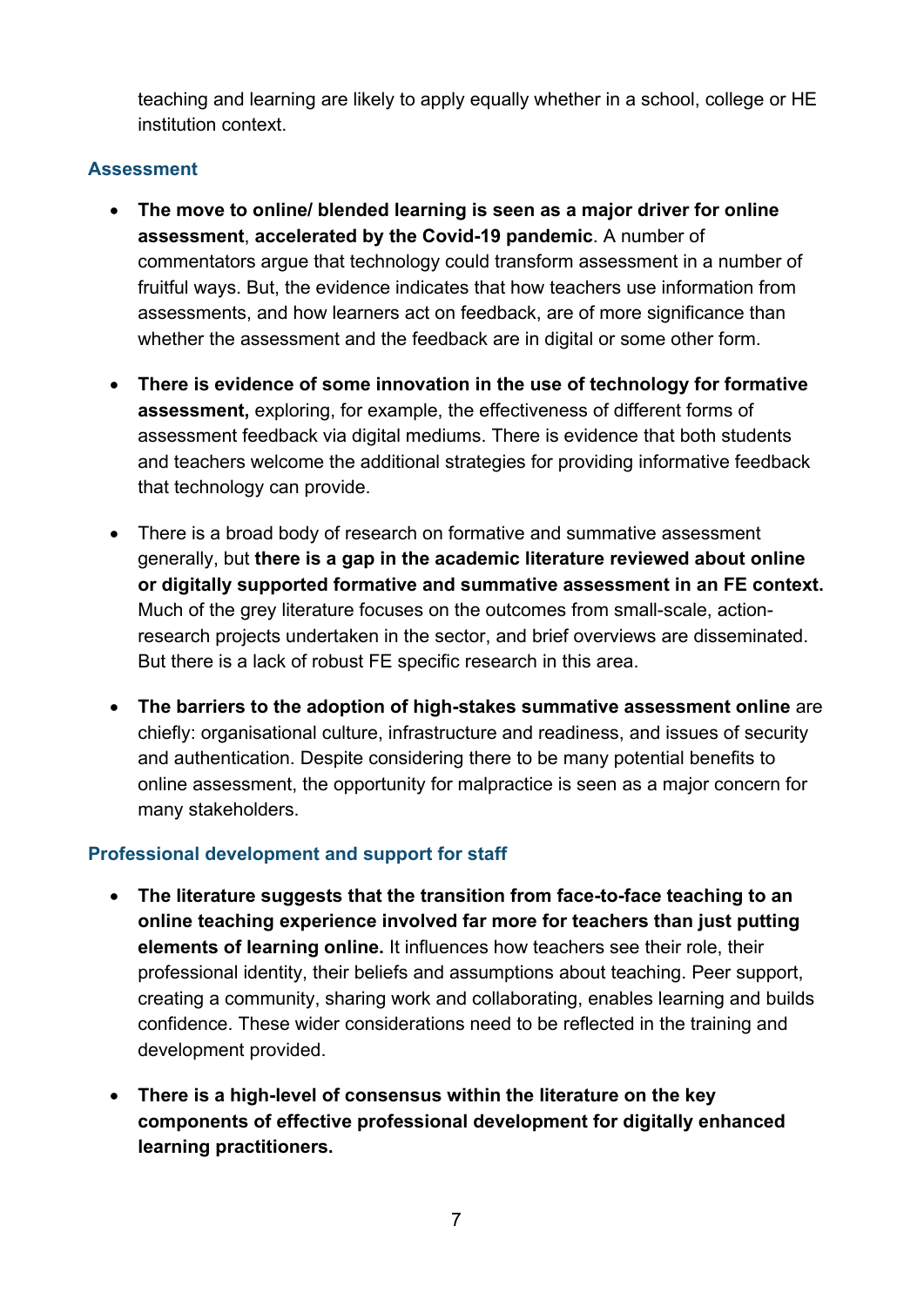- **A large majority of the teachers surveyed by Jisc reported that they received good support from their organisations to develop basic IT skills (Jisc 2020b).** Fewer, however, felt they had received guidance about the specific digital skills needed for their job or reported having time to explore new digital tools and approaches.
- **The review found little evidence in the literature of training / CPD specifically focused on issues to do with online assessment**. There is some indication that where it exists it is provided by commercial organisations or awarding bodies.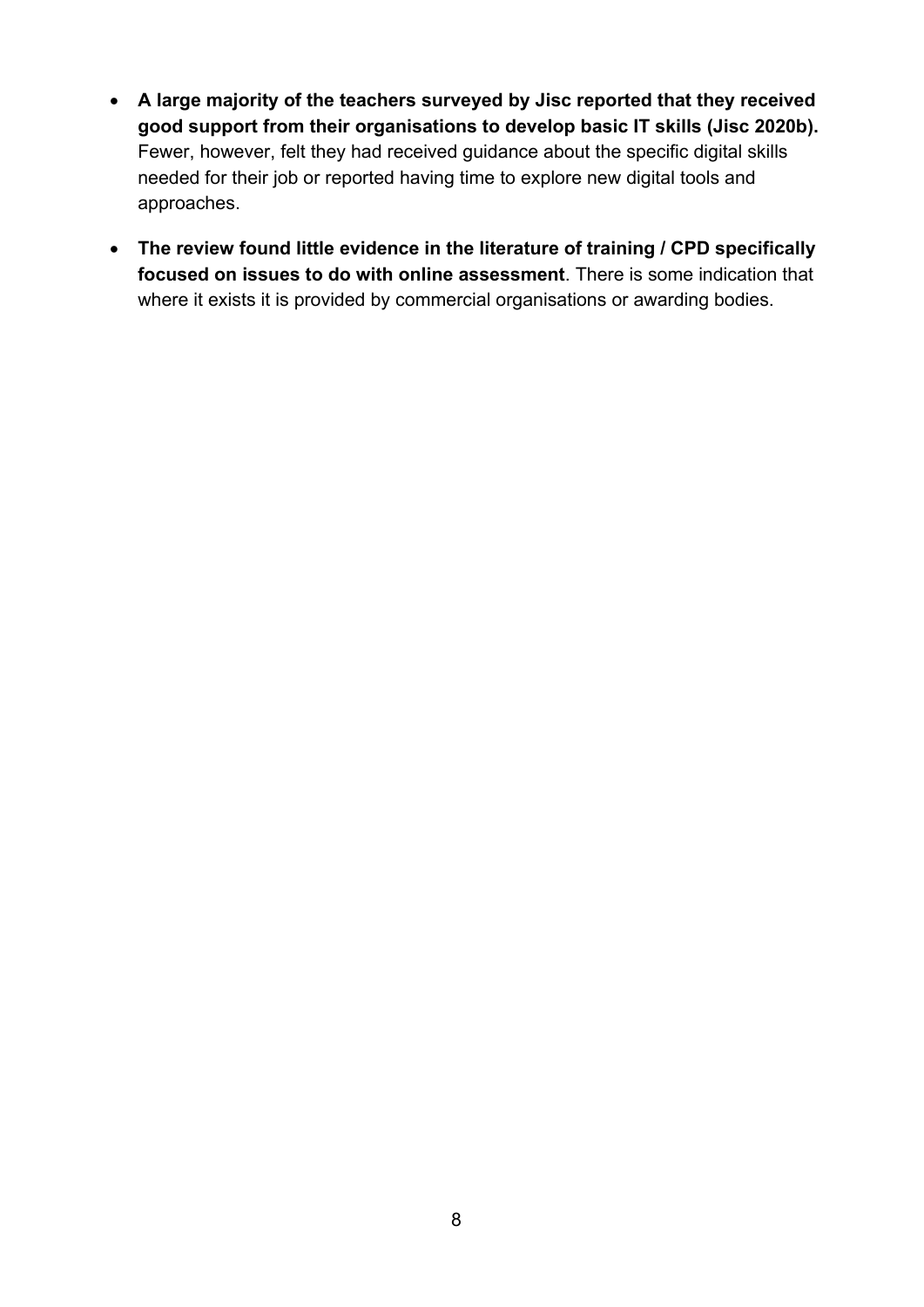# <span id="page-8-0"></span>**Chapter 1: Introduction**

# <span id="page-8-1"></span>**1.1 Background**

In recent years, the use of technology in educational delivery – commonly referred to as EdTech - has become increasingly widespread, exemplified by the Department for Education's (DfE) publication in 2019 of a national EdTech strategy<sup>[3](#page-8-2)</sup> for the first time. The strategy identifies five key areas of opportunity where technology can drive a step change:

- Administration processes reducing the burden of 'non-teaching' tasks
- Assessment processes making assessment more effective and efficient
- Teaching practices supporting access, inclusion, and improved educational outcomes for all
- Continuing professional development supporting teachers, lecturers and education leaders so they can develop more flexibly
- Learning throughout life supporting decisions about work or further study and helping those who are not in the formal education system gain new skills.

In addition, in the recent White Paper the Government committed to improving digital skills by enabling increased support for online and blended teaching.<sup>[4](#page-8-3)</sup>

The Covid-19 pandemic, and in particular the closure of educational providers to most learners, has brought about a marked change in educational delivery such that online, remote and blended forms of education are now prevalent. This has had a considerable impact on England's Further Education and Skills sector. Teachers in Further Education (FE) institutions have had to rapidly adapt their teaching methods to the new circumstances and deliver online content and lessons for their learners using tools such as Microsoft Teams, Google Classrooms, and educational software such as Canvas and Moodle.

Although generally FE providers and teachers were able to move education online quickly and ensure that education and training could continue in the short-term, not a lot is known about the quality of different approaches to online education and teaching. In the summer of 2020, Ofsted (2020) undertook a small-scale qualitative review of online education to identify learners' experiences and evidence of what works. They found variability in the quality of online teaching ranging from engaging 'live' online lessons to teachers simply reading from slides. Moreover, surveys carried out by sector organisations such as the Association of Colleges (2020b) have indicated that a significant minority of FE staff did not feel confident or capable of delivering a high standard of online teaching.

<span id="page-8-2"></span><sup>&</sup>lt;sup>3</sup> DfE (2019). Realising the potential of technology in education: A strategy for education providers and the technology industry

<span id="page-8-3"></span><sup>4</sup> DfE (2021). Skills for Jobs: Lifelong Learning for Opportunity and Growth. CP 338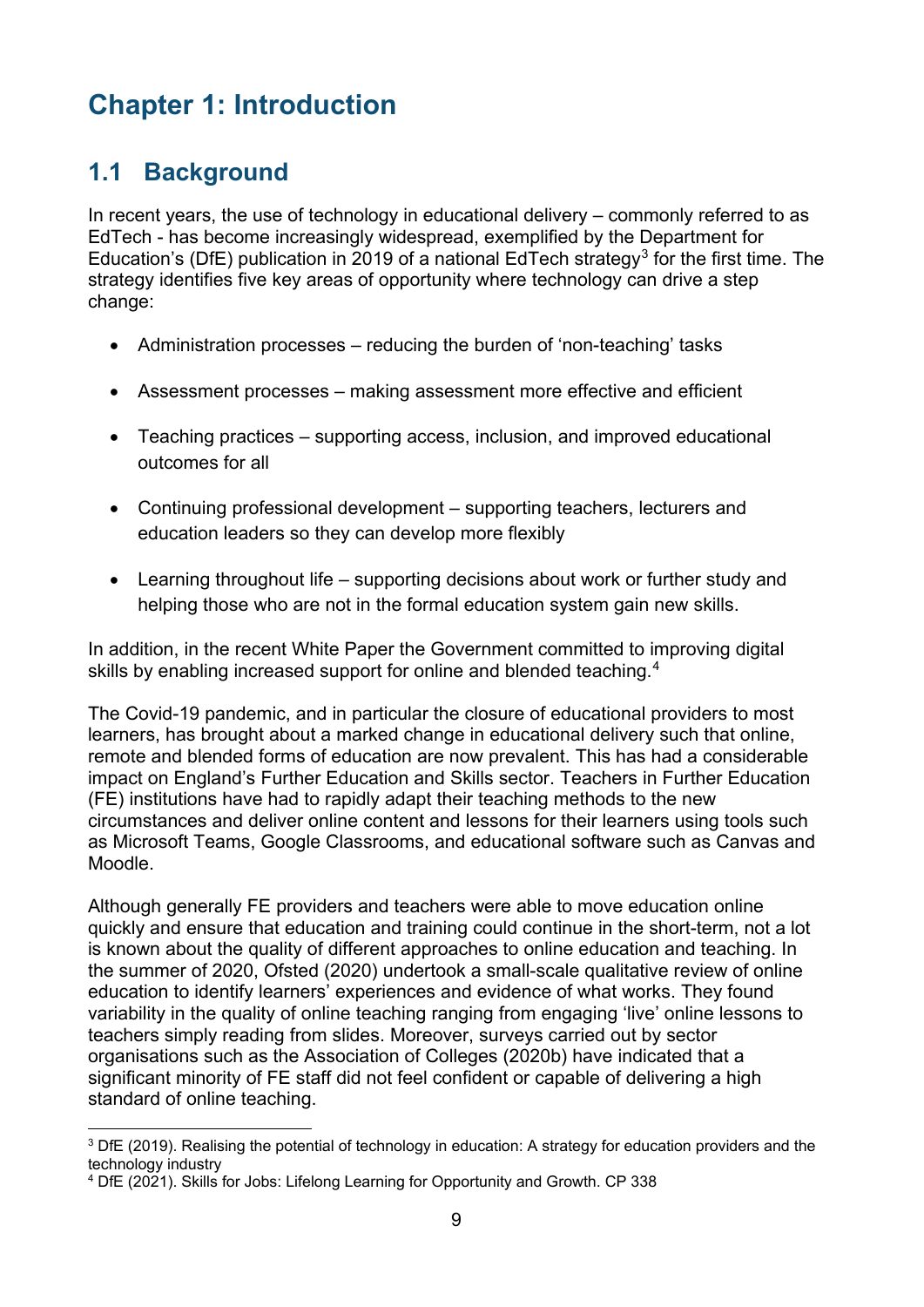It is currently unknown how long FE settings and educational delivery will be affected by the pandemic. It is expected, however, that EdTech will have an enhanced role going forward given the benefits it can have for both teachers and learners when utilised effectively. To ensure the success of online and blended education and so that learners continue to benefit from a good standard of teaching, teachers need to know how to teach online. They must also understand how to adapt traditional face-to-face pedagogic practices so that they are suitable for a new environment and mode of learning.

Attempts to develop over-arching frameworks for evaluating online and blended learning have not been notably successful. Chapter 3 briefly considers two of them, one of which focuses heavily on the teacher's role. The other framework offers more possibilities, in that it is more successful in encompassing the various aspects of online/blended learning and their interconnectedness. But there is no evidence about how helpful or otherwise it may have been in practice.

The findings from this literature review will form part of an evidence-based view that:

- helps the DfE to understand how traditional pedagogic theory is impacted by, and how it responds to, online or blended delivery
- identifies effective pedagogic approaches and techniques that can be used by FE teachers in online or blended delivery
- defines good quality online and blended teaching.

# <span id="page-9-0"></span>**1.2 Methodology**

### <span id="page-9-1"></span>**1.2.1 Research questions**

The review was designed to address the following questions:

#### **Online / blended pedagogy**

- 1. How does pedagogy work in online and blended FE environments?
- 2. Does online and blended FE delivery pedagogy differ to pedagogy in conventional FE delivery? If so, how does general pedagogical knowledge need to be adapted to effectively deliver learning online or in a blended format?
- 3. Are there any specific pedagogical theories or techniques that are more relevant than others in online and blended FE environments? If so, why?
- 4. Are there differences in online and blended FE delivery pedagogical theories and techniques between qualification levels, sector/subjects, and learner cohorts (e.g. 16-19 compared to adults)? If so, in what way and why?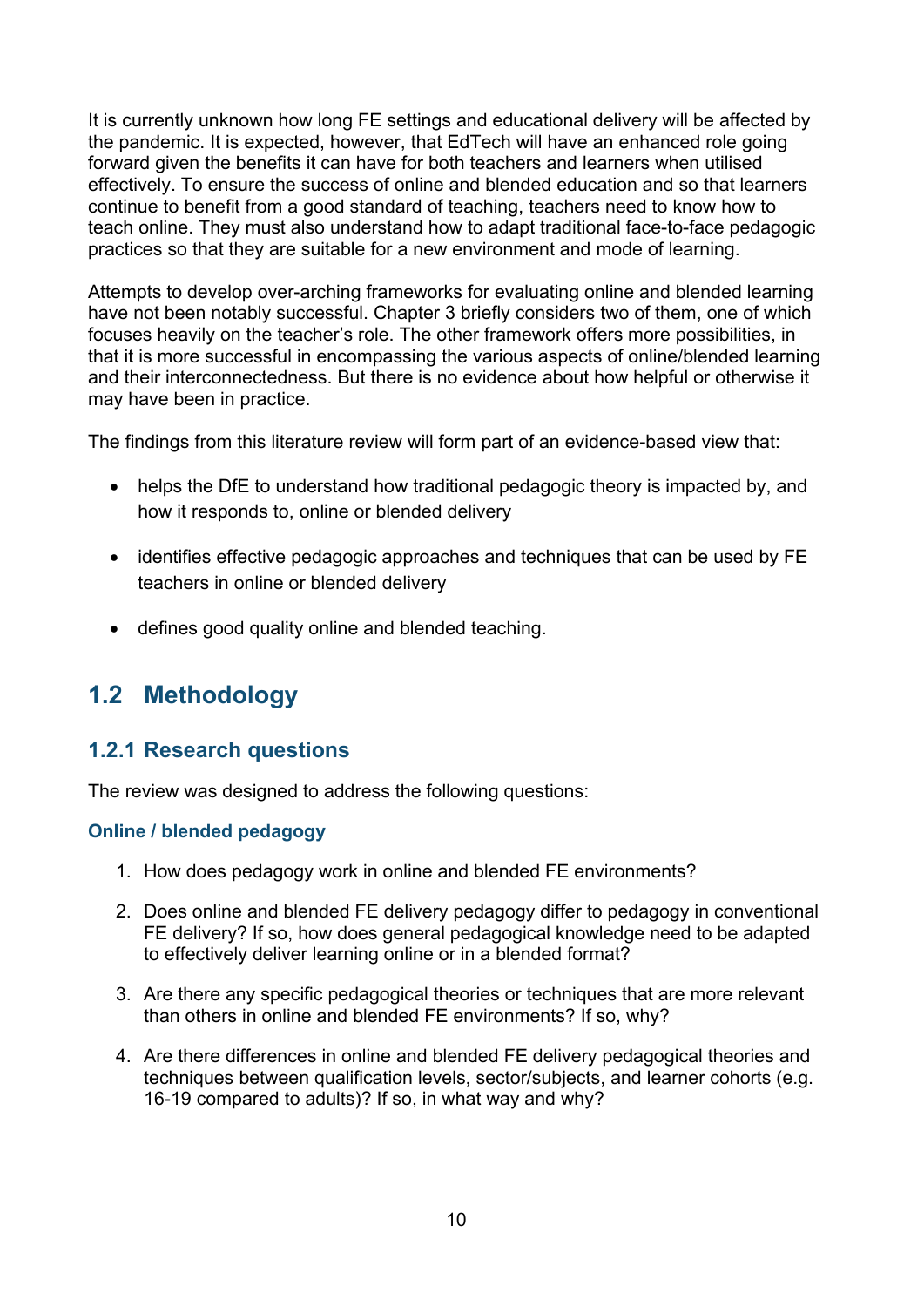#### **Quality and effectiveness**

- 5. What does effective and high quality online and blended FE delivery look like? What are the characteristics that make it effective and high quality? What does "good practice" look like?
- 6. Is there any evidence of what effective and high quality online and blended delivery looks like from the Higher Education (HE) sector, which can read across to the FE sector?
- 7. How do the characteristics of effective and high quality online and blended FE pedagogy map, if at all, onto the key expectations of teaching outlined in the [Ofsted Education Inspection Framework?](https://www.gov.uk/government/publications/education-inspection-framework)

#### **Assessment**

- 8. How does assessment work in online and blended FE environments?
- 9. What does effective assessment techniques in online and blended FE environments look like? How is "effective" defined in the context here?

#### **Professional development and support**

- 10.What pedagogical focused training and professional development opportunities, and other forms of support, exist for FE teachers/trainers/practitioners in online and blended delivery? Does the evidence suggest any gaps around online and blended pedagogical training and support?
- 11.What assessment focused training and professional development opportunities, and other forms of support, exist for FE teachers/practitioners in online and blended delivery? Does the evidence suggest any gaps around online and blended assessment focused training and support?

In order to manage the literature search and to enable more focused reporting, the research questions were collated into four key themes: online and blended learning pedagogies; quality and effectiveness of online and blended teaching and learning; assessment; and professional development and support for staff.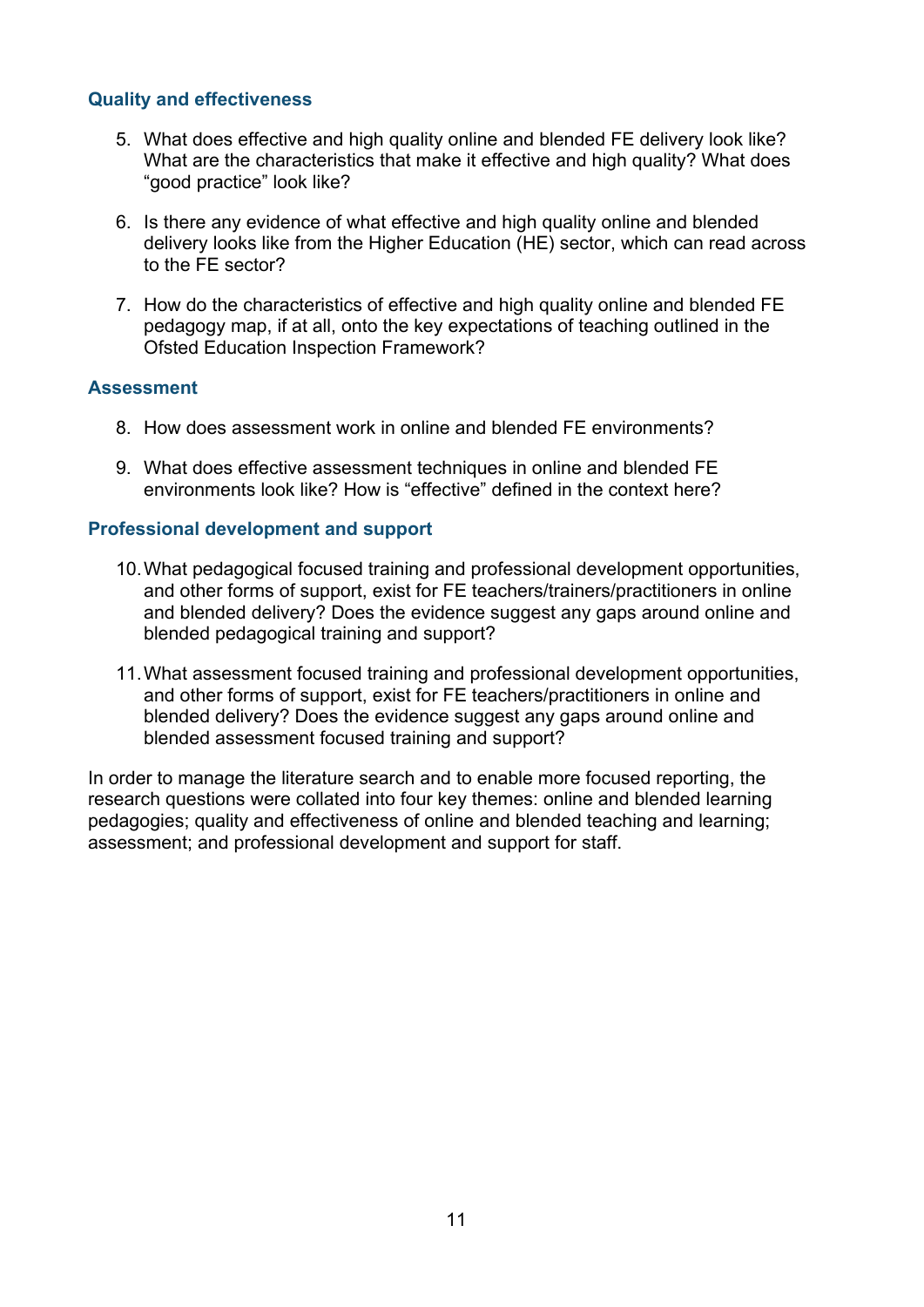<span id="page-11-1"></span>

| Theme                      | <b>Summary of research questions</b>            |
|----------------------------|-------------------------------------------------|
| Online / blended pedagogy  | How does it work?                               |
|                            | Comparison with conventional delivery           |
|                            | Relative relevance of specific theories /       |
|                            | techniques                                      |
|                            | Differences related to context                  |
| Quality / effectiveness    | Characteristics of good pedagogical<br>practice |
|                            | Evidence of high-quality crossover HE to<br>FF? |
|                            | Link to Ofsted expectations?                    |
| Assessment                 | How does it work?                               |
|                            | Characteristics of good assessment<br>practice  |
| Professional development / | Availability / gaps in pedagogical              |
| support                    | development / support                           |
|                            | Availability / gaps in assessment               |
|                            | development / support                           |

#### **Table 1: Review questions grouped by theme**

### <span id="page-11-0"></span>**1.2.2 Search terms and keywords**

The search terms, keywords and search parameters for the review were developed in consultation with DfE.

#### **Institution / sector**

General further education college; Specialist college; Sixth form college; Training provider; post 16 education; 16-19 education; FE provider; continuing education; vocational education; adult and community learning; offender learning; higher education; HE; University Technical College; UTC; SEND.

#### **Digitally based learning**

Educational technology; technology in education; digital technology; information and communications technology; ICT; computer technology; word processing; computer literacy; online education; remote learning; blended learning; blended education.

#### **Online / blended pedagogy**

Pedagogy; pedagogical; computer assisted instruction; problem solving; open-ended learning; collaborative learning; teaching styles; personalised learning; interactive learning; experiential learning; flipped learning; remote delivery; remote teaching; distance learning; webinars; tele-conferencing; video conferencing; face-to-face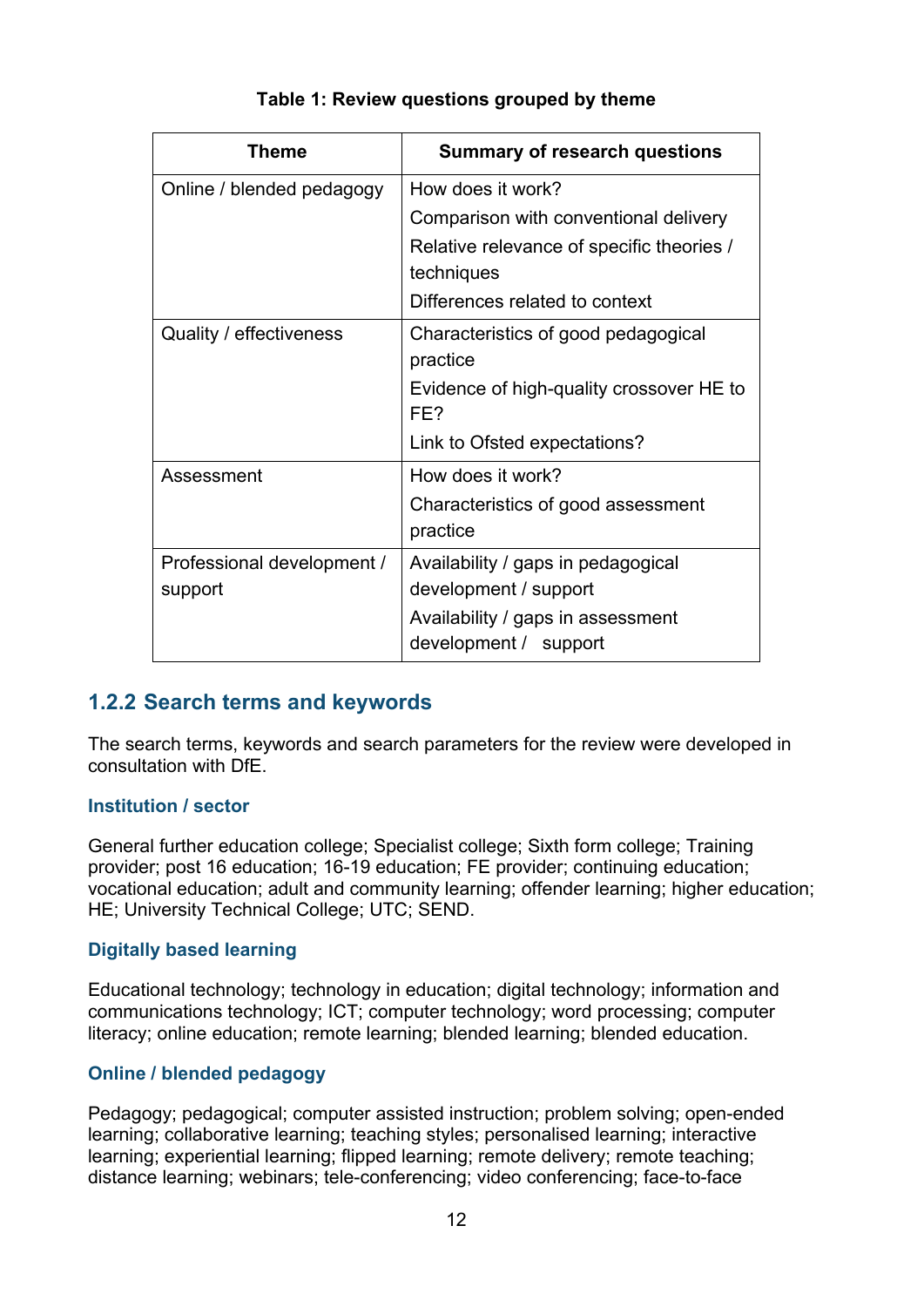classroom teaching; Covid-19 pandemic; coronavirus; practical activities; approaches to teaching; approaches to e-teaching; virtual classrooms; HyFlex; hybrid flexible; Digi-Pals; social learning theory; blended delivery; blended teaching; online lessons; curriculum sequencing; providing feedback.

#### **Quality /effectiveness**

Effectiveness; effective teaching; outstanding providers; evaluate; evaluation; accountability; quality of provision; high expectations; constructive feedback; improvement; quality; high quality; good; success; best practice; practice; theories; techniques; approach; approaches; knowledge; expertise, high calibre; learner outcomes; learner progression; learner engagement.

#### **Assessment**

Assess; assessment; skills; achievement; outcomes; qualifications; formative assessment; summative assessment; supporting learning; measuring progression; examination; exam; practical assessment; practical techniques; approach; approaches; practice; methods; expertise; success; diagnostic.

#### **Professional development / support**

Performance management; self-evaluation; teacher education; continuing / professional development; CPD; teacher training; teacher preparation; training; support; development; opportunities; teacher confidence.

### <span id="page-12-0"></span>**1.2.3 Search parameters**

| Population:             | Post 16 students in further education. Where relevant,<br>studies focused on higher education or upper secondary<br>education were also included.                                                                                                                                                                                                                                                                                               |
|-------------------------|-------------------------------------------------------------------------------------------------------------------------------------------------------------------------------------------------------------------------------------------------------------------------------------------------------------------------------------------------------------------------------------------------------------------------------------------------|
| <b>Publication date</b> | The primary focus was on material published between<br>2015 and 2020 as it was acknowledged that studies on<br>technology based approaches pre-2015 are less likely to<br>be relevant to current online learning approaches. Studies<br>earlier than 2015 were, however, included if, for example:<br>(i) they addressed a relevant issue not considered in later<br>literature; or (ii) they were included in a review published<br>post-2015. |
| Relevance               | Relevance to one or more of the four key themes.<br>Judgements were made primarily on the basis of reading<br>abstracts or summaries.                                                                                                                                                                                                                                                                                                           |
| Geographical scope      | UK and international.                                                                                                                                                                                                                                                                                                                                                                                                                           |
| Language                | Literature published in English.                                                                                                                                                                                                                                                                                                                                                                                                                |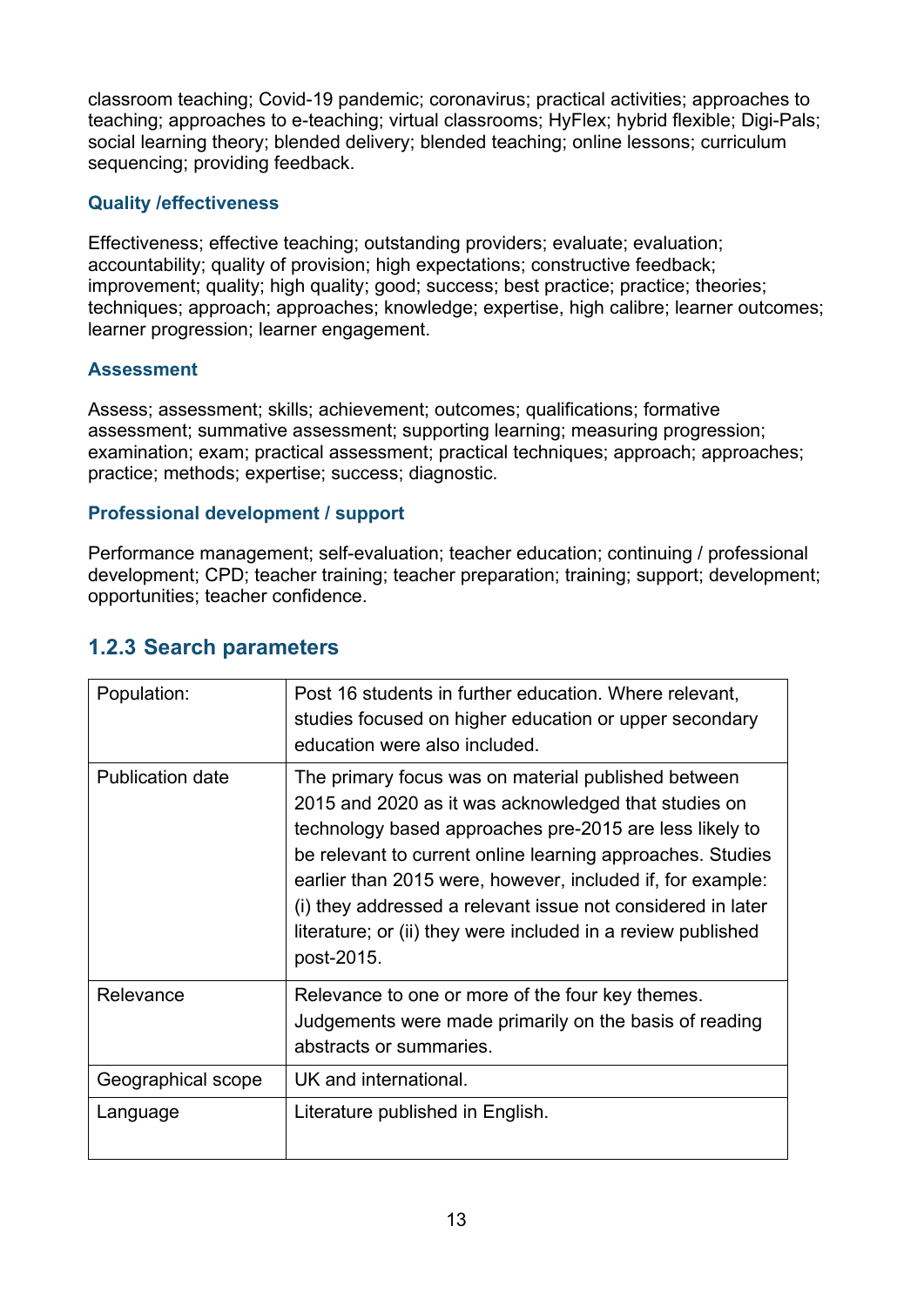### <span id="page-13-0"></span>**1.2.4 Search sources**

**Bibliographic databases:** Australian Education Index (AEI), British Education Index (BEI) Education Resources Information Center (ERIC), Google Scholar, Semantic Scholar, ResearchGate

**Peer-reviewed journals:** Journal of Further and Higher Education, Research in Learning Technology

**Websites of key organisations:** Department for Education, Ofsted, Association of Colleges, Association for learning technology, Jisc, Education Endowment Foundation

### <span id="page-13-1"></span>**1.2.5 Review stages**

The review was conducted in three stages.

#### **Stage 1**

#### **Exploratory and evidence scoping of the available literature around the pedagogy of online and blended learning and digital forms of assessment in FE delivery.**

The original search identified 148 items. These items were given a first screening in order to:

- exclude any duplicates
- ensure that they met the search parameters
- assess on the basis of abstracts / summaries whether they should be included in the next phase of the screening process.

In addition, based on a rapid reading of the full text, items were given an overall rating (low, medium or high) of their quality and potential value to the review. The assessment criteria were:

- 1. in the case of academic papers whether they had been peer reviewed
- 2. how far the findings / conclusions were supported by an appropriate research methodology (e.g. in the case of quantitative studies, the means by which data was collected and the nature of the population involved)
- 3. where conclusions were based on the reported views of expert witnesses, factors such as the number and range of experience of the individuals involved
- 4. their relevance to one or more of the key themes
- 5. the extent to which researchers appeared to be familiar with and took account of other work in the same field.
- **Low rating:** items met criteria 2 and 4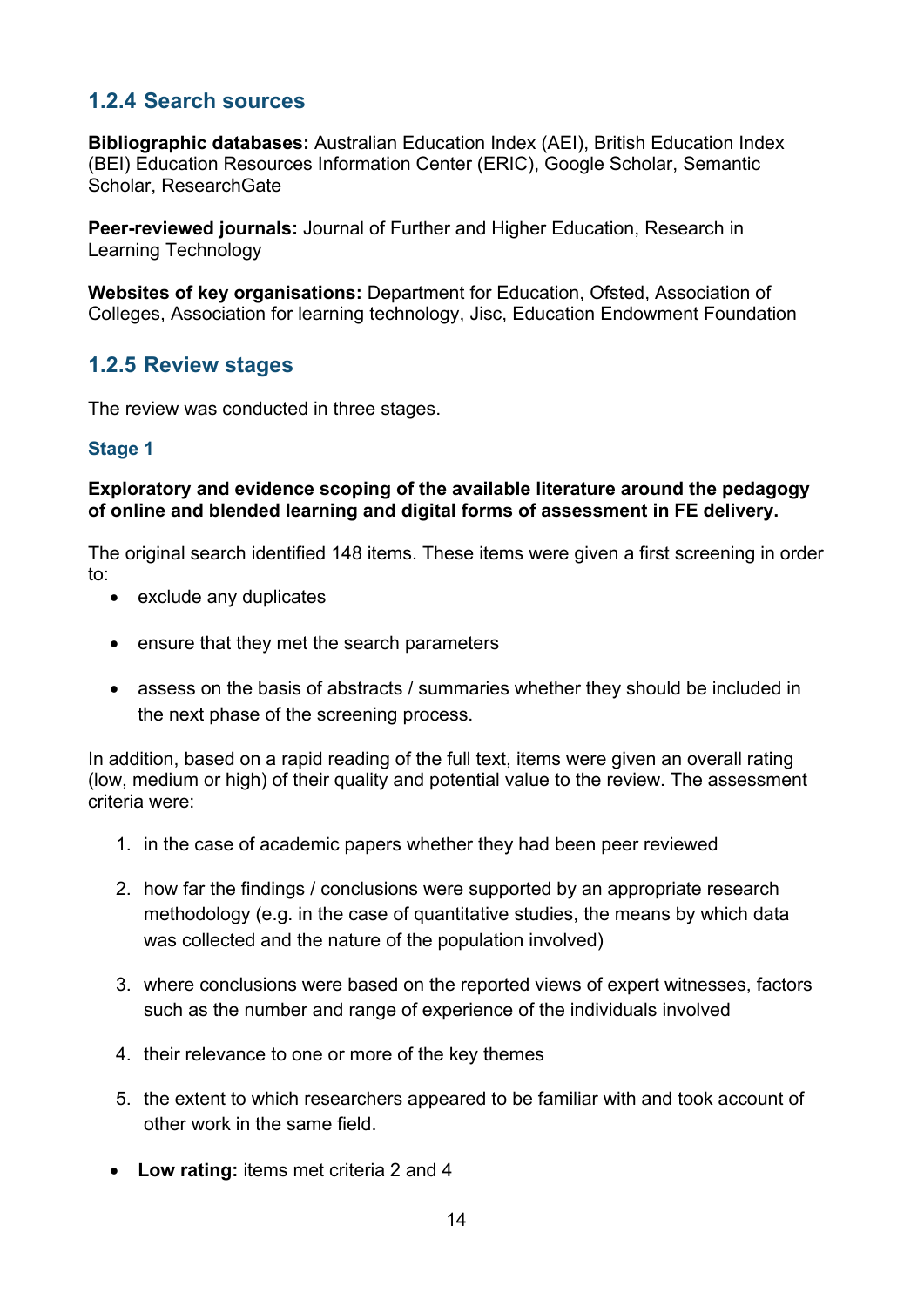- **Medium rating:** in addition, depending on the nature of the material, met another relevant criterion (e.g. papers in academic journals met criterion 1)
- **High rating:** item met all relevant criteria

As a result of the first screening the low rated items were removed and the number of items was reduced to 112.

#### **Stage 2**

#### **Review point to assess the quantity, relevance and quality of the evidence that had been gathered, and to determine how to proceed.**

There has been a wide response globally to the Covid-19 pandemic and its impact on students and colleges. This is reflected in the extensive range of articles, reports, surveys and guidance material published in the last two years which was larger than had originally been envisaged. Even after the initial screening the number of items, notably those considering issues of online pedagogy and effectiveness, remained high. In those two areas there was also a high degree of commonality on many of the issues.

As a result, following discussion with DfE, it was considered viable in the case of online pedagogy and effectiveness to concentrate primarily on material published in the past four years (2017-2020). The main exceptions being items: (i) referenced in surveys and reviews which were prior to 2017; (ii) relevant to aspects of the research questions where there is relatively little recent evidence (e.g. in relation to online and blended learning in adult education). The two other areas, online assessment and teacher professional development and support, have not received the same amount of specific attention from researchers. In these areas, therefore, the timeframe was extended to 2015.

Initially, therefore, Stage 3 focused on 48 of the most relevant items.

#### **Stage 3**

#### **In-depth review, including published literature, grey literature and other available evidence and analysis.**

The Stage 3 review included the 48 agreed items, but as it progressed the list of search terms was updated and additional academic papers, reports, grey literature and other available evidence were included. These were analysed and used to respond to the 11 review questions and their sub-questions. Consequently, the review includes 85 items.

Much of the research cited in this review was carried out at university level within higher education, or in secondary education. Nevertheless, the majority of the findings contain key elements that could be relevant in the context of the FE sector and have been included. In addition to work within the UK, the review also considered studies conducted elsewhere – notably USA, Canada and Australia.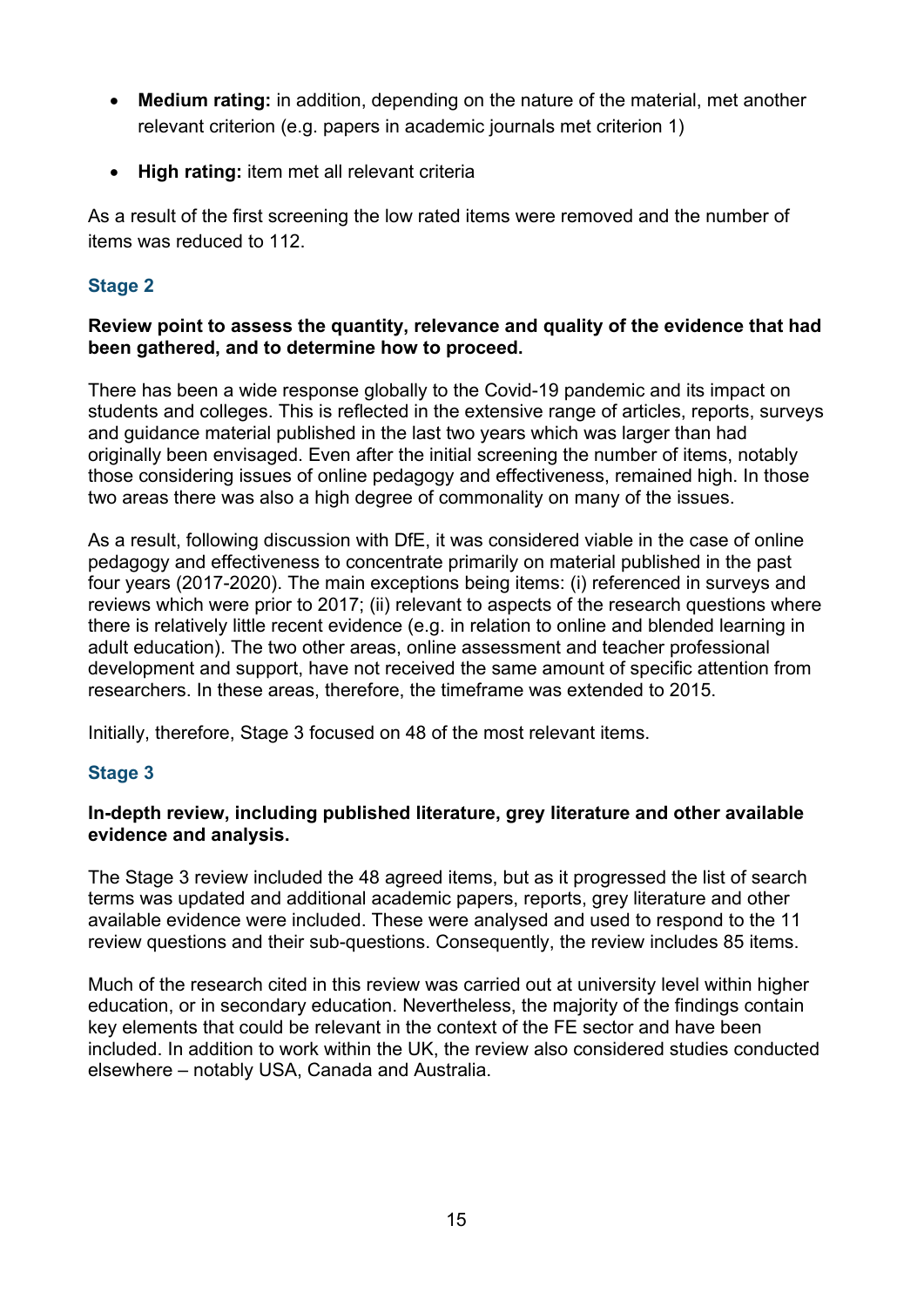# <span id="page-15-0"></span>**Chapter 2: Online and blended learning pedagogy**

#### **Summary**

This chapter presents a brief overview of the current position on the use of online and blended learning in FE colleges. It identifies some significant distinctions between three of the terms used to describe educational digital technology; emergency remote teaching (ERT), blended and flipped learning. Of the frameworks for considering how online learning environments might best be designed to optimise learning, two in particular – the Community of Inquiry (CoI) and the Technological Pedagogical Content Knowledge (TPACK) models – have been highly influential over the past two years. Their main elements are described. The chapter also presents a summary of the main differences between conventional and online / blended learning pedagogy. There were a few small-scale studies around attempts to exploit the pedagogical potential of digital technology more radically. Of these the use of immersive technologies such as augmented reality (AR) and virtual reality (VR) seem currently to have the most to offer.

A number of key points are highlighted in this chapter, notably:

- the necessity of not departing from the principles of accepted pedagogical practice
- the importance of an effective teacher presence and of maintaining interaction between students in online learning
- that to improve learning, technology must be introduced in a way that is informed by effective pedagogy.

# <span id="page-15-1"></span>**2.1 Current use of digital technology in FE**

The Further Education Learning Technology Action Group (FELTAG) report (2013) recommended that all courses should include online learning, and that teachers should have continuing professional development (CPD) to enable them to understand and optimise the use of learning technology. "Learning technology, when astutely used by teachers and providers, can improve FE learners' chances and successfully influence what students do to learn, so that every student can reach their learning potential." In addition:

> "The work of FELTAG addresses how digital technology can personalise learning, enabling people to take greater control of how they learn, when they learn, and how and when they are taught and assessed. Learning technology has the potential to support more peer-to-peer learning, emulating how adults learn once they are in work, and it can reach adults who are habitually unlikely to walk into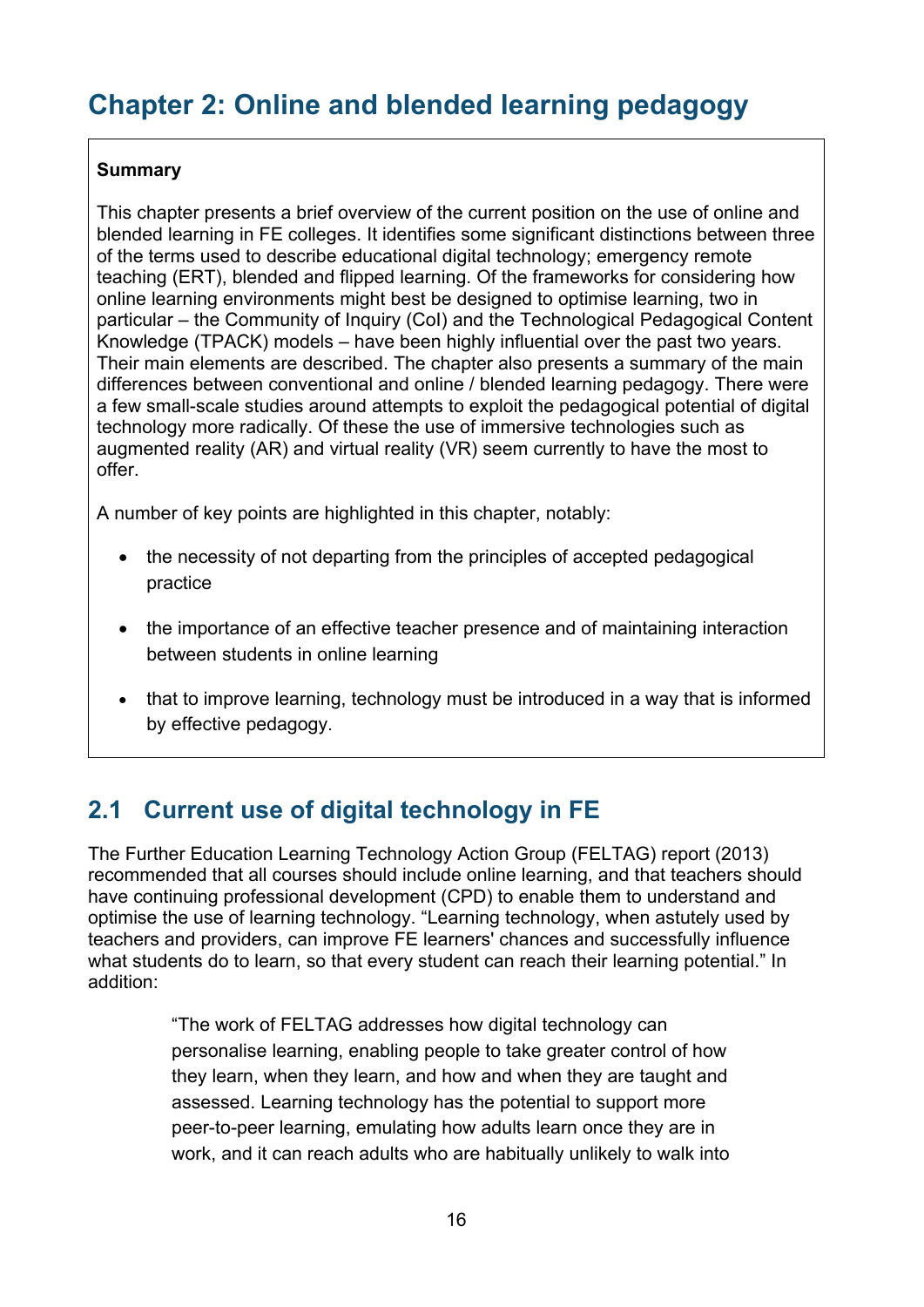a college or other building to learn, but for whom the digital domain provides enticing hooks." *(FELTAG, 2013, p7)*

Analysis of online training for teachers prior to the Covid-19 pandemic, however, indicated that the training was fragmented and met the needs of those with low-medium digital skills only to a limited extent (Laurillard, et al, 2016). Developing online provision was not a priority for most FE providers (Zaidi, 2018; SAGE, 2020).

Following the onset of the Covid-19 pandemic, of the colleges responding to the Summer 2020 survey conducted by the Association of Colleges (2020) (n=109) many reported that all or most of their under-19 students were working remotely during that term.<sup>5</sup> More than half of planned learning hours were being delivered online. Colleges were using digital technology for teaching and learning in a variety of ways, of which the most common (93 per cent) were timetabled live video lessons. Other provision included:

- opportunities to book short sessions with tutors for personalised support (86 per cent)
- weekly set activities and assessments for students to complete in their own time (73 per cent)
- opportunities to work collaboratively with peers online (69 per cent)
- timetabled pre-recorded lessons (68 per cent)
- reduced timetable and shorter lessons to support independent study (66 per cent)
- activities and assessments set weekly for students to complete via a structured timetable (57 per cent).

The Jisc teaching staff digital experience insights survey (2020b) $6$  similarly looked for any early signs of impact and change as a result of the onset of the Covid-19 pandemic. The survey was conducted between October 2019 and July 2020, and the analysis was done by comparing the responses gathered from teaching staff before and on/or after lockdown on 23 March 2020.The responses submitted after that date were looked at to identify any early signs of change, however small. The analysis found a number of statistically significant differences in responses when comparing those from before and on/or after 23 March, as well as some positive shifts in usage and attitudes.

> "The use of digital teaching practices on a weekly or more frequent basis increased during lockdown and there was a natural pronounced rise in the number of teaching staff who worked online with learners and gave digital feedback … and it was encouraging to see

<sup>5</sup> Of the 109 institutions taking part in the survey: 91 were general FE colleges; 6 were sixth form colleges; and 12 were specialist colleges. This represents 45% of the total number of colleges in England. The survey was a follow up to one published in May 2020 and was issued on 26 June 2020.

<span id="page-16-0"></span><sup>&</sup>lt;sup>6</sup> The survey involved 2,685 teaching staff in 26 FE and sixth form colleges from across the UK.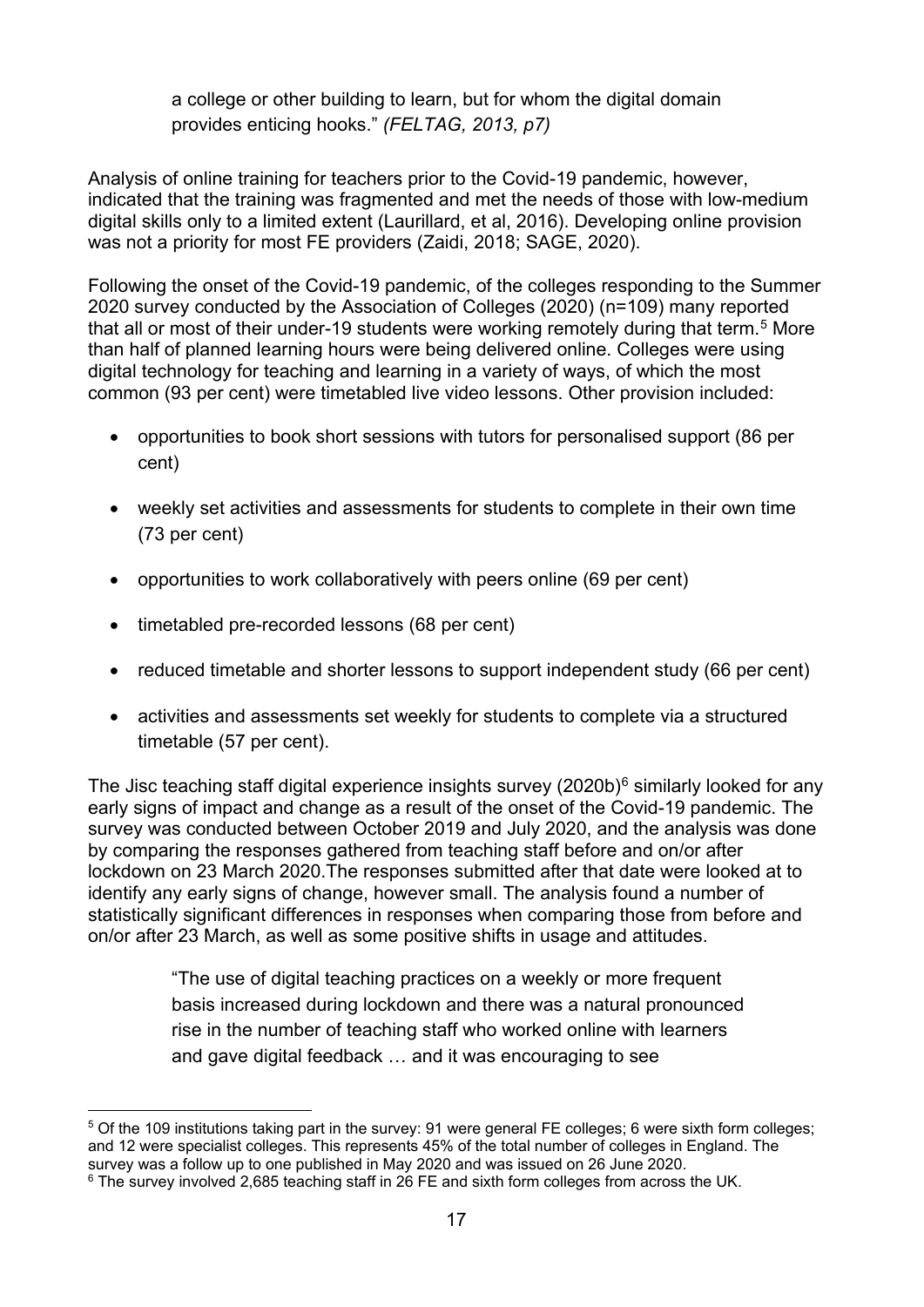experimentation with technologies of particular value to practical subjects." (*Jisc, 2020b*)

More than half of the colleges considered that they had access to high quality and engaging digital resources for, amongst other courses: mathematics, computing and IT, business, and health and social care. Amongst the curriculum areas where there were felt to be deficiencies were: animal care, some A-level subjects (not specified), construction, and hospitality and catering.

# <span id="page-17-0"></span>**2.2 Defining digital teaching and learning**

A wide variety of terms are used to describe digital learning experiences, even when they are describing the same or very similar experiences. Indeed, the terminology may often differ within the same institution or department (Jisc 2020a). Not all variations in the terminology used to identify digital learning approaches are necessarily significant in determining institutional policy or practical application. There are three terms, however, which appear in the literature – particularly in the more recent literature – which it is helpful to distinguish when considering online pedagogy. The terms are: emergency remote teaching (ERT), blended learning, and flipped learning.

### <span id="page-17-1"></span>**2.2.1 Emergency remote teaching (ERT)**

One distinction of particular significance currently is that between what is commonly referred to as "emergency remote teaching" (ERT) or "emergency online teaching"  $(EOT)^7$  $(EOT)^7$  and remote or other forms of online learning. ERT is used to describe the approaches to remote teaching and learning put in place during the Covid-19 pandemic as schools and colleges closed. It is a "temporary shift of instructional delivery due to crisis circumstances"; a rapid approach that is unable to make full use of quality online learning design approaches (Hodges et al., 2020; Cowden et al, 2020). There are likely to be differences, for example in the variety of online learning approaches teachers employ, between ERT and more established online pedagogy (Bonfield, et al, 2020).

Given the potential differences, Hodges et al (2020) argue that ERT should not be evaluated on the same basis as online teaching and learning approaches that have been planned and put in place over a period of time. Evaluating ERT will, they argue, require broader questions - especially during its initial implementation. Evaluation should be more focused on the context, input, and process elements than on the product (learning).

### <span id="page-17-2"></span>**2.2.2 Blended learning**

What constitutes "blended learning" (and similarly with "blended pedagogy") is much debated. Essentially, however, blended learning provides a combination of face-to-face learning and digital activities and content that facilitate any time/any place learning. In its strategic framework, the Welsh Government sees the blended pedagogic model – based on synchronous and asynchronous<sup>[8](#page-17-4)</sup> attendance and enabling peer-to-peer working – as

<span id="page-17-3"></span> $<sup>7</sup>$  In this report the acronym ERT is used to cover both terms.</sup>

<span id="page-17-4"></span><sup>&</sup>lt;sup>8</sup> Synchronous online learning is where a group of participants is engaged in learning at the same time (i.e. real time); with asynchronous learning there is no real-time interaction with other people.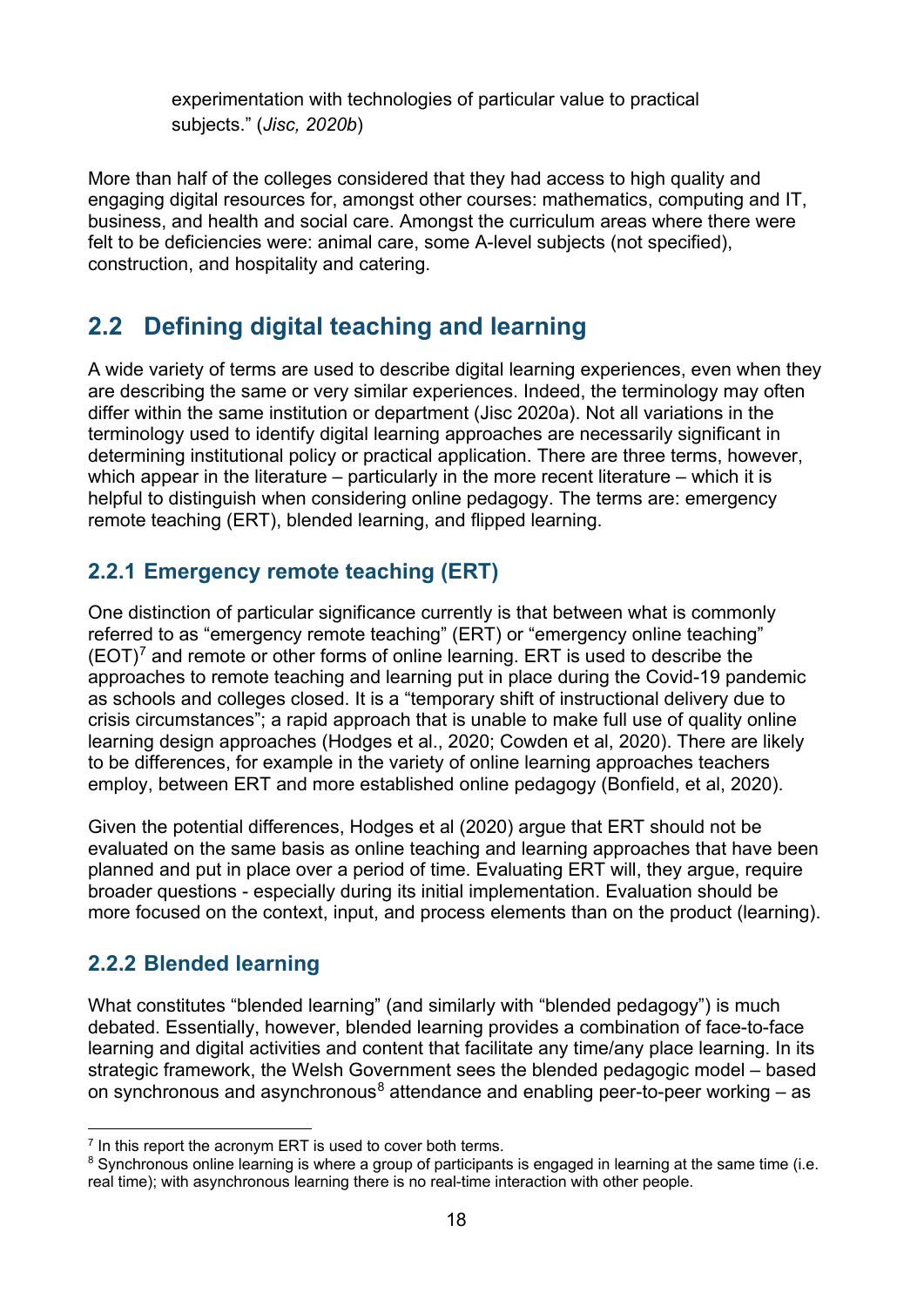being the way forward both during the Covid-19 pandemic and beyond. The framework identifies 12 characteristics of a blended learning delivery model. Amongst them are (Welsh Government, 2020):

- Learning is planned to take account of the different modes of delivery to create coherent programmes with clear aims, objectives and assessment points
- Learners are encouraged and supported to develop independent study and research skills, information literacy, motivation and resilience
- Digital and face-to-face components are carefully planned to be integrated and complementary, and each enhances and enriches the other
- Face-to-face time is prioritised for the delivery of practical activities that cannot be undertaken online, for peer collaboration, and to provide "scaffolding" for remote learning, including formative assessment, feedback, redirection and guidance
- Staff and learners understand what is expected of them, including how many hours of face-to-face, remote and independent learning are required, and any flexibilities around attendance and when they learn
- Digital inequalities and the barriers for vulnerable learners are considered in the planning and delivery of learning
- Activities are designed to help learners and staff manage "screen fatigue", including short, focused sessions, time for regular breaks and flexible timetabling.

The strategic framework does not prescribe what the balance of remote and face-to-face learning activities should be. That, it maintains, should be determined by learning providers *"*based on their knowledge of learners' needs and abilities; their ability to access digital learning and support; and the practicalities of delivering different courses and qualifications" (Welsh Government, 2020)*.*

### <span id="page-18-0"></span>**2.2.3 Flipped learning**

Flipped learning is most often presented as a form of blended learning, although it can be adapted to an entirely online environment. It has been introduced in a wide range of settings in recent years, particularly in secondary schools and higher education. The pedagogical approach is one in which students are introduced to learning material, usually through online resources, prior to face-to-face activities. The resources might include watching video explanations of key concepts or techniques, completing problems or assessment activities. Rather than lecturing for example, classroom time will then be used: for discussion and filling in gaps in knowledge; to target support at students with particular difficulties; or for small group activities to support collaborative learning.

In their definition, the Quality Assurance Agency (QAA) (2020) refers to flipped learning as a pedagogical approach which provides detailed instruction to individual students working outside a physical space. It places the onus on the students to use digital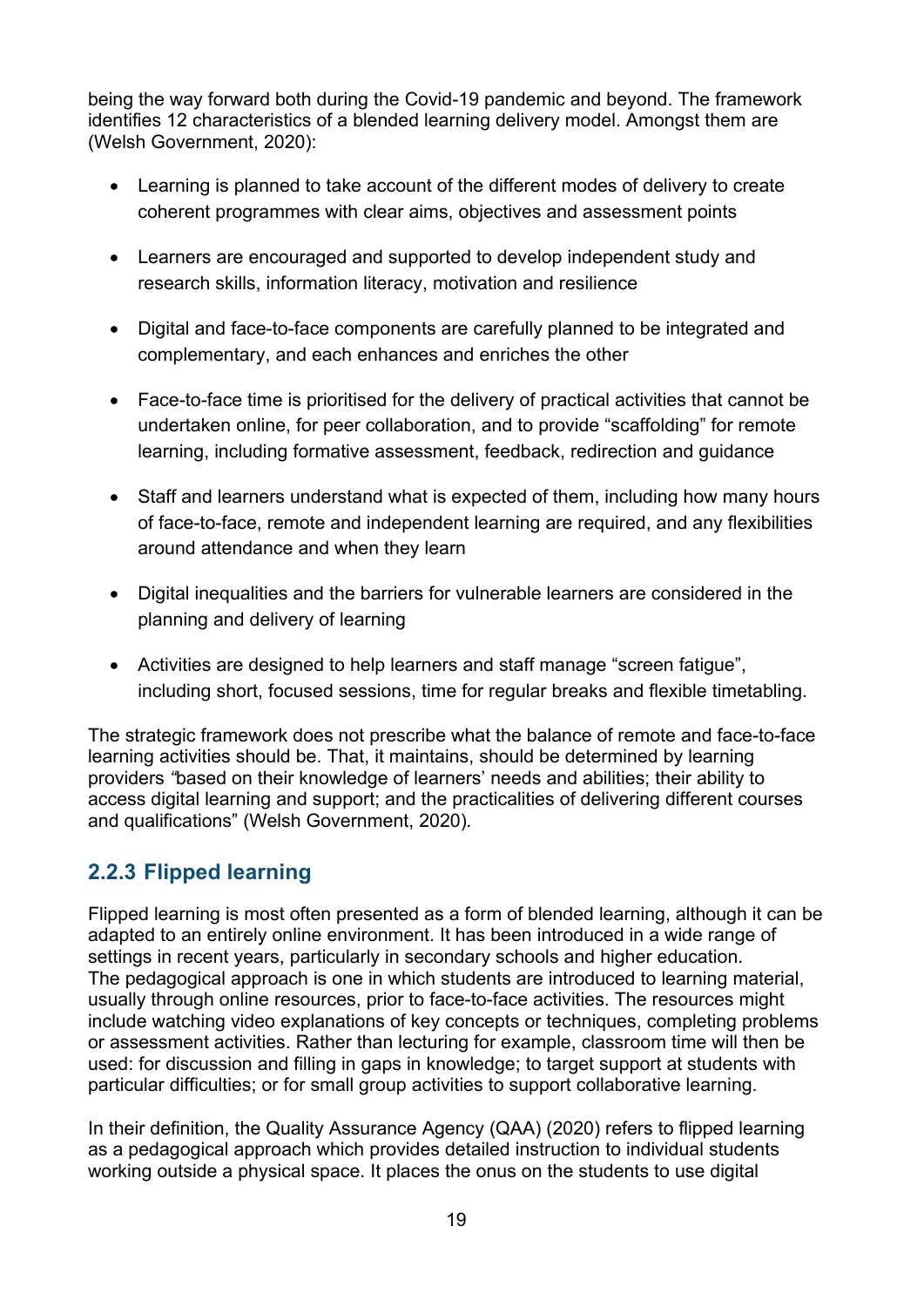resources to gain an understanding of content, concepts or theories related to learning outcomes. The "flip" back to the more didactic atmosphere of the classroom allows for a more flexible approach to articulating and discussing what has been learned.

Despite its popularity, however, and a range of theories about why the approach might be beneficial, there have been very few high-quality studies of the impact of flipped learning programmes on student outcomes (Stringer et al, 2019), and some commentators have expressed reservations (Lo and Hew, 2017). The main concern is that flipped approaches risk leaving struggling students to their own devices at the initial stages. While flipping may benefit more proficient students it may be exclusionary to low-engaged, peripheral<sup>[9](#page-19-3)</sup> students. From his work with General Certificate of Secondary Education (GCSE) re-sit students in an FE college, Scott (2016) suggested that "flipped learning creates an inordinate expectation on external motivation, as students may only consider study to belong within an institutional environment".

# <span id="page-19-0"></span>**2.3 Fundamental pedagogical principles**

Whatever the mode of delivery, there is widespread agreement on the requirement not to stray from the principles of accepted pedagogical practice (McAleavy and Gorgen, 2020; Sun and Chen 2016; Stringer et al, 2019; Cowden et al, 2020; Education Endowment Foundation, 2020). The best practice in the integration of technology and education is where pedagogy is at the forefront. (World Bank, 2020).

The underlying pedagogy of effective teaching and learning programmes does not change in different settings. At the heart of any pedagogical intervention should be the learner (Bonfield et al, 2020)**.** This, and other long-established principles are viewed as essential to online or blended learning, as they are in face-to-face classroom teaching. Cowden et al (2020) identified three further key themes which research suggested underpinned all good pedagogical practice regardless of mode of delivery or context.

There is a considerable body of research and literature on what makes for effective pedagogy (McAleavy and Gorgen, 2020). Its chief attributes are identified, for example, in the Teachers' Standards for England<sup>10</sup>. They are teaching which is: carefully planned, clearly structured and challenging; based on a secure knowledge of the subject matter and the curriculum; responsive to the strengths and needs of all learners; informed by the constructive use of assessment data. The role of technology, whether in the classroom, in online courses or as part of a blended learning approach, should be in assisting the delivery of these principles.

# <span id="page-19-1"></span>**2.4 Principles for an online / blended learning pedagogy**

### <span id="page-19-2"></span>**2.4.1 What else is required?**

Embedding fundamental principles and understanding, however, is considered in much of the literature as only one requirement in determining what online or blended learning

<span id="page-19-3"></span><sup>9</sup> Scott (2016) and others use the term "peripheral" to describe students who do not participate, are hard-toreach and make little progress.

<span id="page-19-4"></span><sup>10</sup> https://www.gov.uk/government/collections/teachers-standards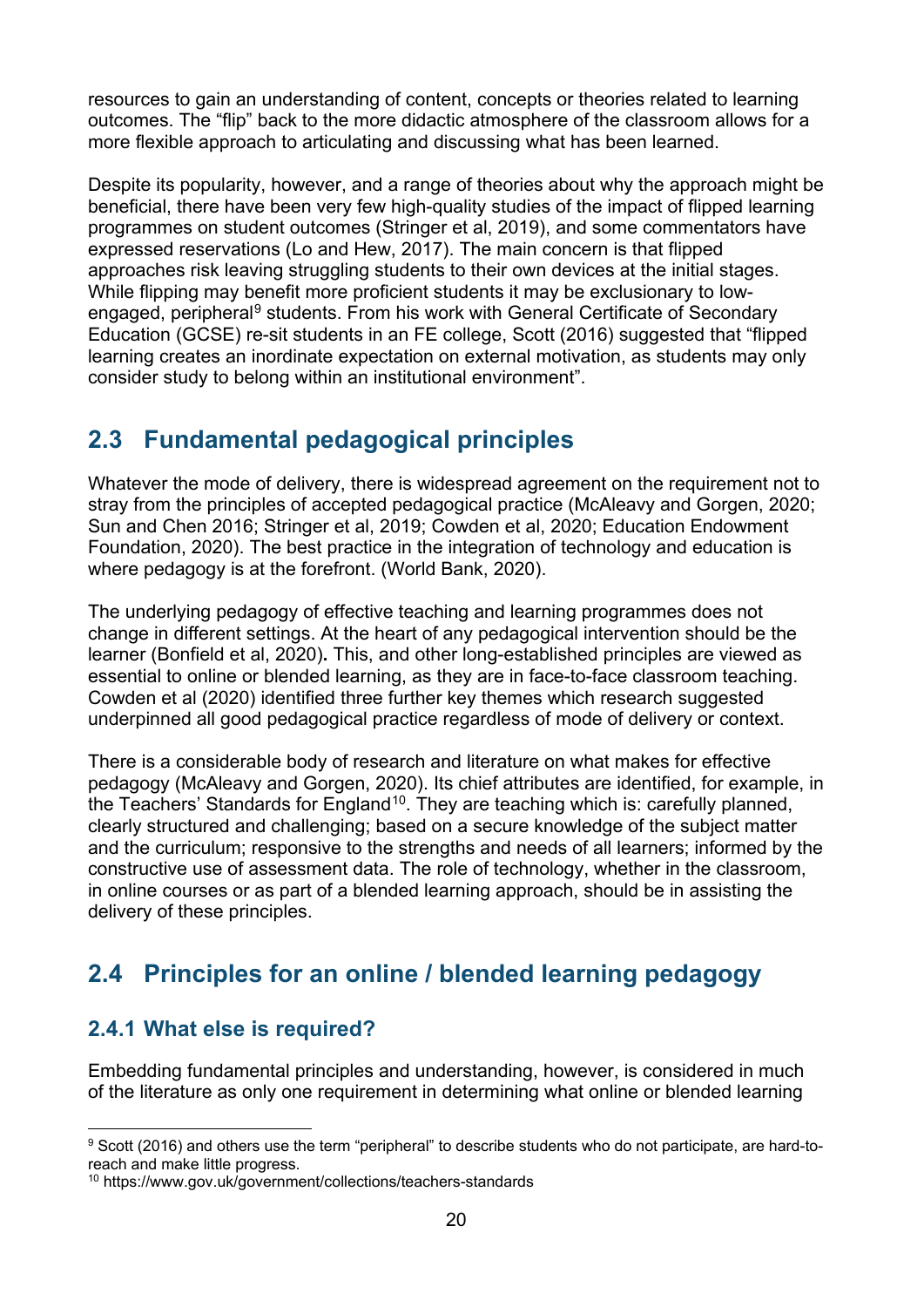pedagogy should look like (Mishra and Koehler, 2006; McAleavy and Gorgen, 2020; Roddy et al, 2017; Welsh Government, 2020; World Bank, 2020; Reyes-Fournier et al, 2020). It is also important to recognise the additional competences needed for teaching in an online or blended learning setting. The use of technology to support learning requires pedagogic thinking that moves beyond merely transferring face-to-face activities to an online environment. "Teaching exclusively online requires a different skill set than teaching face-to-face" and even experienced teachers can struggle when "operating in a wholly online environment" (World Bank, 2020). Staff need support to explore and make the most of hybrid blends of synchronous, asynchronous, face-to-face and online approaches and the security of operating in a culture that encourages innovation (Jisc, 2020c). In particular:

- The physical distance between teacher and learner is often problematic for both. Dealing with it successfully requires re-thinking and amending planning, teaching and assessment practices.
- "Just like in the regular classroom, good learning using technology requires teacher presence; not just for social interaction but to guide and facilitate learning" (Hodges et al., 2020). Online teaching should not, however, try to mimic the entirely synchronous teacher-student engagement of the conventional school. There is no necessity for teacher or student to be constantly in contact on a screen over the period of the working day. Learning involves an appropriate balance of teacherdirected, group and individual work that includes both synchronous and asynchronous activity (Cowden et al, 2020).
- Moves to more digital approaches require that teachers develop and retain the technical competencies needed to work successfully with a changing variety of systems, software and online tools. "Without adequate technological skills, teachers risk being unable to resolve technology-related problems during live class, which may impact student access to learning materials" (Roddy et al, 2017).

### <span id="page-20-0"></span>**2.4.2 An e-pedagogical theory**

There are advocates of a more decisive approach – of the need for a distinctive online / blended learning pedagogy. Some researchers would welcome such a pedagogy, but fear that it will prove too elusive, not least because the number of key contextual factors that arise defy generalisability (Steele et al, 2019). Others, rejecting attempts to attach new technology to old pedagogy, have put forward possible alternatives (Reyes-Fournier, et al, 2020) (See also section 4.1.2). In the context of this review, the most urgent call is the paper by Serdyukov (2015). This asks: "Does Online Education Need a Special Pedagogy?"

Writing in the context of American higher education, Serdyukov's argument is that both the online education offered to learners and the professional development available to teachers are deficient in three particular ways. Firstly, they are led not by a comprehensive pedagogical theory but by technology and technological developments. Secondly, they are affected by what Serdyukov calls the "convenience factor" embedded in online education, which has an adverse impact on the ability and willingness of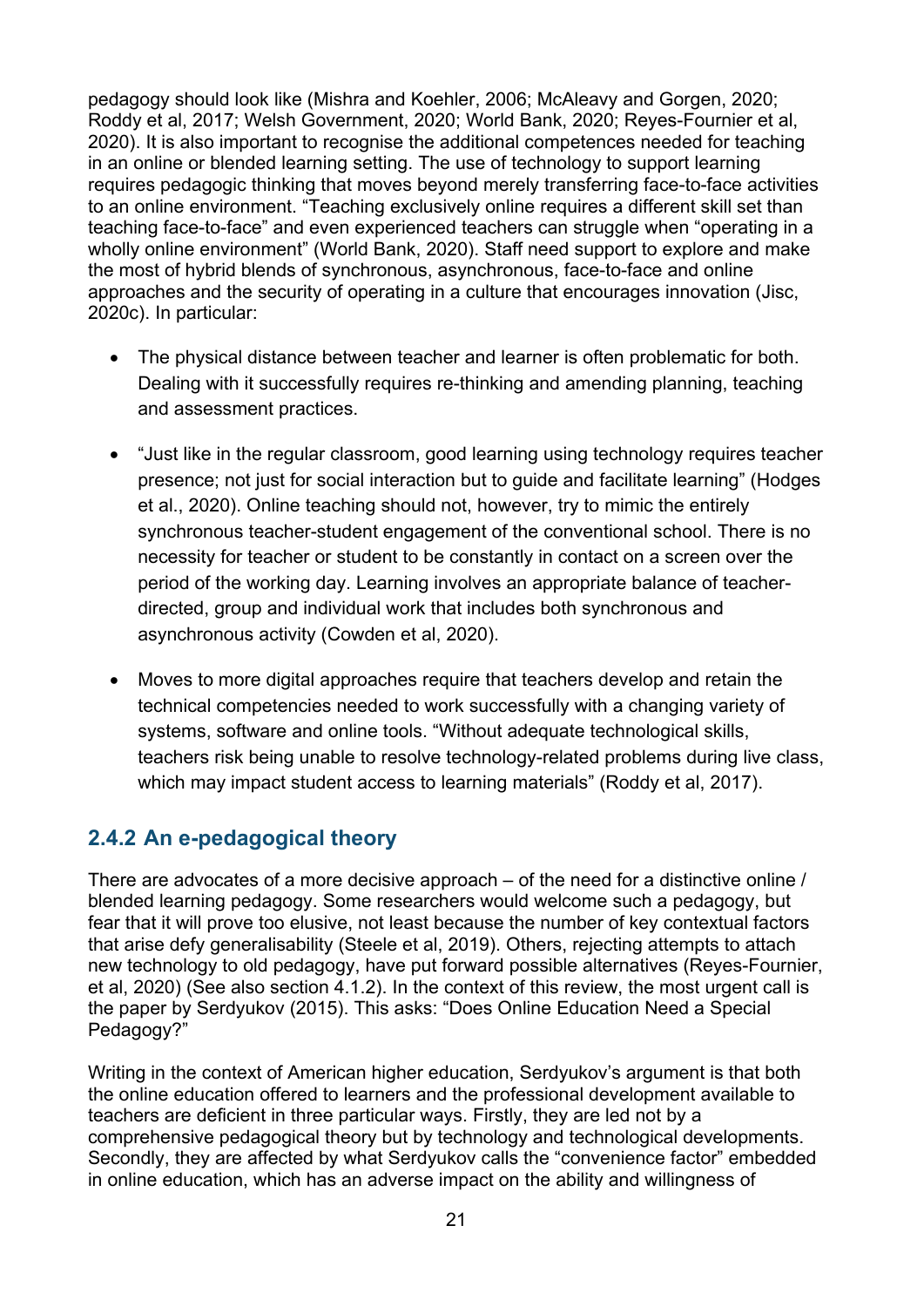students to learn and teachers to teach. And, thirdly, there is a contradiction between online learning, which is by its nature independent learning, and effective learning which requires interaction and communication between teacher and peers. It is this latter, he suggests, that is the weakest aspect of online learning. Communication is the main instrument of learning, but it is the shortcoming of online learning (Serdyukov, 2020). What is needed, therefore, is an alternative theory, an e-pedagogy.

Based on an analysis of various pedagogies, what Serdyukov offers is an ambitious 10 part model for the development of an e-pedagogy. (Serdyukov, 2015). Amongst its major characteristics, e-pedagogy is never static. As conceived by Serdyukov it is constantly evolving and undergoing modification. But at its heart is that active communication, collaboration and interaction among learners and between learners and their teachers is not only desirable but necessary for successful learning (Serdyukov and Serdyukov, 2015).

## <span id="page-21-0"></span>**2.5 Models of online pedagogy**

The kinds of concerns raised by Serdyukov, and others, are addressed by two models of online pedagogy. Both have been especially influential during the past 20 years and continue to be reflected in both the academic and the guidance literature (see, for example, the USA's National standards for quality online teaching, 2019). They are (i) the Community of Inquiry (CoI) model developed largely by researchers in higher education in Canada; and (ii) the Technological Pedagogical Content Knowledge (TPACK) model developed in the USA. Although both models were developed in HE, they are not – and were not intended to be – exclusive to the HE sector.

### <span id="page-21-1"></span>**2.5.1 Creating a Community of Inquiry (CoI)**

The CoI model is one of the most widely used frameworks for building communities online. In a series of papers (for example: Garrison et al, 2000; Garrison and Cleveland-Innes, 2005; Garrison and Arbaugh, 2007) Garrison and his colleagues sought to develop a theoretical framework for considering how online learning environments might best be designed to optimise learning. Their model of a CoI considers online learning as occurring through the interaction of three core elements: cognitive presence, social presence, and teaching presence, each of which has categories and indicators (Table 2). In successive papers the authors made some minor amendments to the categories and indicators, but the model has remained essentially the same.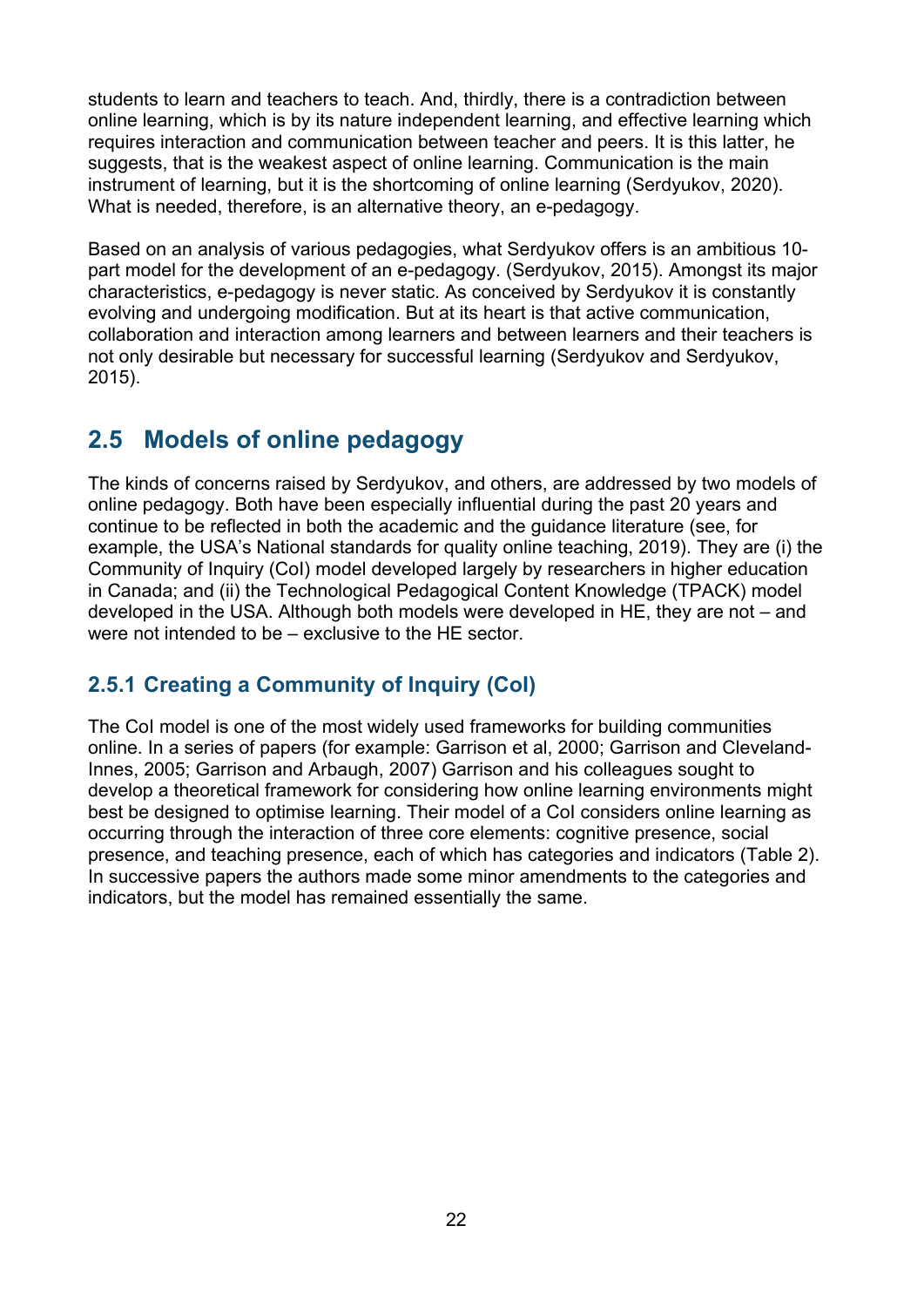#### **Table 2: Community of Inquiry (CoI): elements, categories and indicators**

<span id="page-22-0"></span>

| <b>Element</b>    | <b>Categories</b>           | <b>Indicators</b>                  |
|-------------------|-----------------------------|------------------------------------|
|                   |                             | (examples)                         |
|                   | <b>Triggering events</b>    | Sense of puzzlement                |
| Cognitive         | Exploration                 | Information exchange               |
| presence          | Integration                 | Connecting ideas                   |
|                   | Resolution                  | Apply new ideas                    |
|                   | <b>Emotional expression</b> | Emotions                           |
| Social presence   | Open communication          | Risk-free expression               |
|                   | Group cohesion              | Encouraging collaboration          |
|                   | Instructional management    | Defining and initiating discussion |
| Teaching presence | Building understanding      | topics                             |
|                   | <b>Direct instruction</b>   | Sharing personal meaning           |
|                   |                             | Focusing discussion                |

Source: Garrison et al, 2000

#### **Cognitive presence**

Cognitive presence is described as 'the extent to which learners are able to construct and confirm meaning through sustained reflection and discourse' (Garrison and Arbaugh, 2007, p 161). It relates to how far students personally engage with their learning in ways that enable them to gain new knowledge and understanding while working remotely.

The Practical Inquiry Model (PIM) created by Garrison et al. (2000) is an example. It includes four phases:

- 1. A triggering event, where a problem is identified for further inquiry
- 2. Exploration, where an individual explores the issue
- 3. Integration, where learners concept meaning from ideas formed in the exploration phase
- 4. Resolution, where learners can apply the new skills and knowledge learned from the previous phases into real-world application(s) (Garrison et al., 2000).

#### **Social presence**

Garrison and his colleagues maintain that the social context, interaction between teacher and student, and student and student, is an inherent part of the learning process. But it is here, not least because of physical distancing and the absence of elements that can be taken for granted in face-to-face situations, that remote education may fall short (see also 2.4.2). Social interaction, therefore, needs to be intentionally built into the design of remote teaching and learning approaches. Good remote learning needs to be understood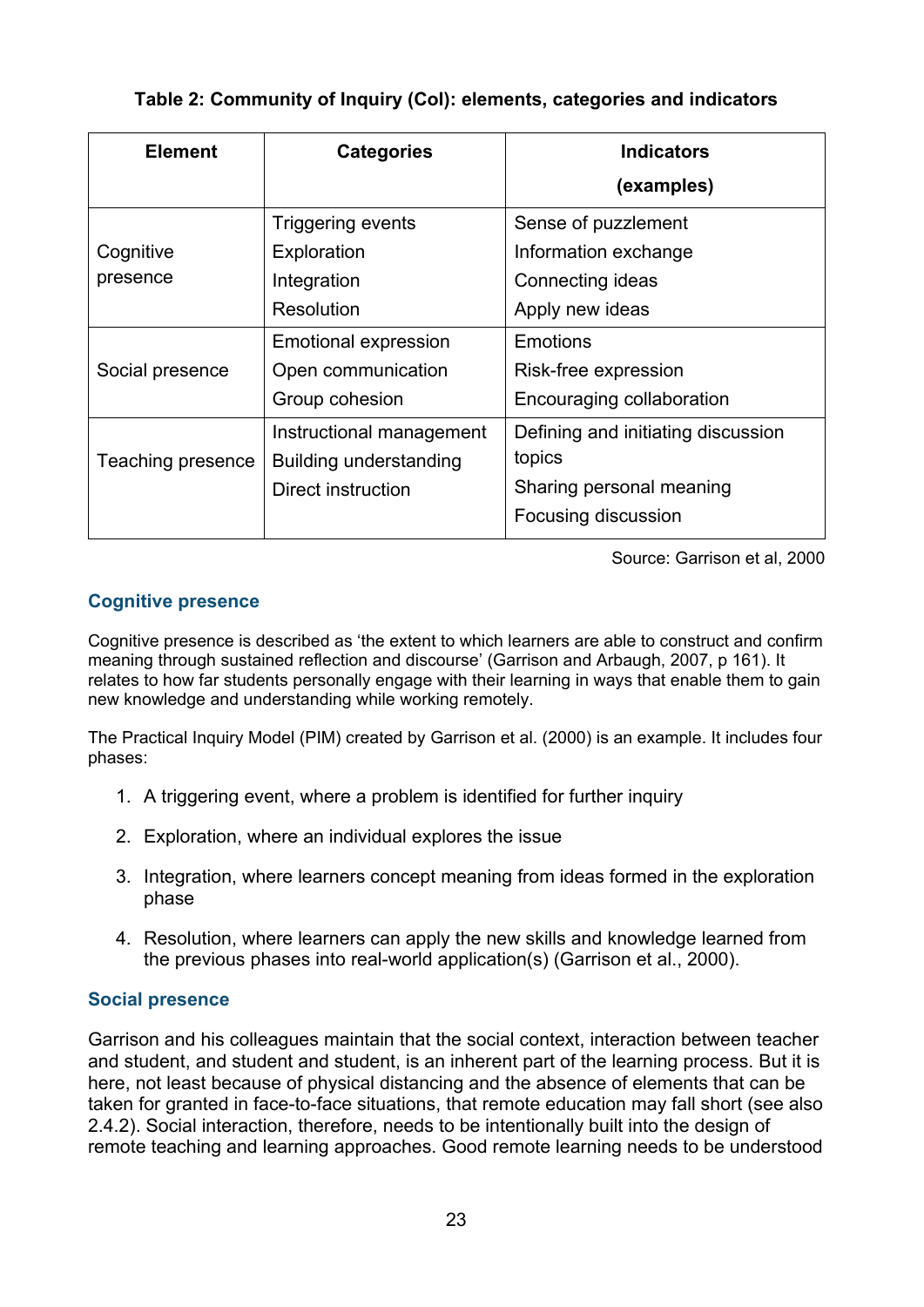as a social phenomenon and not an exercise in supported self-study (McAleavy and Gorgen, 2020).

Fiock (2020), for example, suggests activities such as:

- Encourage students to share experiences and beliefs in online discussion
- Consider including real time communications using applications such as chat, collaborative whiteboards, interactive video, text, or virtual messaging
- Consider incorporating Web 2.0 applications in course activities, especially social software such as blogs and wikis
- Explicitly explain to students the importance of student-to-student interaction so that they can view classmates' perspectives as valuable.

#### **Teaching presence**

Ultimately, however, appropriate cognitive and social presence and the establishment of a critical CoI is dependent upon the presence of a teacher (Garrison et al, 2000). "Interactions by themselves are not sufficient to ensure effective online learning … [they] need to have clearly defined parameters and be focused in a specific direction, hence the need for teaching presence" (Garrison and Cleveland-Innes, 2005).

The essence of "presence" is not one-dimensional in that the teacher merely follows a set of prescribed actions that demonstrate availability and supportiveness in the online course. Presence is also a mindset for extending activity between student, teacher and content beyond just being there. The presence mindset includes creating an intellectual climate which is shared by the teacher and students in the online course. According to the model, setting the climate is the overlap of social presence and teaching presence, and some elements of both (Parker and Herrington,2015).

Many of the guides for online education describe the importance of on-going and meaningful teacher presence and support for students. As online learning can include both synchronous and asynchronous activities, it is important for students to know when and how to access support from their teacher. This may involve:

- setting expectations around when the teacher is available and how/why they can be contacted
- scheduling 'office hours' and regular check-ins with students, either online or via phone
- posting to online discussion boards (questions for students to respond to etc.)
- posting update videos or lectures
- using frequent formative assessments to stay up to date with student progress.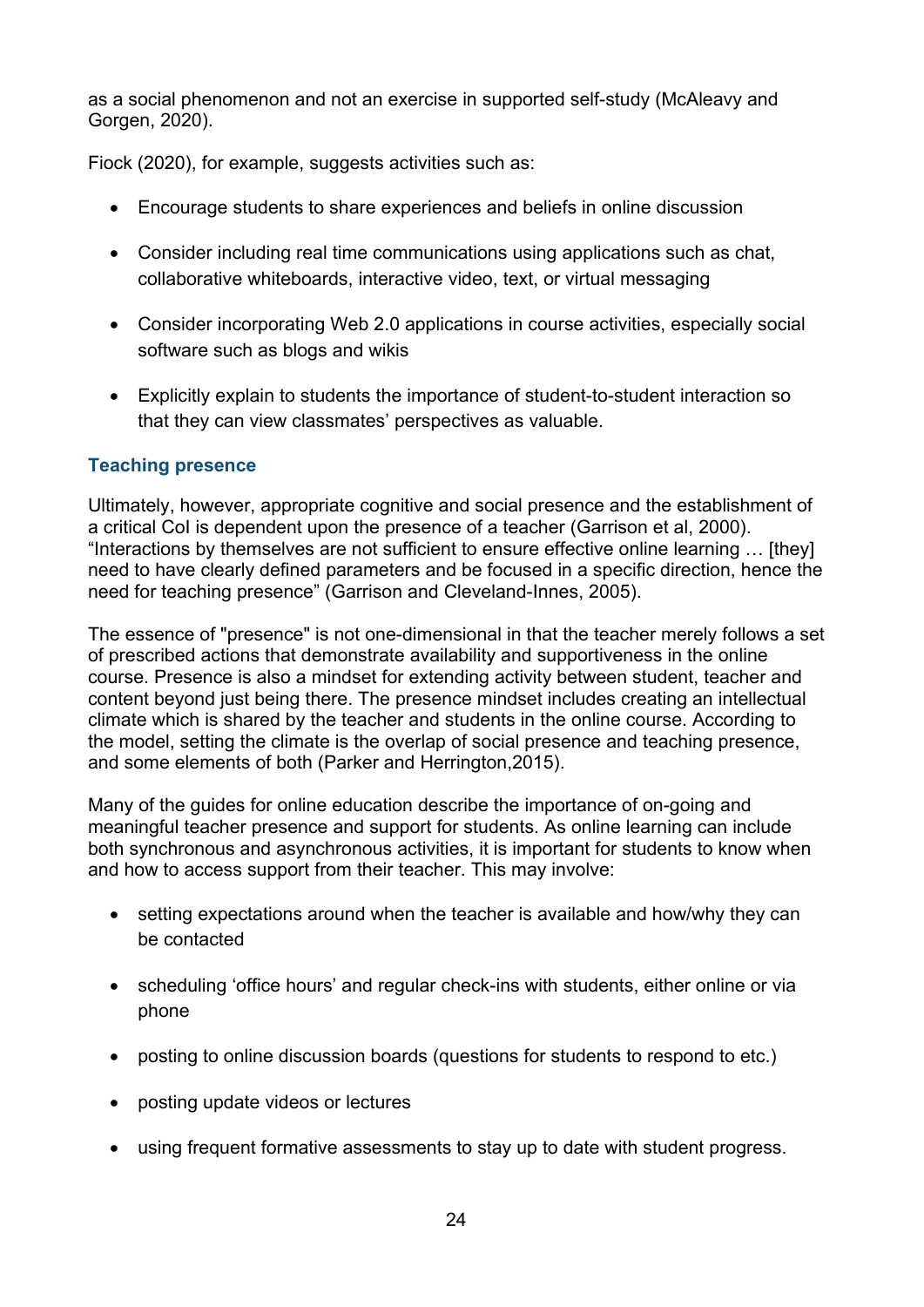<span id="page-24-0"></span>(Adapted from guidelines for teachers, California Department of Education, 2020)

### **2.5.2 Technological Pedagogical Content Knowledge (TPACK)**

A second theoretical framework which, similarly, has had considerable influence is the Technological Pedagogical Content Knowledge (TPACK) model developed by Mishra and Koehler (2006) (Figure 1). This extended the earlier work by Shulman (1986) on what he termed pedagogical content knowledge (PCK).





Source: adapted from Mishra & Koehler, 2006, p 1025)

The TPACK model was designed to counter the view that technology should be seen as a separate set of easily acquired knowledge and skills whose relationship with the tried and tested basis of teaching (content and pedagogy) was non-existent. Rather, Mishra and Koehler maintain, there are important relationships between content, pedagogy and technology that are complex and nuanced. Further, technologies commonly come with their own imperatives that constrain both content and pedagogical decisions. It is, therefore, "inappropriate to see knowledge of technology as being isolated from knowledge of pedagogy and content" (Mishra and Koehler, 2006, p 1025).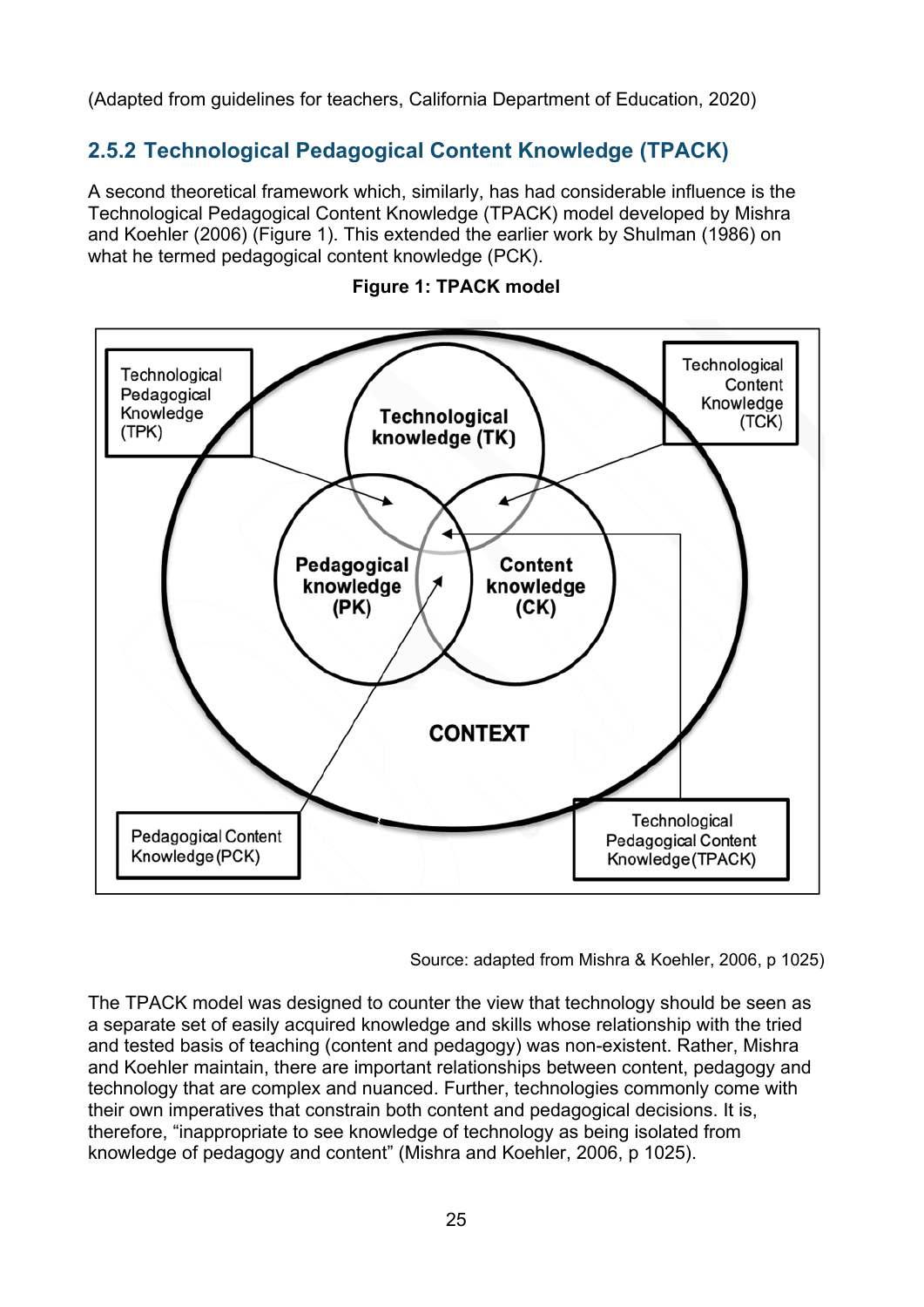In addition to teachers with strong subject specific knowledge and a solid understanding of effective pedagogy and different methods of teaching and learning, Mishra and Koehler (2006, p 1029) claim that the basis of good teaching with technology requires:

- pedagogical techniques that use technologies in constructive ways to teach content
- knowledge of what makes concepts difficult or easy to learn and how technology can help redress some of the problems that students face
- knowledge of how technologies can be used to build on existing knowledge and to develop new epistemologies or strengthen old ones.

# <span id="page-25-0"></span>**2.6 Conventional and online / blended learning pedagogy**

In their guidance, QAA (2020) place learners' possible digital engagement and experience on a spectrum consisting of five categories: passive, supportive, augmented, interactive and immersive. Whilst acknowledging its limitations, the classification is an attempt to depict the types of engagement that learners can expect in moving from an essentially face-to-face to an essentially remote mode of learning. Comparing the first category (passive digital engagement/experience) with the final category (immersive digital engagement/experience) offers a helpful indication of the potential differences between conventional and online pedagogy (Table 3).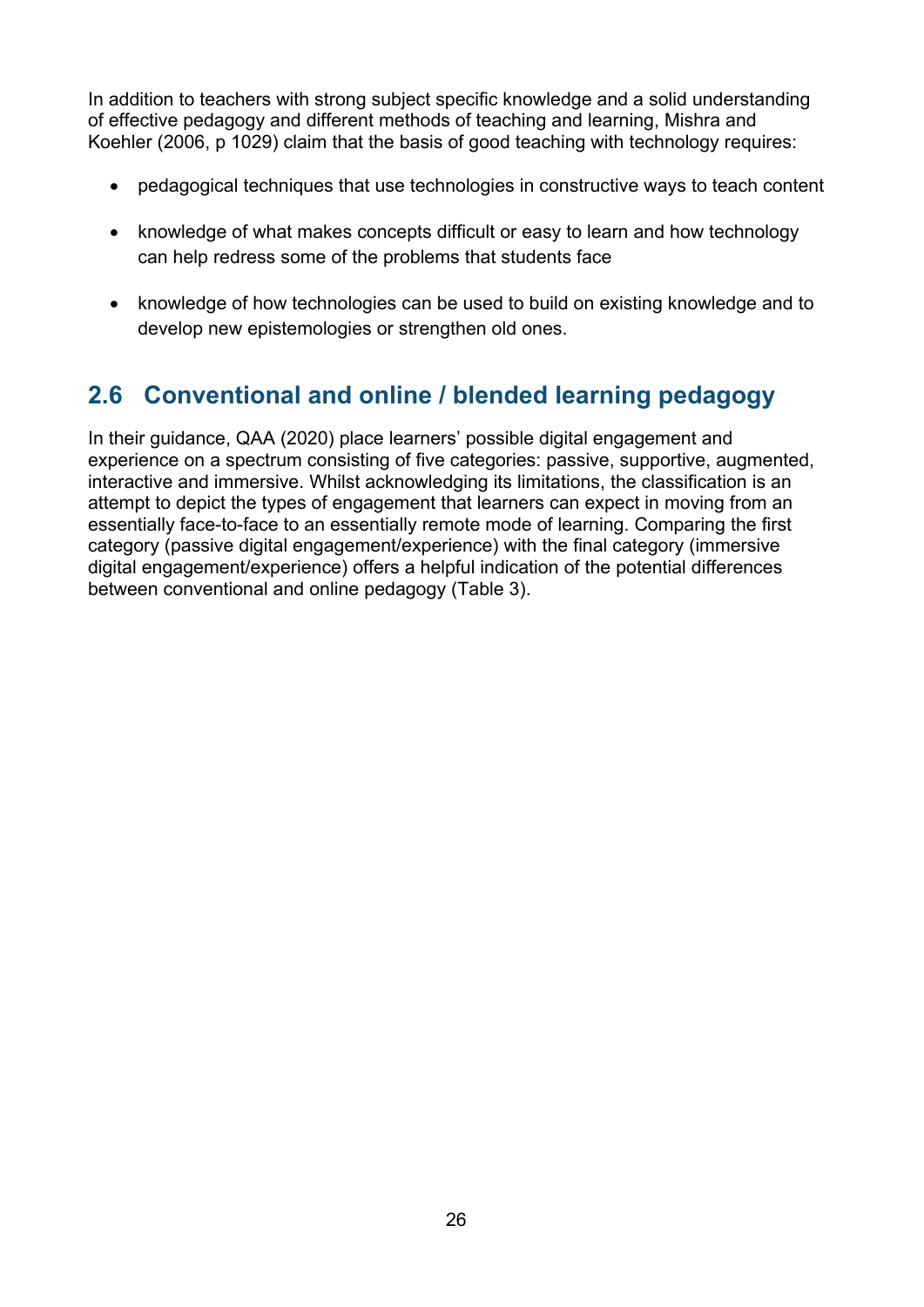## **Table 3: Comparison of general FE pedagogy and online / blended learning pedagogy**

<span id="page-26-0"></span>

|                                                             | <b>Characteristics of general FE pedagogy</b>                                                                                                                                                                                                                                                                                                                                                                     | Characteristics of online / blended learning FE pedagogy                                                                                                                                                                                                                                                                                                              |
|-------------------------------------------------------------|-------------------------------------------------------------------------------------------------------------------------------------------------------------------------------------------------------------------------------------------------------------------------------------------------------------------------------------------------------------------------------------------------------------------|-----------------------------------------------------------------------------------------------------------------------------------------------------------------------------------------------------------------------------------------------------------------------------------------------------------------------------------------------------------------------|
|                                                             | Passive digital engagement/experience                                                                                                                                                                                                                                                                                                                                                                             | Immersive digital engagement/experience                                                                                                                                                                                                                                                                                                                               |
| Programme<br>design                                         | Learning and teaching activities are designed to be delivered<br>and engaged with onsite at the provider, emphasising the<br>physical, in-person aspects of learning. Teaching and<br>learning activities may make use of digital presentation tools.<br>Assessments are designed to be undertaken and submitted<br>in an analogue format, although some digital submission of<br>assessed work may be permitted. | Learning and teaching activities are designed to be engaged<br>with digitally, emphasising the personal experience in<br>learning. Teaching and learning activities are only offered<br>digitally with students expected to access digital resources to<br>supplement these activities. Assessments are designed to be<br>undertaken, submitted and marked digitally. |
| <b>Resources</b><br>offered to<br>students                  | Little or no digital teaching or learning focused resource will<br>be offered to students, with most resources provided in<br>analogue format, onsite. Some programme information, such<br>as handbooks or regulations may be accessible digitally.                                                                                                                                                               | Little or no onsite teaching or learning focused resource<br>offered to students, with most resources provided digitally.<br>Some analogue programme information, such as handbooks<br>or regulations may be accessible onsite.                                                                                                                                       |
| Teaching<br>and learning<br>approach                        | Onsite, physical engagement. There will be a focus on<br>lectures and tutorials delivered onsite possibly involving skills<br>instruction, or other lab/workshop/studio/performance space<br>sessions.                                                                                                                                                                                                            | Digital engagement. There will be a focus on lectures and<br>tutorials delivered digitally, possibly involving digital skills<br>instruction (overseen by experts remote from the provider), or<br>other lab/workshop/studio/performance space sessions,<br>conducted via video conference.                                                                           |
| Technology<br>used to<br>facilitate<br>modes of<br>delivery | Usually limited to a provider's website, digital presentation<br>tools (such as PowerPoint) and readily available software for<br>communication (for example, Zoom or Teams). A virtual<br>learning environment may be provided but will primarily be<br>used as a repository for programme documentation, allowing<br>students to access this if they choose to.                                                 | It is likely that a fully integrated use of a virtual learning<br>environment will form students' only point of engagement<br>with teaching and learning activities and the rest of their<br>cohort. Specialist software and platforms will be provided to<br>students to enable them to further engage with their learning.                                          |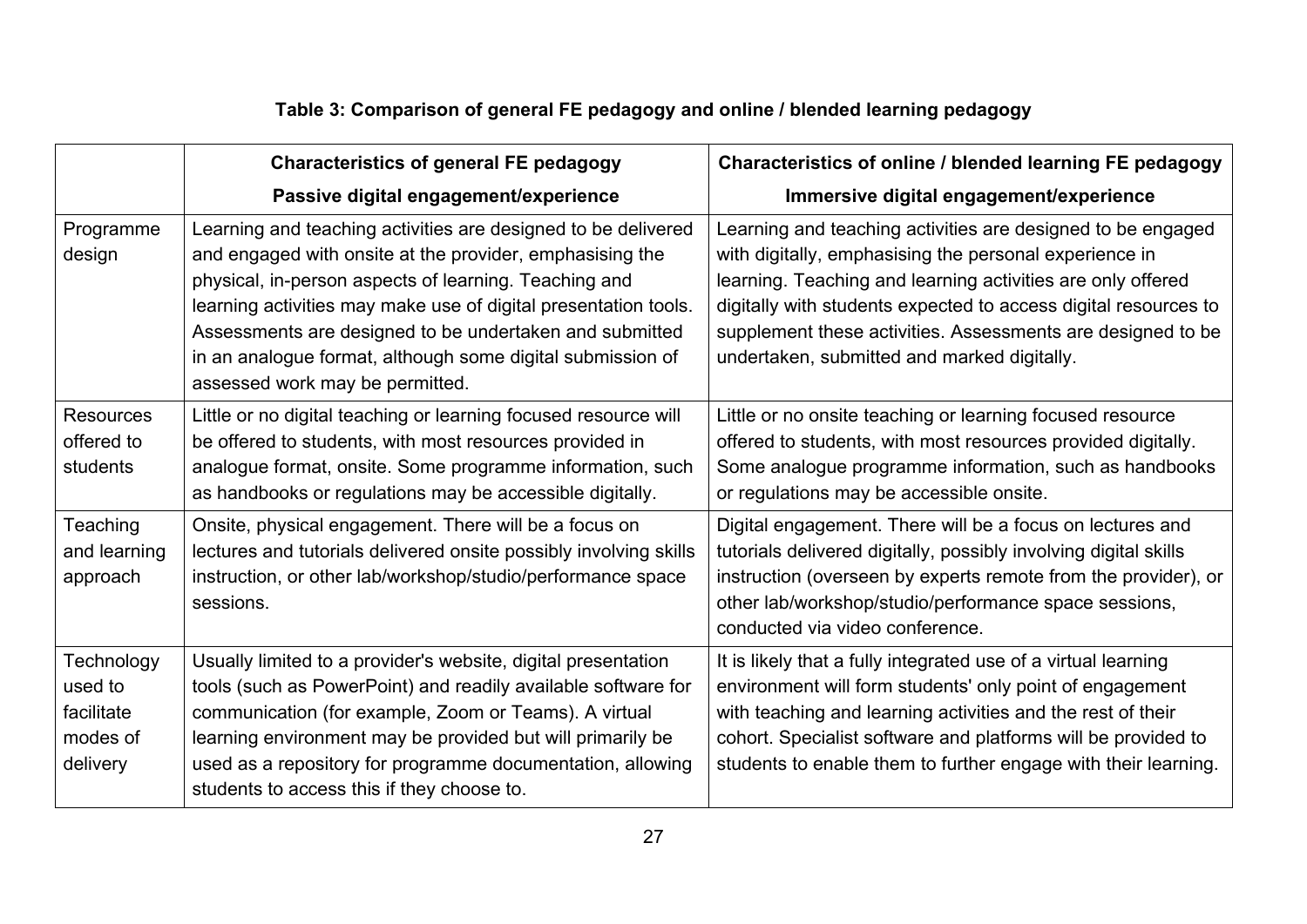| Provider<br>support<br>offered to<br>students | Primarily, support is offered to students onsite. Students may<br>be able to access some support digitally via email, phone or<br>videoconference.                                                                  | Support is likely to be offered to students digitally through the<br>virtual learning environment, email, phone, videoconference<br>or chat. Students may be able to request some onsite<br>support but this may not be delivered by staff or at the site of<br>the provider.                                                                                                                                                                               |
|-----------------------------------------------|---------------------------------------------------------------------------------------------------------------------------------------------------------------------------------------------------------------------|-------------------------------------------------------------------------------------------------------------------------------------------------------------------------------------------------------------------------------------------------------------------------------------------------------------------------------------------------------------------------------------------------------------------------------------------------------------|
| Personal-<br>isation                          | Limited opportunity to personalise engagement with the<br>learning and teaching. All students will be provided with the<br>same resources, and teaching is designed to be experienced<br>by a cohort synchronously. | The entire learning experience is designed to be<br>personalised by the student. Students will determine how<br>they engage with every aspect of teaching and learning to<br>meet their expectations. While all digital resources will be<br>available to students, not all students will engage with those<br>resources in the same way. Teaching is designed to be<br>experienced by a cohort asynchronously with students<br>learning at their own pace. |

Source: Adapted from QAA (2020)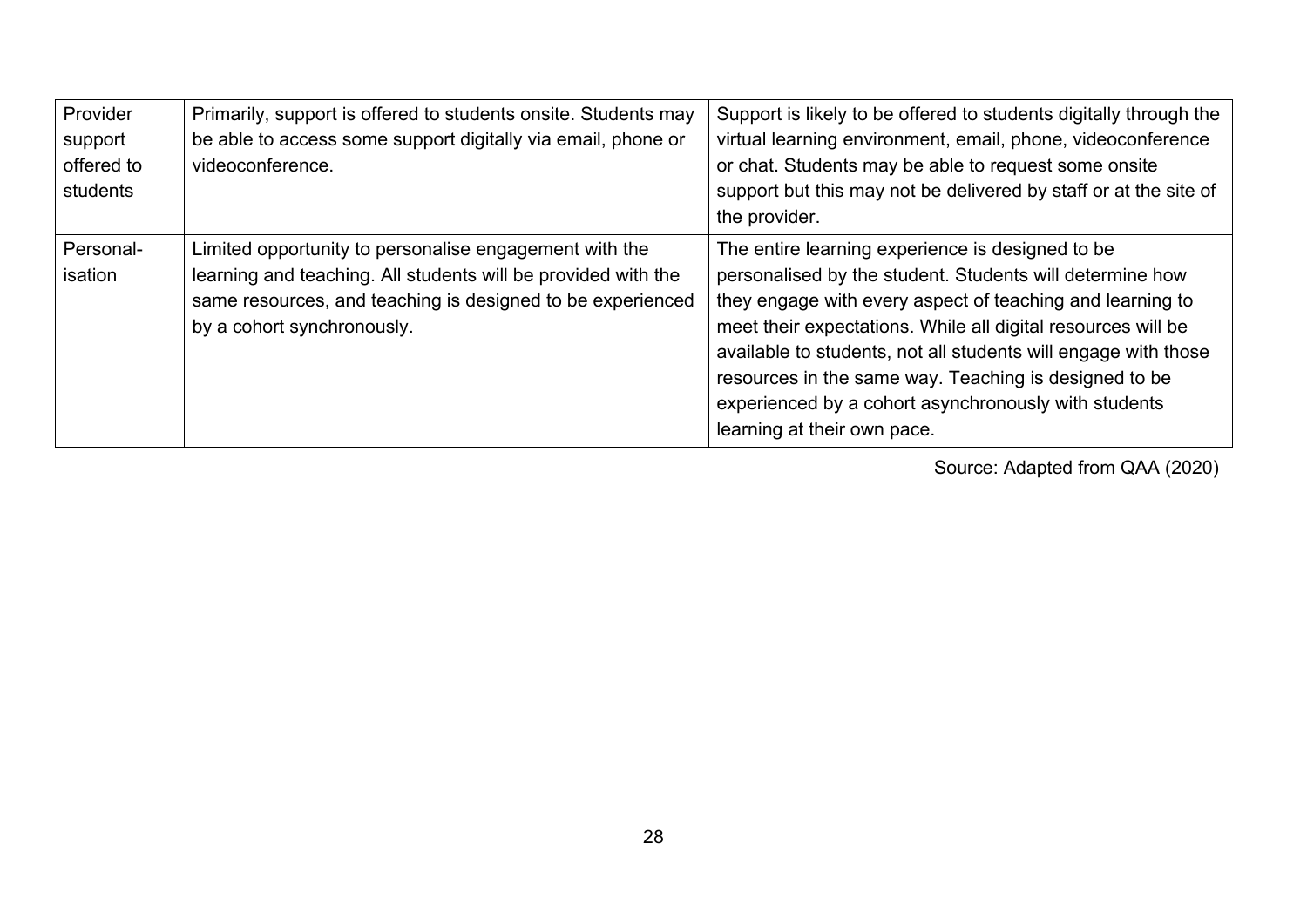### <span id="page-28-0"></span>**2.7 Specific pedagogical approaches and digital learning environments**

There are studies, albeit mainly small scale and limited, which raise interesting possibilities about the relationship between aspects of pedagogical theory and the use of digital technology in an educational setting.

#### **'Smart learning' and smart mobile pedagogy[11](#page-28-1)**

In a series of papers as part of the Designing and Evaluating Innovative Mobile Pedagogies Project (DEIMP), Burden and his colleagues (Burden et al, 2019a, 2019b, 2019c; Kearney et al, 2018) argue that e-Learning as developed in the 1990s across all education sectors was highly "tethered" and static in nature. Consequently, it has tended to resemble traditional, formal learning in its structures, practices and underlying pedagogical approaches. Although e-Learning has supplemented and extended the reach of traditional learning making it available at times and in spaces that were previously inaccessible for learners, the fundamental nature of learning itself has not altered. The emergence and application of mobile technologies, on the other hand, has introduced a possible paradigm shift in approaches to learning.

In practice, however, Burden and his colleagues detect that the predicted benefits of this shift to m-learning have not been fully realised. What is needed for this to happen, they argue, is a move towards "smart" learning, allied to an appropriate pedagogy and supported by smart mobile technology. Smart learning is characterised as learning that "emphasises the autonomy and independence of the learner in an environment that is responsive and adaptive to their individual learning needs."

The characteristics of smart learning are not new. Many of them - such as collaboration, personalisation and learner centeredness - have been actively promoted by some educators for many years in order to make learning more engaging, purposeful and meaningful. However, what is new, Kearney et al (2018) claim, is that "the conditions and technologies are now aligning in ways that make these learning approaches more feasible and achievable than was previously the case."

#### **Learners as teachers**

One of the recommendations of the Further Education Learning Technology Action Group (FELTAG) (2013) was that "Learners must be empowered to fully exploit their own understanding of, and familiarity with digital technology for their own learning". They went on to note that their research and conversations consistently referred to the underexploitation of learners' skills, devices and technical knowledge when it came to the use of learning technology.

> "The greatest resource available to FE and Skills providers in this domain is their learners. More effort needs to be made to engage and

<span id="page-28-1"></span><sup>&</sup>lt;sup>11</sup> A mobile pedagogy is defined as a pedagogy which employs the characteristics and affordances of mobile devices (typically these include tablets, smartphones and laptop computers) to enhance learning. Key opportunities that are claimed for it include: encourage anytime, anywhere learning; reach underserved children; improve 21st century social interactions; fit with learning environments; and enable a personalised learning experience.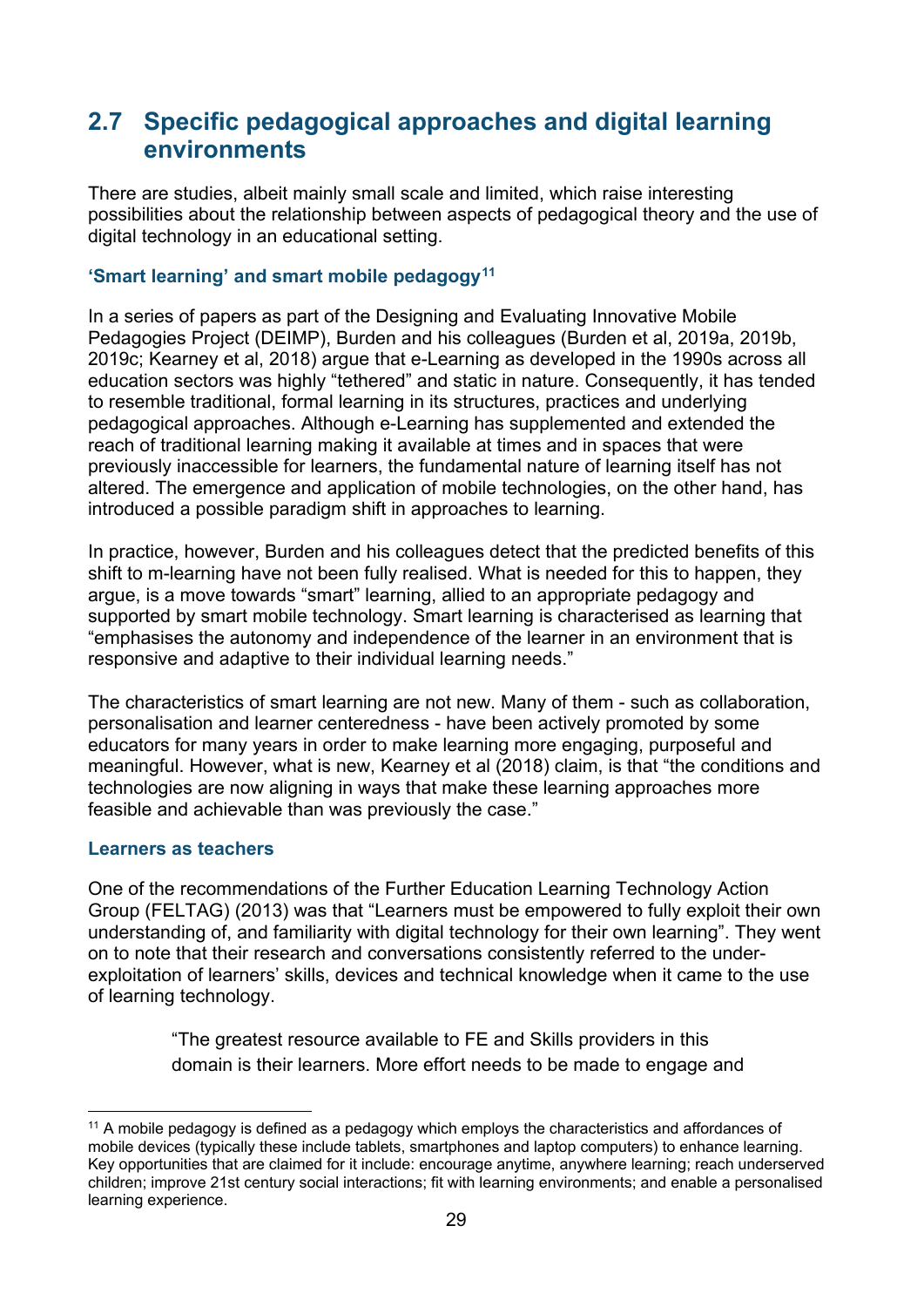empower learners' use of digital technology - and the use of their own devices – in the learning process." (*FELTAG, 2013, p 5*)

In their paper on 'Increasing student voice and empowerment through technology', Browne and Millar (2019) took up the same theme, referring to the work of a variety of researchers and educators, including that of Paolo Freire. Some 50 years ago, Freire put forward the concept that: "Through dialogue, the teacher-of-the-students and the students of the-teacher cease to exist, and a new term emerges: teacher-student with students- teachers." (Freire, 1970)

Browne and Millar extend Freire's concept in two ways. Firstly, they argue that the use of technology enables students to be more engaged in classroom participation and dialogue. The democratic classroom, where every learner has a voice, becomes more feasible when conversational technologies are employed to empower students whose voices may previously have gone unheard. The use of assistive technologies offers new opportunities for those who are reluctant or who have disabilities, to speak, discuss and learn.

And, secondly, the authors present a small-scale case study of the activities of the student Digi-pals in an FE college. The five students, selected for their technological expertise and ability to communicate it, became part of the college e-Learning department and were consulted on all matters digital. The Digi-pals work with those new to teaching and offer them support and guidance. This collaborative arrangement provides the opportunity for those new to teaching to establish collaborative relationships with their learners. The college places the Digi-pals in a position of authority and recognises them as change agents within the institution.

Browne and Millar conclude that innovations in student involvement such as these must become standard practice if the sector is to embrace and benefit from the enhancing power of new technology. Learners should not be given a voice, not in a merely tokenistic way, but rather in a way which fosters a collaborative learning community.

#### **Addressing failure: transformative learning using assistive technologies**

Scott (2016 and 2018) presents a small-scale case study of how an online social network supported the classroom learning experienced by students undertaking the GCSE English re-sit. The study compares uses of the network between 16-19-year-olds and adults in an FE college. It included a content analysis of communication posts across two years and four separate groups ( $n = 87$ ) using the social network Edmodo.com. This was complemented by interviews with 15 students and observations of blended (classroombased) use of the network. Inherent to the study was the problem of engagement and motivation among students who, given past failures, were ambivalent to this compulsory curriculum. Essentially, the course design was framed to give students mobile access to a learning community, a teacher and a curriculum through a social network where a continual educational dialogue could be open and sustained. Using digital technology, provision was adapted so that it was modelled less on school delivery and more on promoting employable self-regulatory skills.

Although it was not the purpose of the study to quantify use of the network with success on the course (measured as a C grade), the adults were highly successful in each phase and the higher engaged students in both populations almost all passed at the required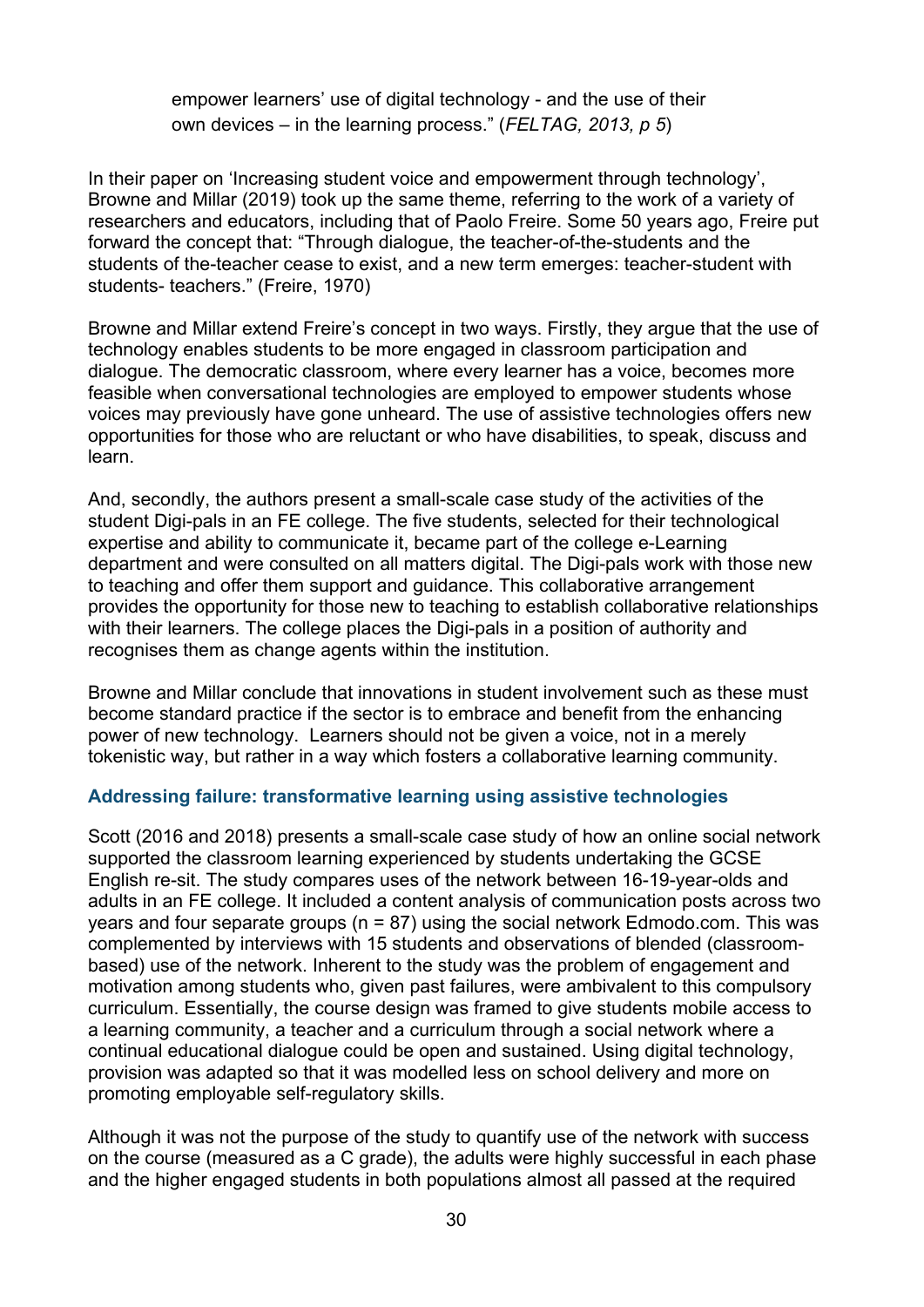"C" or above level. This suggests that the network offers a layer of support, which may be labelled as engagement, whether by enabling a link between sporadic and intensive sessions or by a teacher being available to answer and clarify.

> "When technologies like … social networks become learning tools they give options beyond the spatial and temporal boundaries of classroom lessons to promote flexible access in keeping with adults' approaches to learning. A sense of agency is promoted that allows for differentiated approaches." (*Scott, 2018*)

#### **Immersive technologies**

Perhaps potentially the most pedagogically helpful are immersive technologies such as Virtual reality (VR) or Augmented reality (AR). which allow "entry" into environments that cannot be generated in real world conditions because of various impracticalities. Such technologies enable, for example, experiments that would otherwise be too dangerous to be safely conducted. Courses such as engineering, construction, or hospitality and catering can be successfully delivered online by means of a pedagogy which employs immersive technology (Jisc, 2020d).

They offer the promise of richer learning experiences for learners and interesting possibilities for remote learning (Jisc, 2019). This echoes the earlier findings of the Commission on Adult Vocational Teaching and Learning (CAVTL) (2013) that they had "been particularly struck by the potential of digital simulations to complement real work experience and to offer a pedagogically valuable way for vocational learners to practise and be assessed safely". There is a considerable body of studies, for example, where immersive technology has been used in the field of maintenance and assembly (Sirakaya and Cakmak, 2018).

## <span id="page-30-0"></span>**2.8 Conclusions**

- **All the evidence indicates that fundamental pedagogical principles (as exemplified, for example, in the Teachers' Standards and the Ofsted Inspection Framework) should apply with equal force to both face-to-face and online / blended learning.** The principles do not change when moving to an online environment, but there are some difficulties in ensuring that they are robustly applied. This is especially the case with two significant issues – teacher presence and interaction not only between teacher and learners, but also between learners. The CoI model, and to a lesser extent the TPACK model, have provided a framework for studies addressing these issues during the last 20 years.
- **There are a number of initiatives seeking to develop what are currently little utilised applications of digital educational technology**. Of these, mobile pedagogy and immersive (AR and VR) approaches appear to be potentially the most fruitful. The DEIMP, however, is still on a small scale and in its early stages; and there are issues about the expense involved with AR and VR technologies.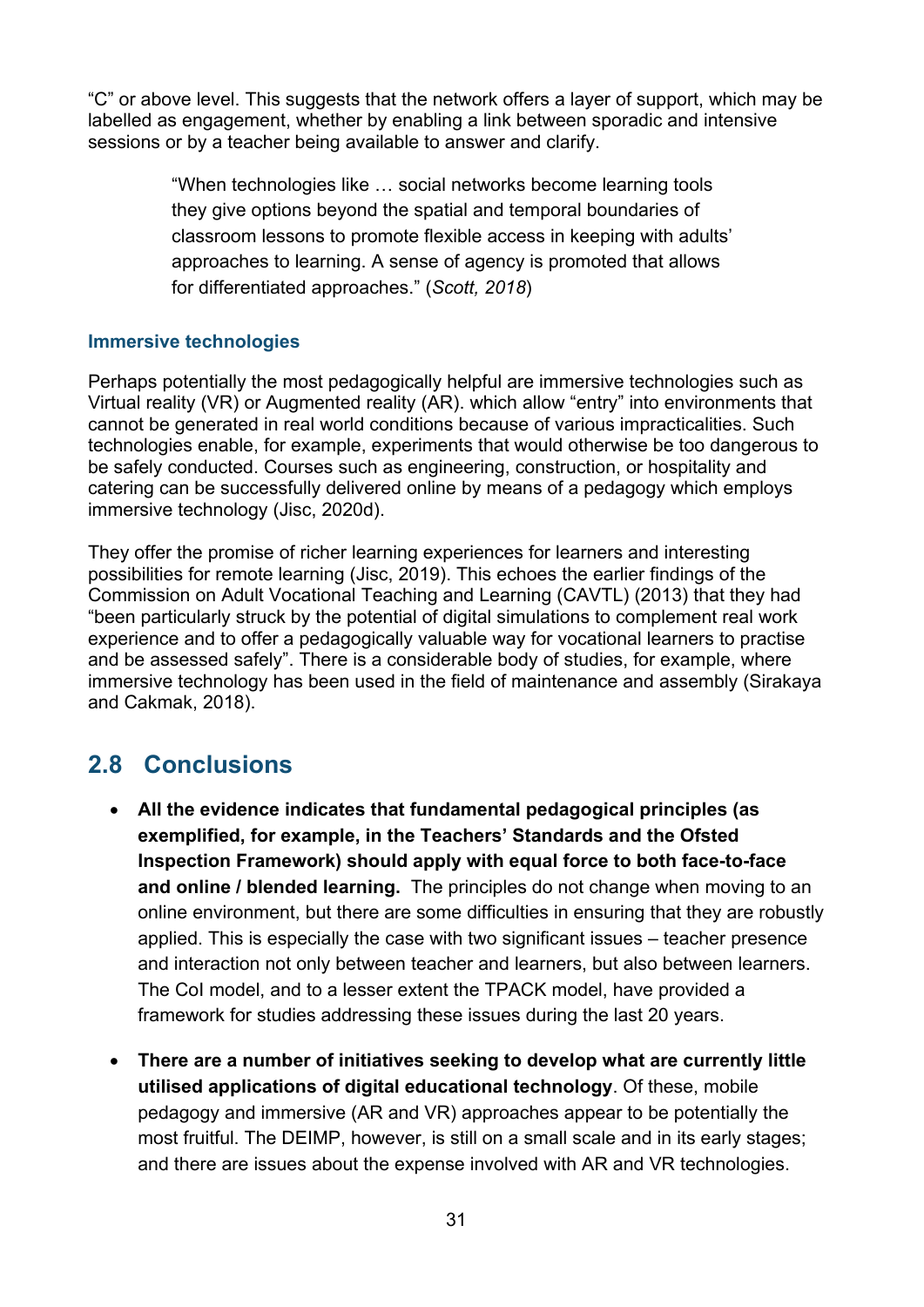# <span id="page-31-0"></span>**Chapter 3: Effective and high quality online pedagogy**

#### **Summary**

Attempts to develop over-arching frameworks for evaluating online and blended learning have not been notably successful. This chapter briefly considers two of them, one of which focuses heavily on the teacher's role. The other framework offers more possibilities, in that it is more successful in encompassing the various aspects of online / blended learning and their interconnectedness. But there is no evidence about how helpful or otherwise it may have been in practice. Being aware of the "learners' voice" and meeting the needs of all learners are important elements of effective and highquality provision. So too is robust design and planning. The chapter details the findings of a large-scale Education Endowment Foundation (EEF) review on what makes for good practice; and maps a number of the characteristics of online pedagogy against the Ofsted inspection framework.

A number of key points are highlighted in this chapter, notably:

- that although their preference is for face-to-face teaching and learning, learners report a generally high level of satisfaction with the quality of the digital teaching and learning they had experienced
- despite their caveats on the quality of much the evidence they retrieved, the EEF review raises some significant issues relating to the effectiveness of online pedagogy; in particular their findings that:
	- there was no evidence that any one medium or delivery mechanism was particularly successful at improving student outcomes
	- teaching quality is more important than how lessons are delivered
	- the importance of peer interaction
	- the need to provide support for students who are working independently.

### <span id="page-31-1"></span>**3.1 Evaluation frameworks**

Described below are two examples of possible frameworks for evaluating the quality and effectiveness of digitally based teaching and learning.

### <span id="page-31-2"></span>**3.1.1 Evaluating blended learning**

Having identified a number of the many frameworks and instruments for evaluating blended learning, mainly in the context of HE but with wider applicability, Bowyer and Chambers (2017) concluded that there was no particular one that appeared to be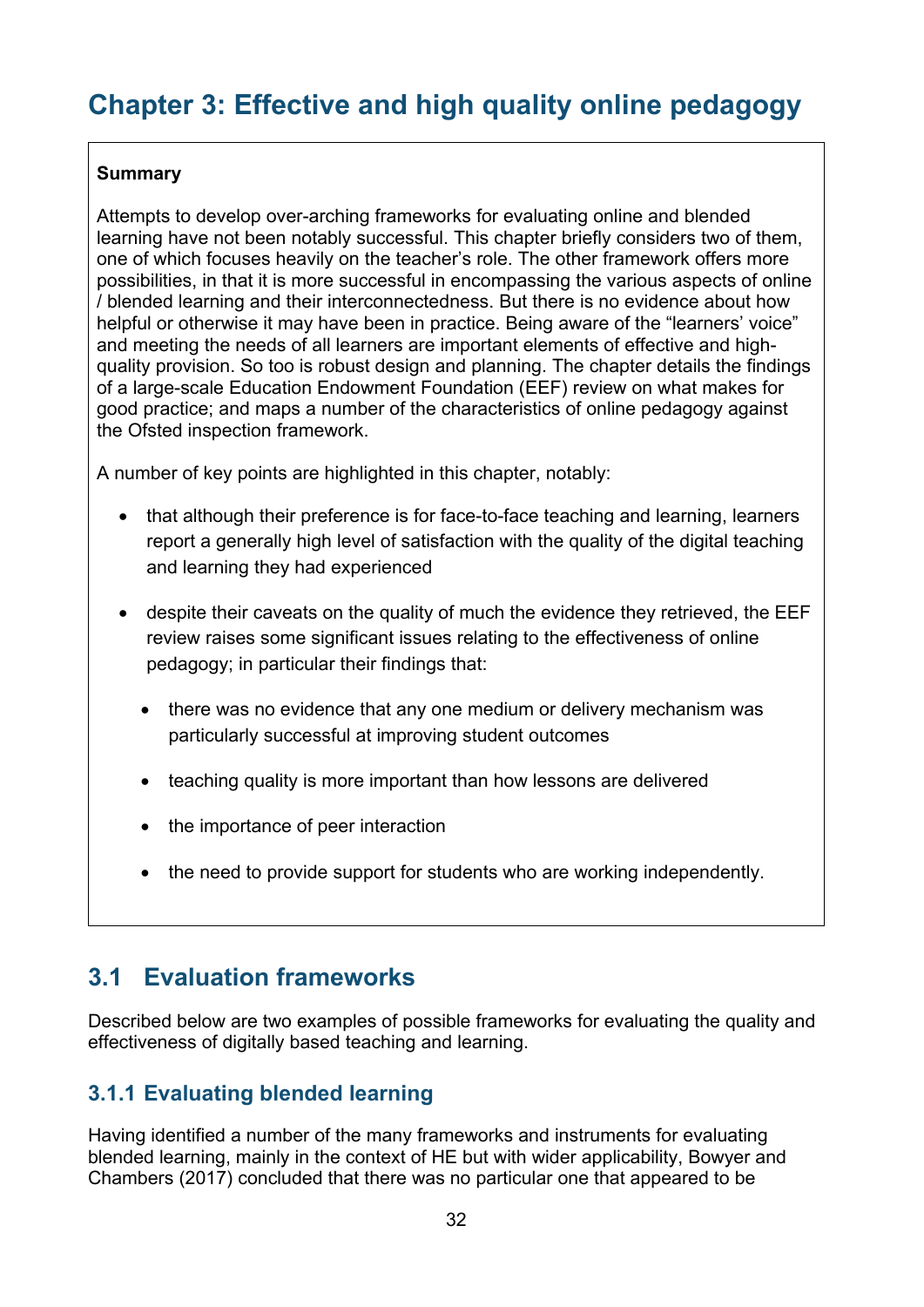favoured in the literature. Partly, they suggest, this is due to the diversity of functions different evaluations are designed to serve; for purposes of accountability, improvement or marketing.

In developing an alternative framework, the authors stressed that it is important that any framework encompasses all aspects of the blended learning situation so that the interconnectedness is not lost. This approach still enables individual evaluations to focus on specific elements of a blended learning programme, but allows the researchers to see where these elements are situated within the wider context of blended learning, subsequently making it easier to identify omissions and acknowledge limitations. Additionally, they consider that a coherent overall framework permits researchers and evaluators to easily identify the relationships between different aspects of blended learning systems, such as between the institutional context and the support tutors are given when designing and implementing a blended learning programme.

One way to conceptualise this is to categorise a framework into three spheres of concentric influence so that any evaluation can focus on a particular perspective but acknowledge the influence of other elements of the framework.

- 1. The outer sphere is **situation**: this encompasses the wider context as well as institutional elements.
- 2. The mid-sphere is **course organisation**: this contains design and planning, content, technology and assessment.
- 3. The inner sphere is **individual perspectives**: this focuses on the learner and teacher elements but also contains the crucial features of communication, interaction and collaboration which operate at this level.

The spheres can be thought of as the independent variables: the inputs and processes that form the facets of the blended learning programme. There is also the core of the sphere: this contains the **outcomes**, namely learner satisfaction, student engagement and course outcomes.

The authors claim that this framework can be used beyond blended learning and can be applied to other technology-based learning situations.

These spheres and elements are detailed, along with suggestions for measurement, as in the example below which addresses the wider context and the institutional elements of the evaluation (Table 4).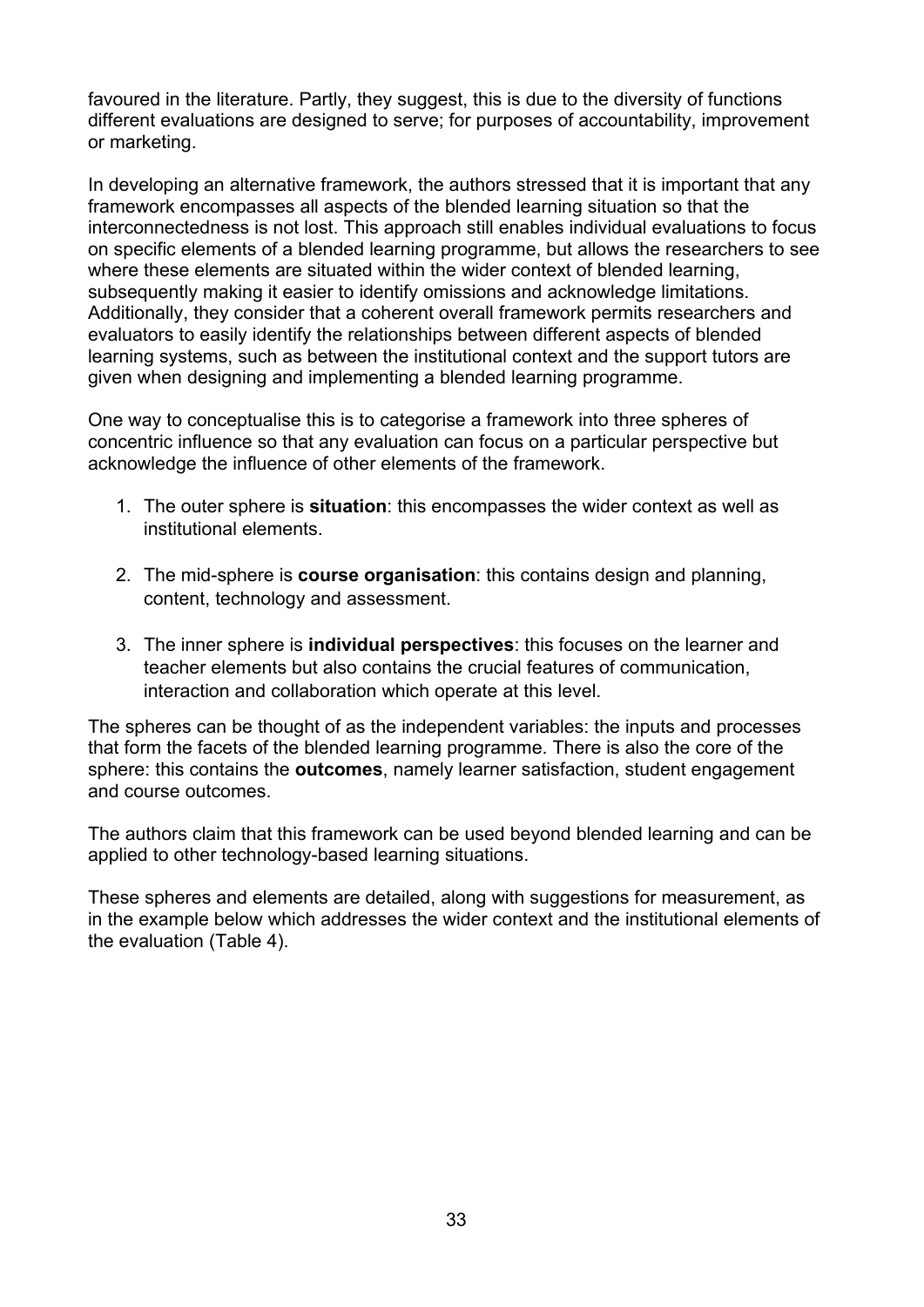<span id="page-33-1"></span>

| Level     | <b>Variable</b> | <b>Elements</b>                                                                                    | <b>Measurement</b>                                                                                                                                                                                                         |
|-----------|-----------------|----------------------------------------------------------------------------------------------------|----------------------------------------------------------------------------------------------------------------------------------------------------------------------------------------------------------------------------|
| Situation | Context         | Socio-economic<br>Ethical<br>Legal<br>Cost<br>Accessibility<br>Cultural<br>Geographical<br>Support | Can be investigated by<br>independent evaluation<br>based on full knowledge of<br>the programme's context but<br>more likely through interview<br>with, or questionnaire for,<br>course administrators and/or<br>teachers. |
|           | Institution     | Support<br>Administration                                                                          | Can be measured through<br>self-report questionnaires,<br>interviews or focus groups<br>with course administrators<br>and/or teachers.                                                                                     |

#### **Table 4: Evaluating blended learning – the wider context**

Source: adapted from Bowyer and Chambers, 2017

### <span id="page-33-0"></span>**3.1.2 Developing an online teaching effectiveness scale (OTES)**

In their paper on developing an OTES, Reyes-Fournier et al (2020) argued that the currently available measures of online teaching effectiveness (OTE) had several flaws. These included a lack of psychometric rigour and high costs, but in particular the authors claim that:

- There has been too great a reliance on frameworks which were designed to evaluate traditional face-to-face teaching effectiveness. As a result, the unique features of OTE have been ignored. "In essence, in terms of assessment, online teaching effectiveness has been treated as a virtual extension of on-the-ground teaching effectiveness, rather than as the unique instructional phenomenon that it is." (Reyes-Fournier et al, 2020, p 112)
- Attempts to create a measure for OTE have tended to focus on evaluating the course and student effort rather than the effectiveness of the teacher. The face-toface teaching paradigm has been imported with little modification and applied to OTE, even though online teaching diverges from face-to-face teaching in substantive ways.

Following a review of existing OTE research and using their experience as online teachers, the authors sought to develop a more valid online teaching effectiveness scale. The first stage was to produce a precise definition of what was meant by OTE. This consisted of four factors: presence, engagement, expertise and facilitation. Using this definition, the researchers developed a set of 12 pilot items which were used by a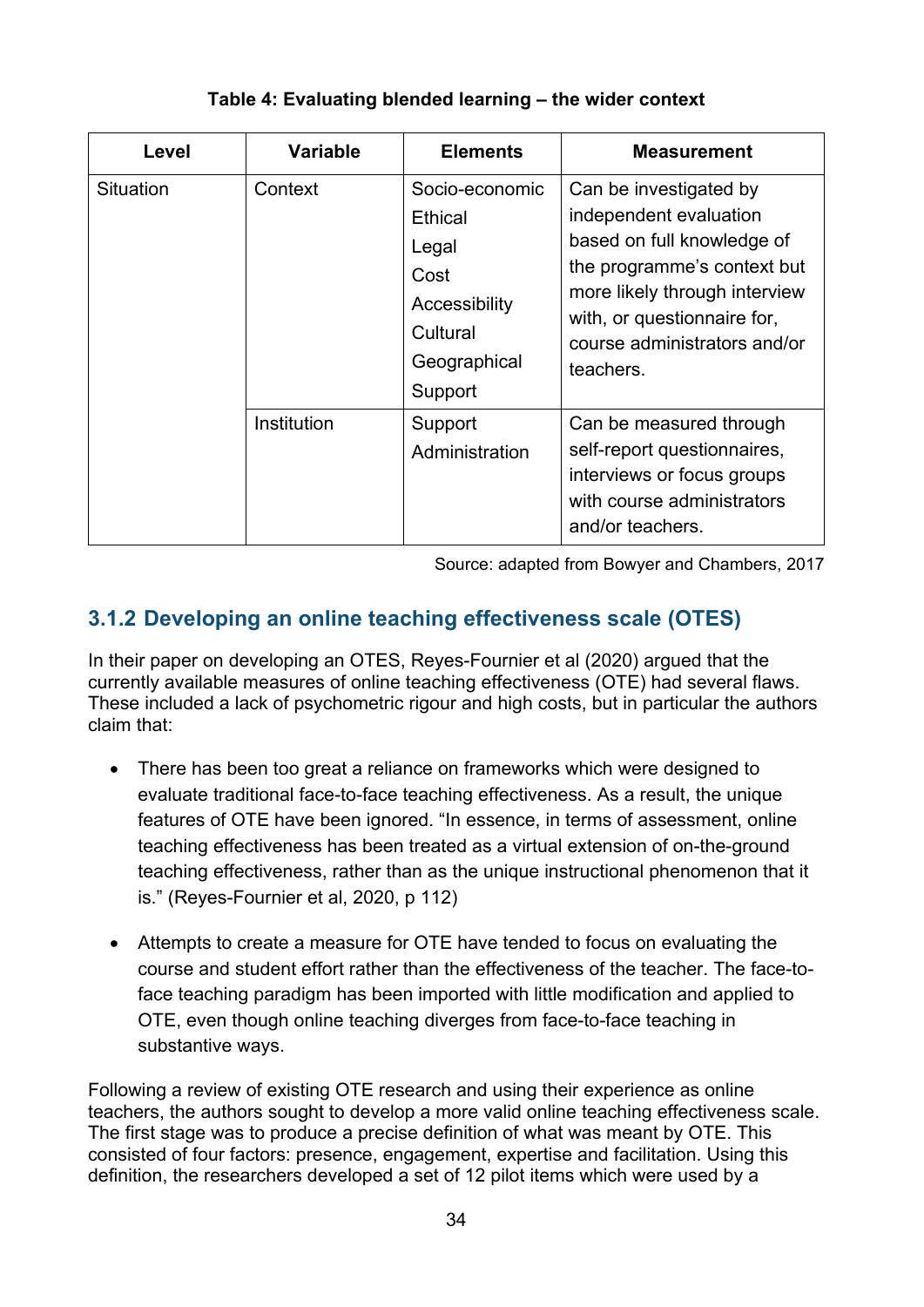selection of American university students ( $N = 213$ ) to rate the effectiveness of their teachers.

Presence proved to be the most important factor. It included items measuring instructors' ability to share relevant experiences and provide meaningful examples to illustrate course material, present information creatively, and communicate enthusiasm for course topics. The total OTES score consisted of the sum of the four factors (presence, engagement, expertise and facilitation) and should, the authors claim, succinctly and accurately indicate overall OTE.

The authors argue that their analysis supports the theoretically-established understanding that online teaching requires different teacher qualities than on-the-ground teaching, and that the OTES establishes a new framework for effective online teaching. It appears, they claim, to be a robust measure capable of assessing OTE among students from various backgrounds and education levels.

Although the framework as developed by Reyes-Fournier et al is potentially applicable not only at a university level but across a range of online settings and FE, it does have some limitations. It is not alone, for example, on being heavily focused on what the teacher does rather than what the students learn. The evaluation criteria are open to more than one interpretation and, unless some form of moderation is built into the process, the outcomes are unlikely to be very high on any reliability scale.

# <span id="page-34-0"></span>**3.2 The "learners' voice"**

Between October 2019 and May 2020, 19,137 learners in 36 FE and sixth form colleges from across the UK (12 per cent of the total) took part in the Jisc Learner digital experience insights survey (Jisc, 2020c). Of the learners who completed the survey, 65 per cent did so before the lockdown on 23 March 2020 and the move to off campus learning; 35 per cent completed it on or after this date. The Covid-19 pandemic was clearly a unique factor, but the report of the survey does not attempt to analyse its possible impact on learners. The report argues that while it may have influenced the responses of some learners, attitudes and opinions generally take longer to form and it would be methodologically unsound to assume that responses relate specifically to a preor post-Covid-19 experience.

Taking the survey period as a whole the results indicated a high level of learner satisfaction with the quality of the digital teaching and learning they had experienced. It was regarded as "good", "excellent" or the "best imaginable" by 76 per cent. Only 5 per cent rated it as "poor", "awful" or the "worst imaginable". Answering the question on what they found most useful, their responses were:

- practice questions online (25 per cent)
- interactive polls or quizzes online (25 per cent)
- course related videos (25 per cent)
- time working online with other students (15 per cent)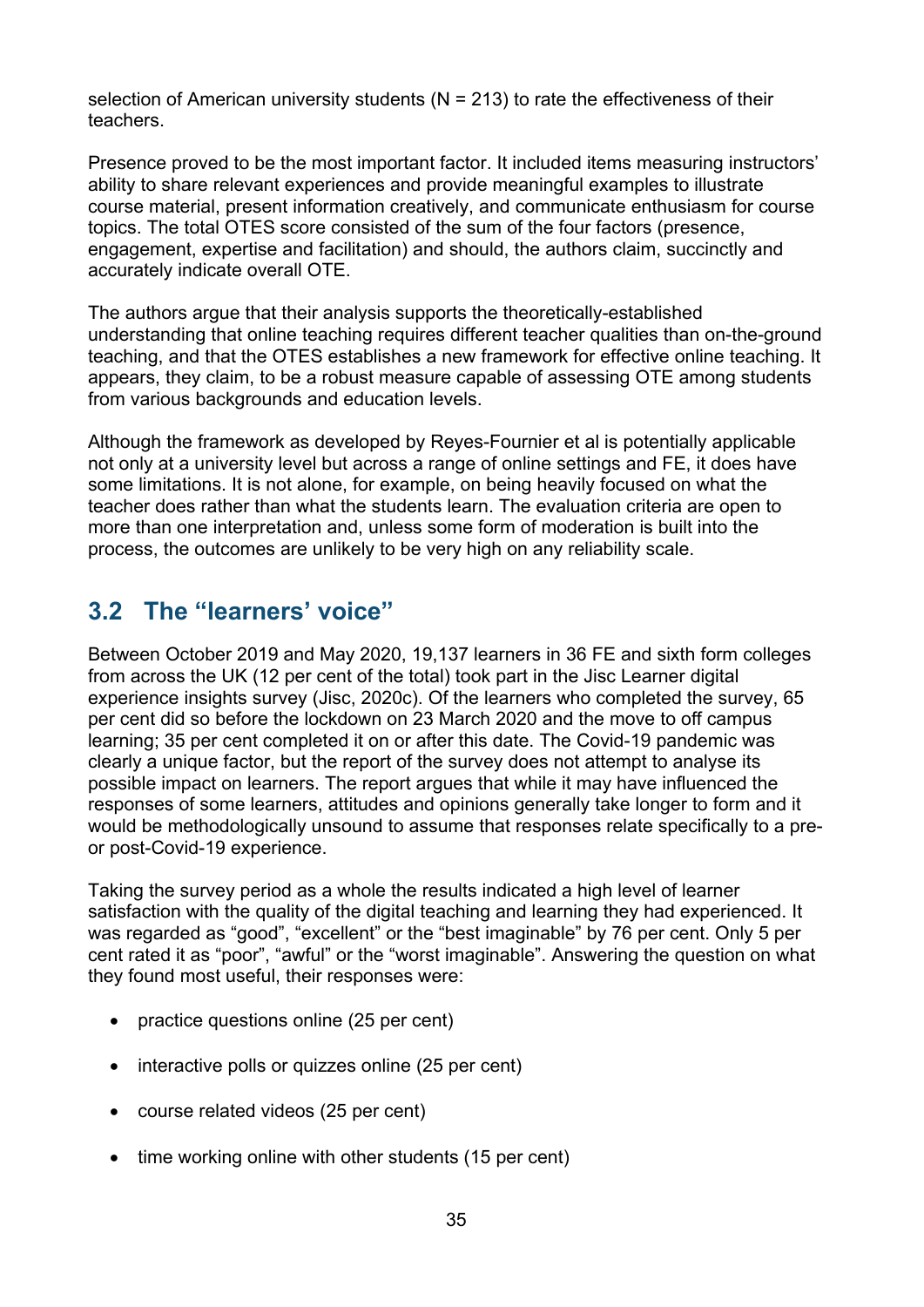• references and readings (10 per cent).

In their small-scale qualitative review of online education in 20 volunteer colleges and other providers, Ofsted asked learners about what was working well and what not so well (Ofsted, 2020). The review included remote discussions with learners, managers and teaching/training staff, as well as "observations" of lessons, sessions and other interactions. Ofsted reported that although learners prefer "live" online lessons, rather than recorded lessons, they miss the face-to-face contact of the classroom. They miss not only the social interaction but also the instant feedback and opportunity to ask questions that the classroom provides. "[They] told us that using online chat during sessions does not replace the classroom experience. However, some did point out that the opportunity to send the teacher private messages is useful because it allows them to ask for help discreetly". (Ofsted, 2020)

### <span id="page-35-0"></span>**3.3 Characteristics of effective and high quality online and blended FE delivery**

There is a note of caution in some of the literature about the need for care when assessing issues of effectiveness. The analysis of the Transforming Learning Cultures in Further Education (TLCFE) project<sup>[12](#page-35-2)</sup> showed that a distinction between effectiveness and value of learning is vital in any judgement of the quality of provision. "High synergy between a college-based programme and the needs, expectations and culture of the workplace appeared to be a necessary but not a sufficient condition for high quality vocational programmes" (James and Unwin, 2016). There are instances, for example, where although workplace connection and relevance are high, some of what students learn gives cause for concern. An example was a childcare course which, although successful from the employer viewpoint and in terms of college systems, also contributed to maintaining gender inequalities and expectations of low pay.

### <span id="page-35-1"></span>**3.3.1 Design and planning**

"We know from research that effective online learning results from careful instructional design and planning, using a systematic model for design and development." *(Hodges, et al, 2020*)

Although the authors teach in HE institutions in the USA, they recognise that the importance they, and other researchers they cite, assign to robust planning is not confined to HE but applies across the education sector. The design process and the careful consideration of different design decisions will inevitably have an impact on the quality of the teaching.

<span id="page-35-2"></span><sup>&</sup>lt;sup>12</sup> TLCFE was a four-year (2001-2005) study of teaching and learning cultures in FE primarily in England but with specific extensions in Wales and Scotland. It involved four universities and four participating FE colleges and was structured around three key questions: What do learning cultures in FE look like and how do they transform over time? how do learning cultures transform people? how can people (tutors, managers, policy makers and students) transform learning cultures for the better? The study identified four 'drivers' as routes for improvement in the quality of teaching and learning: 'maximising student agency'; 'maximising tutor professionalism'; 'improving pedagogy'; and 'enhancing positive aspects of the learning culture'.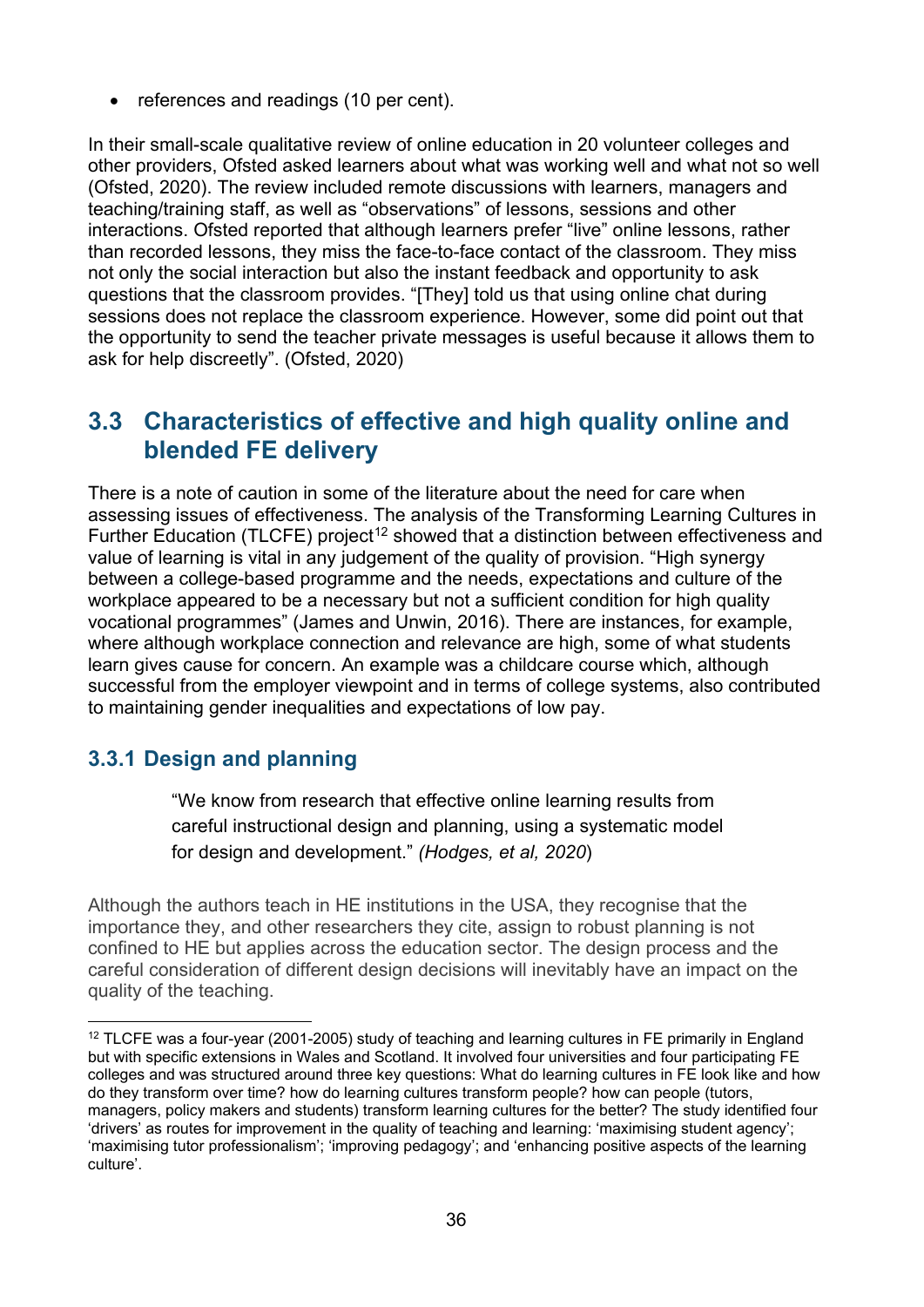Quoting Means et al (2014), the authors identify nine dimensions, each of which has numerous options, highlighting the complexity of the design and decision-making process. The nine dimensions are: modality, pacing, student-instructor ratio, pedagogy, instructor role online, student role online, online communication synchrony, role of online assessments, and source of feedback. Within each of these dimensions there are options; and to complicate matters further, one option may depend upon another. Class size, for instance, may greatly constrain the pedagogy. Strategies such as providing effective practice and feedback will become harder to implement as class size grows.

### <span id="page-36-0"></span>**3.3.2 Meeting the needs of all learners**

One of the key questions at a Jisc roundtable of FE and university leaders was reported as: "What does a minimum standard of technology-enabled learning look like?". The response was the need for a baseline agreed by the sector itself; and the consensus was that a blended experience designed to be accessible by the most disadvantaged should act as the baseline (Jisc, 2019).

Ofsted reported that generally speaking, learners at levels 1 and 2 have engaged less well with the technology necessary for online learning than those at level 3 (Ofsted, 2020). They found that for learners who have special educational needs and/or disabilities (SEND) or high needs, there has often been a focus on learning activities they can carry out in their own homes.

The Australian Council for Educational Research (ACER) found that, when they and their teachers have the right training and preparation, older learners retain more knowledge from online learning than in the face-to-face classroom. Younger learners, however, require a more structured environment with scaffolding and support (quoted in Cowden et al, 2020). Pure online provision has also been found to be less suitable for disadvantaged learners because they require more one-to-one support.

More detailed analysis has been carried out by a number of researchers (Sharpe et al, 2019; Rizvi et al, 2019; and Parsons, 2017). In their study across six FE colleges in England, Scotland and Wales; 218 learners; and five subjects Sharpe and her colleagues found that technology usage differed significantly between the male and female students. Overall, they suggested, "it appears that female students are less likely to exploit the educational affordances of the emerging technologies as intensively as their male counterparts". They also found that the subjects students were studying had an impact on their use of and approach to digital technology. Health-related course learners, for example, were more likely to be reserved users:<sup>[13](#page-36-1)</sup> whereas sociology learners were more likely to be pragmatic users and less likely to be reserved users than learners from other disciplines (Sharpe et al, 2019).

> "These findings direct attention towards the largest cluster of learners - the mainstream pragmatists - who are using a limited range of technologies in superficial, passive and perhaps unimaginative ways. For these learners, we might expect that their experiences of formal

<span id="page-36-1"></span> $13$  "Reserved users" were defined as students who reported using a narrow range of standard technologies for study purposes, restricted to general computing applications. "Pragmatic users" were using a wider range of digital tools and also added a virtual learning theme to their use.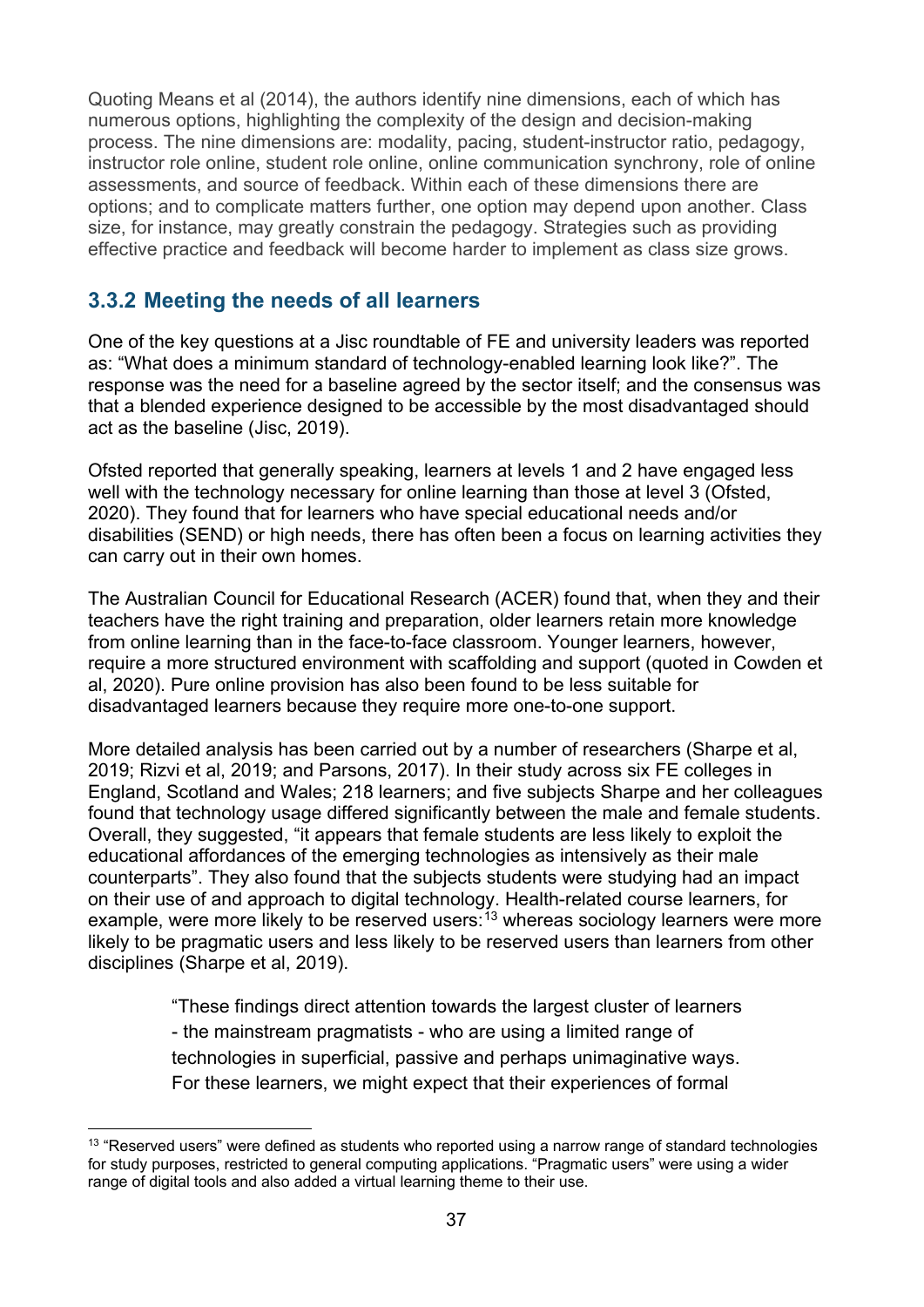education would be influenced to a large extent by the activities designed by their tutors and the environments provided by their institutions. The role of the lecturer is likely to be crucial in expanding the digital practices of such students." (*Sharpe et al, 2019*)

In her study of the use of virtual learning environments (VLEs), Parsons (2017) referred to the considerable body of research relating to online learning and accessibility. She noted three commonly discussed issues that were identified in the literature. First, that some practices in online provision may lead to learners with a disability being marginalised. A second issue relates to people with one type of impairment being treated as a homogenous group. This, Parsons notes, fails to recognise the idiosyncrasies in both impairments and preferences of individual users. Blind people, for example, have different needs from people with low vision. And, thirdly, features such as web pages crowded with text, links, pop-up windows and menus, may make some online learning environments inaccessible. The literature review indicated, however, that research into VLE use in FE was limited compared to other learning contexts, particularly HE.

The main drive for Parsons' research was to increase understanding of online learning provision and the wider implementation of VLEs in FE in England. The intention was to identify the barriers to students' use of VLEs, specifically in an FE context. Her analysis of the student survey and the teacher interviews highlighted that the factor which had most impact on students' engagement with Moodle was course design; and, in particular, the aspects of accessibility, pedagogy and consideration for students' needs (Parsons, 2017).

The study was conducted in a large English FE college, but was small-scale, involving 60 students mostly 16- to 20-year-olds, and seven teachers. It was further constrained in that although a proportion (19 per cent) of the student respondents considered themselves to have a disability the data did not indicate the type of disability. This inevitably limits the scope of the conclusions.

Whilst there is a body of research on learners' attitudes, use of and potential difficulties with online and blended learning, there is less evidence in the literature relating to the ways in which these differences might be being addressed by programme designers and teachers. Organisations such as EEF (2020), Jisc and ETF have, however, highlighted the issue and provided training materials for teachers. ETF (2020), for example, stresses that teachers should be supported to consider which approaches are best suited to the content they are teaching and the age of their students. They quote the example of games for learning which were found to have a high impact on vocabulary learning in foreign languages, but there is less evidence concerning their use in other subjects.

ETF has also developed a competency framework the Digital Teaching Professional Framework (DTPF) for teaching and training practitioners across all parts of the FE sector (see also section 6.1). This provides a number of examples to indicate how online / blended FE delivery pedagogical techniques might be modified in order to meet the differing needs of learners. It stresses, for example, the need to "continuously monitor and reflect on the suitability of the measures implemented to improve accessibility and adapt strategies accordingly." (ETF, 2018)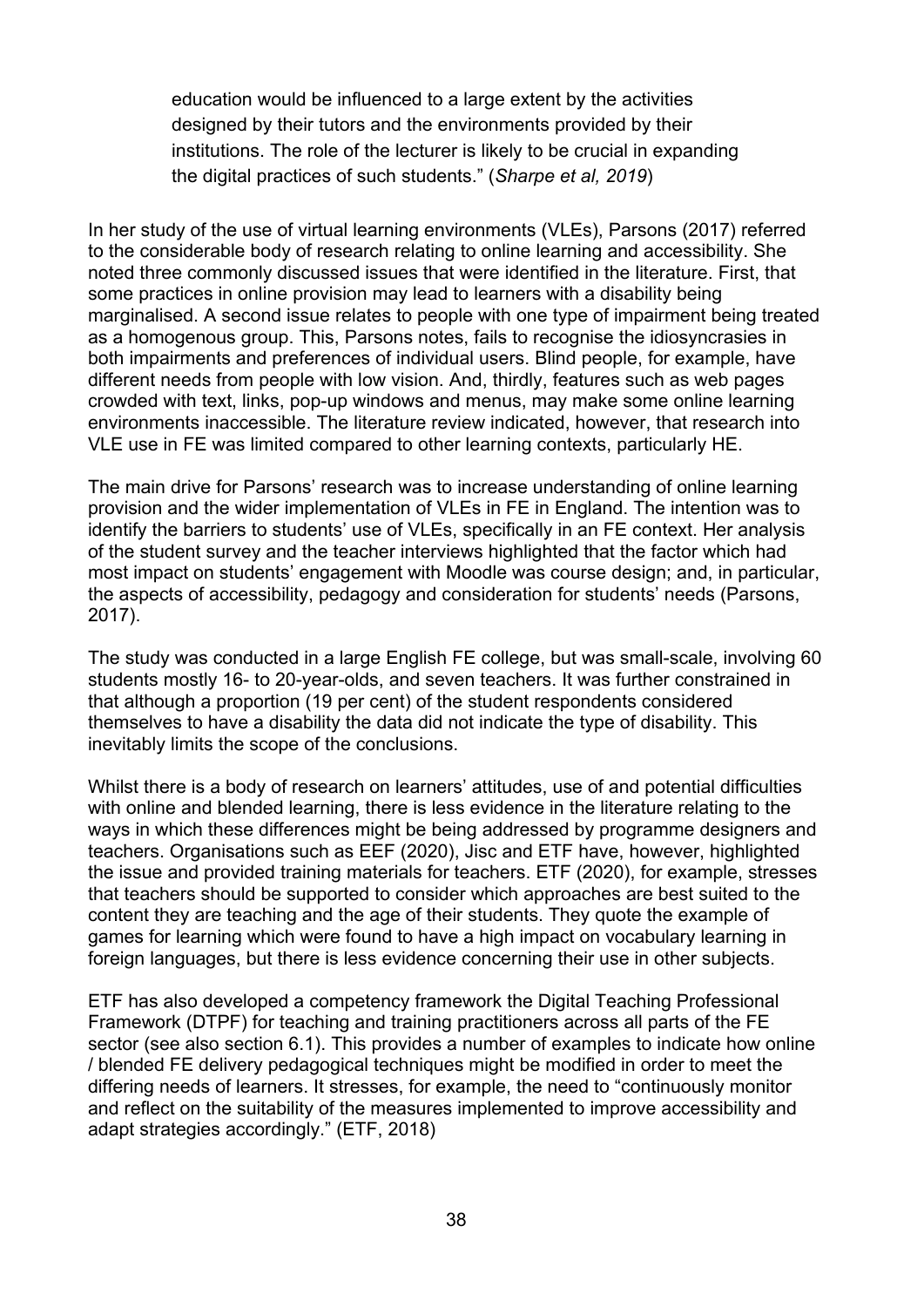### <span id="page-38-0"></span>**3.3.3 What does "good practice" look like?**

The characteristics of good practice identified below, albeit with a number of caveats, are adapted from the EEF's evidence assessment of remote learning (2020). The review was in response to the impact on schools of the Covid-19 pandemic, but all of the studies included were conducted prior to the outbreak. Their report summarises the findings from 60 systematic reviews and meta-analyses from 2005 or later under five key topic areas: general remote teaching and learning; blended learning; computer-supported collaborative learning; computer assisted instruction; and educational games. [14](#page-38-1) The review was intended to focus primarily on school-aged education and was international in scope. But it found few high-quality studies that had looked at remote learning in the school sector. Many of the reviews that were included, therefore, combine evidence from school-aged education, university education and adult learners.

One of the main concerns of the reviewers was the low quality of review methods amongst the retrieved studies. They found that almost none of the studies applied any kind of risk of bias assessment for the included studies. These limitations notwithstanding, the reviewers concluded that the report "summarises evidence that may support teachers in making decisions related to remote instruction during periods of school shutdown." (EEF, 2020)

A further caveat is that studies which examined specific differences in distance learning implementation found limited results. Evidence was mixed and inconclusive, for example, between synchronous, asynchronous or mixed instruction. There was no evidence that any one medium or delivery mechanism was particularly successful at improving student outcomes.

The key findings and implications of the review were:

#### **1) Teaching quality is more important than how lessons are delivered**

• Ensuring the elements of effective teaching are present – for example clear explanations, scaffolding and feedback – is more important than how or when they are provided. There was no clear difference between teaching in real time ("synchronous teaching") and alternatives ("asynchronous teaching"). For example, teachers might explain a new idea live or in a pre-recorded video. But what matters most is whether the explanation builds clearly on learners' prior learning or how learners' understanding is subsequently assessed.

#### **2) Ensuring access to technology is key, particularly for disadvantaged learners**

• Many reviews identify lack of technology as a barrier to successful remote instruction. It is important that support is provided to ensure that disadvantaged learners – who are more likely to face these barriers – have access to technology.

<span id="page-38-1"></span><sup>&</sup>lt;sup>14</sup> The protocol for the rapid evidence assessment is at:

[https://educationendowmentfoundation.org.uk/public/files/Campaigns/Distance\\_Learning\\_Rapid\\_Evidence](https://educationendowmentfoundation.org.uk/public/files/Campaigns/Distance_Learning_Rapid_Evidence_Assessment_Protocol.pdf) Assessment\_Protocol.pdf (Accessed 25.3.21)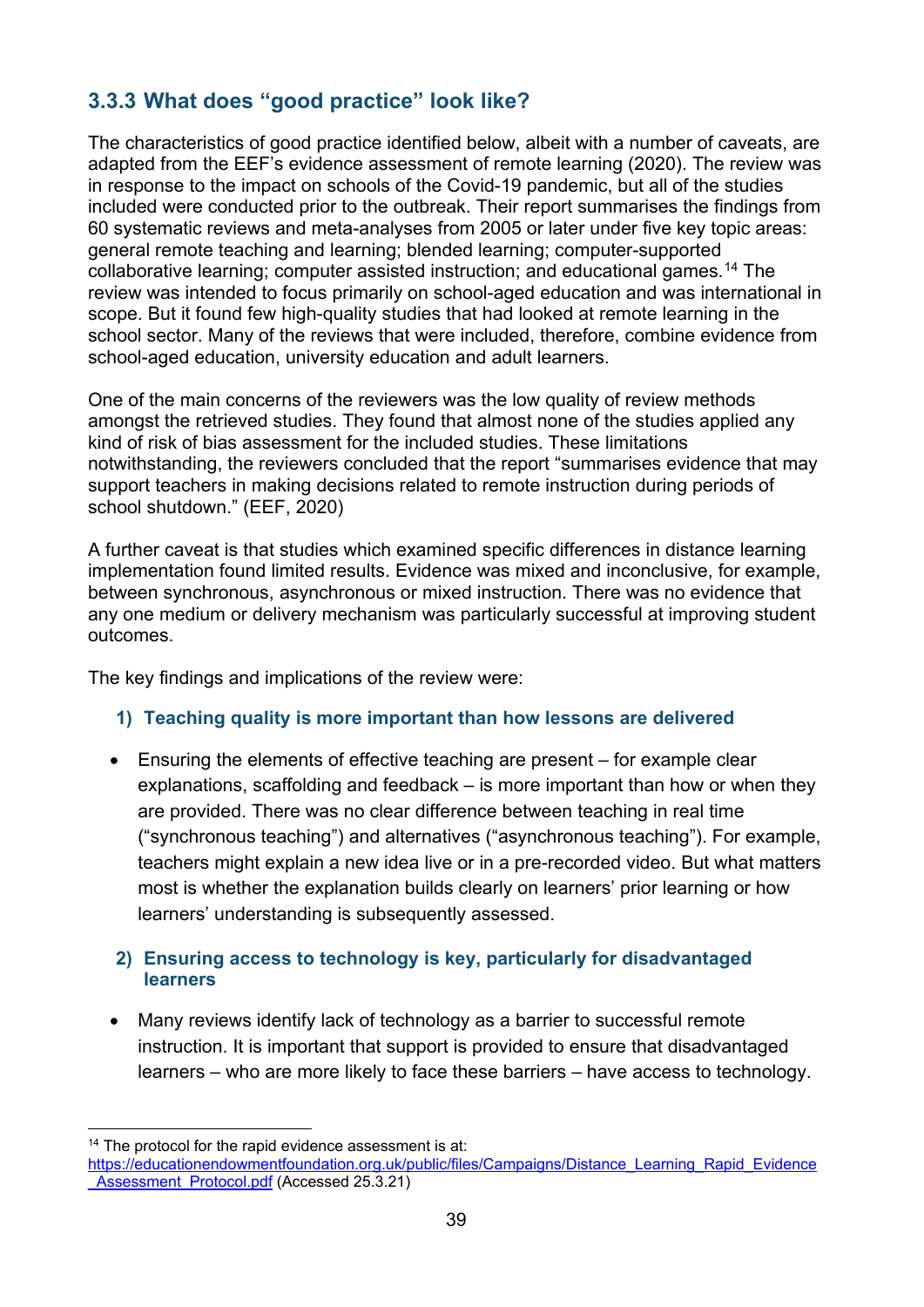- In addition to providing access to technology, ensuring that teachers and learners are provided with support and guidance to use specific platforms is essential, particularly if new forms of technology are being implemented.
- **3) Peer interactions can provide motivation and improve learning outcomes**
- Multiple reviews highlight the importance of peer interaction during remote learning as a way to motivate learners and potentially improve outcomes.
- Across the studies reviewed, a range of strategies to support peer interaction were explored, including peer marking and feedback, sharing models of good work, and opportunities for live discussions of content. Peer marking was identified as a promising component of some blended learning schemes – particularly when work and feedback are anonymised. The results of the meta-analysis of studies in HE reviewed by EEF indicated that peer evaluation activity had a medium effect. "The average effect size value was 0.675 with a standard error of 0.156, showing that the peer evaluation activity in blended learning environment had the moderate impact on students' learning achievements." (Cui and Zheng, 2018) In a further paper, the same researchers reported that "synchronous discussion between the assessors and [those being assessed] significantly improved the students' writing performance, especially content writing skills, affective and meta-cognitive feedback quality, meta-cognitive awareness and self-efficacy." (Zheng et al, 2018)
- The value of collaborative approaches was emphasised in many reviews, although notably many studies involved older learners. Different approaches to peer interaction are likely to be better suited to different age groups.
- There is some evidence that encouraging peer interactions can lead to improved learning outcomes, particularly for older learners, and that prompting learners to reflect on their own learning during remote learning may be an effective approach.

#### **4) Computer-supported collaborative learning (CSCL)**

- The impact of computer-supported collaborative learning has mainly been reviewed in science, technology, engineering and mathematics (STEM) subjects and language learning.
- Across multiple approaches and reviews, aspects of collaborative learning or peer to peer interaction are identified as leading to improved educational outcomes for students. The evidence for CSCL approaches is consistently positive across the included reviews.
- There is some evidence that shared online workspaces like Google Docs can support learning, particularly for older learners. For example, video conferencing had a large positive impact when paired with shared online workspaces, for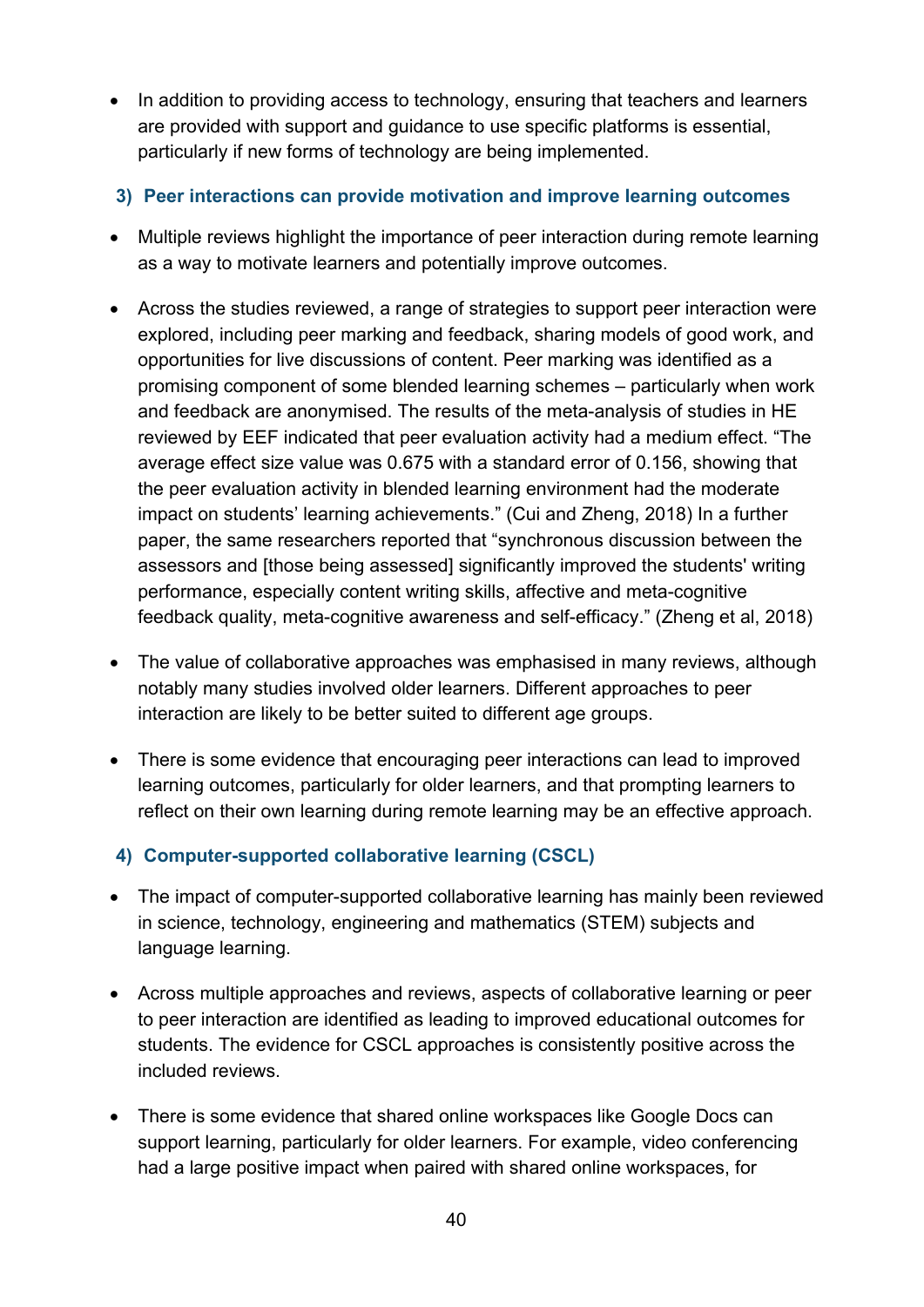example, Google docs. When video conferencing was only supported by email communication, there was no evidence of impact.

#### **5) Learners working independently need support**

- Students learning at home will often need to work independently. Multiple reviews identify the value of strategies that help students work independently with success. For example, prompting learners to reflect on their work or to consider the strategies they will use if they get stuck have been highlighted as valuable.
- Wider evidence related to metacognition and self-regulation suggests that disadvantaged learners are likely to particularly benefit from explicit support to help them work independently, for example, by providing checklists or daily plans.

#### **6) Different approaches to remote learning suit different tasks and types of content**

- Approaches to remote learning vary widely and have different strengths and weaknesses. Teachers should be supported to consider which approaches are best suited to the content they are teaching and the age of their students.
- For example, games for learning were found to have a high impact on vocabulary learning in foreign languages, but there is less evidence related to their use in other subjects.
- Using technology to support retrieval practice and self-quizzing can help learners retain key ideas and knowledge, but is not a replacement for other forms of assessment.

(Adapted from Education Endowment Foundation, 2020)

# <span id="page-40-0"></span>**3.4 The Ofsted Education Inspection Framework**

The Ofsted Inspection Framework (2019) sets out the criteria on which judgements about the quality of education will be made under three headings: intent, implementation and impact. The same evaluation criteria and considerations apply equally to online and blended teaching and learning. Table 5 maps the Ofsted Inspection Framework criteria against the characteristics of high quality online and blended FE pedagogy.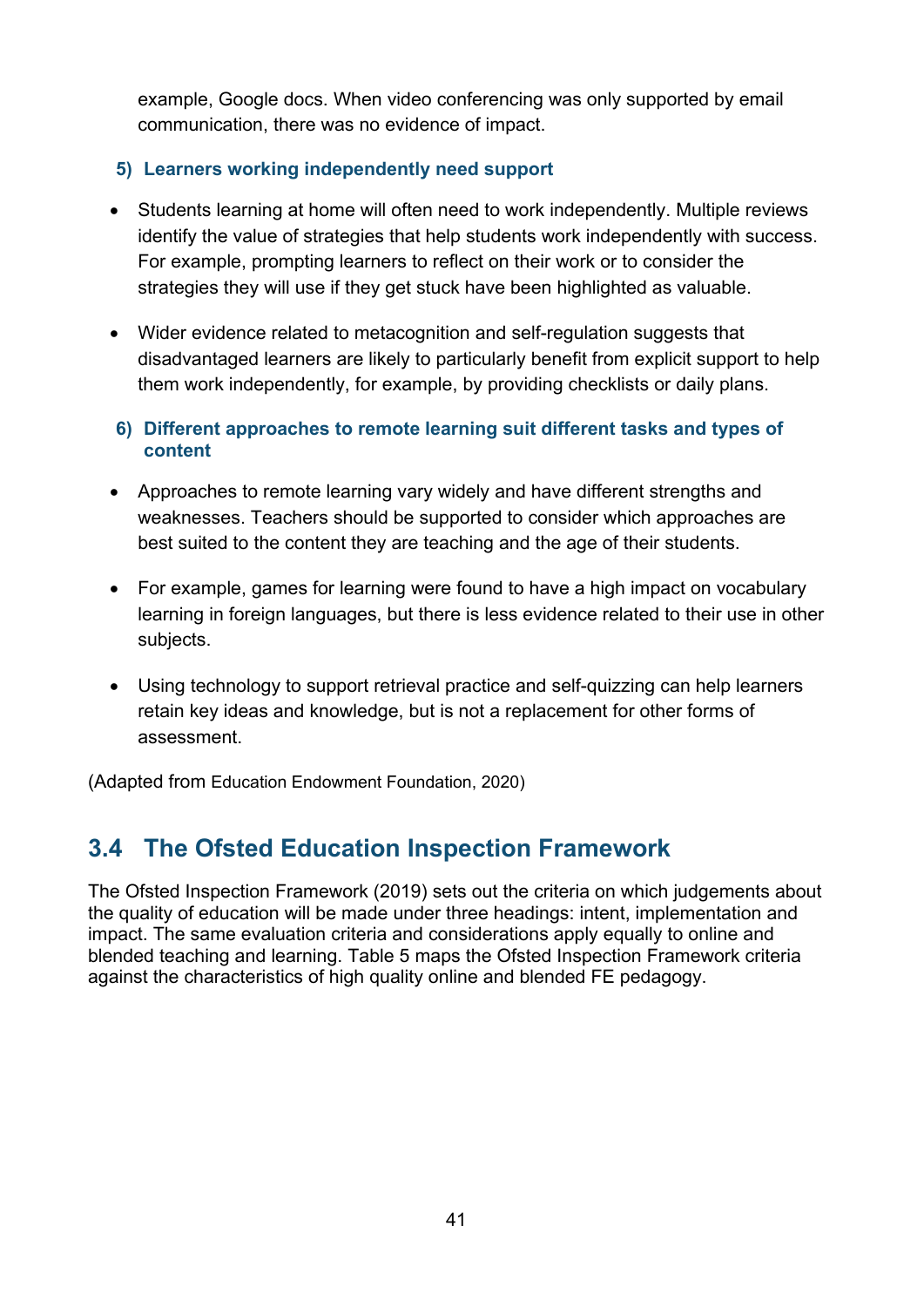### <span id="page-41-0"></span>**Table 5: Characteristics of high quality online and blended FE pedagogy and Ofsted criteria**

| <b>Ofsted Education Inspection Framework</b><br>(Ofsted, 2019a)                                                                                                                                                                                                                                          | <b>Characteristics of effective and high quality</b><br>online and blended FE pedagogy                                                                                                                                                                                                                                                               |
|----------------------------------------------------------------------------------------------------------------------------------------------------------------------------------------------------------------------------------------------------------------------------------------------------------|------------------------------------------------------------------------------------------------------------------------------------------------------------------------------------------------------------------------------------------------------------------------------------------------------------------------------------------------------|
| Intent                                                                                                                                                                                                                                                                                                   | <b>Intent</b>                                                                                                                                                                                                                                                                                                                                        |
| Leaders take on or construct a curriculum<br>that is ambitious and designed to give all<br>learners, particularly the most<br>disadvantaged and those with special<br>educational needs and/or disabilities<br>(SEND) or high needs, the knowledge and<br>cultural capital they need to succeed in life. | Teachers need to be involved in design and<br>planning so that pedagogy and technology fit<br>with instructional needs.                                                                                                                                                                                                                              |
| The provider's curriculum is coherently<br>planned and sequenced towards<br>cumulatively sufficient knowledge and skills<br>for future learning and employment.                                                                                                                                          | The dimensions of the design and decision-<br>making process: modality, pacing, student-<br>instructor ratio, pedagogy, instructor role online,<br>student role online, online communication<br>synchrony, role of online assessments, and<br>source of feedback. (Means et al, 2014; Hodges<br>et al, 2020)                                         |
| The provider has the same academic,<br>technical or vocational ambitions for almost<br>all learners. Where this is not practical – for<br>example, for some learners with high levels<br>of SEND – its curriculum is designed to be<br>ambitious and to meet their needs.                                | Use digital technologies and strategies, e.g.<br>assistive technologies, designed for learners in<br>need of special support (e.g. learners with<br>physical or mental constraints; learners with<br>learning disorders).<br>(Digital teaching professional framework: Guide<br>for teachers and trainers, Education & Training<br>Foundation, 2018) |
| Learners study the full curriculum.<br>Providers ensure this by teaching a full<br>range of subjects for as long as possible,<br>'specialising' only when necessary.                                                                                                                                     |                                                                                                                                                                                                                                                                                                                                                      |
| Implementation                                                                                                                                                                                                                                                                                           | Implementation                                                                                                                                                                                                                                                                                                                                       |
| Teachers have good knowledge of the<br>subject(s) and courses they teach. Leaders<br>provide effective support for those teaching<br>outside their main areas of expertise.                                                                                                                              | Application of the Col and TPACK models<br>(Garrison et al; Mishra and Koehler, 2006)                                                                                                                                                                                                                                                                |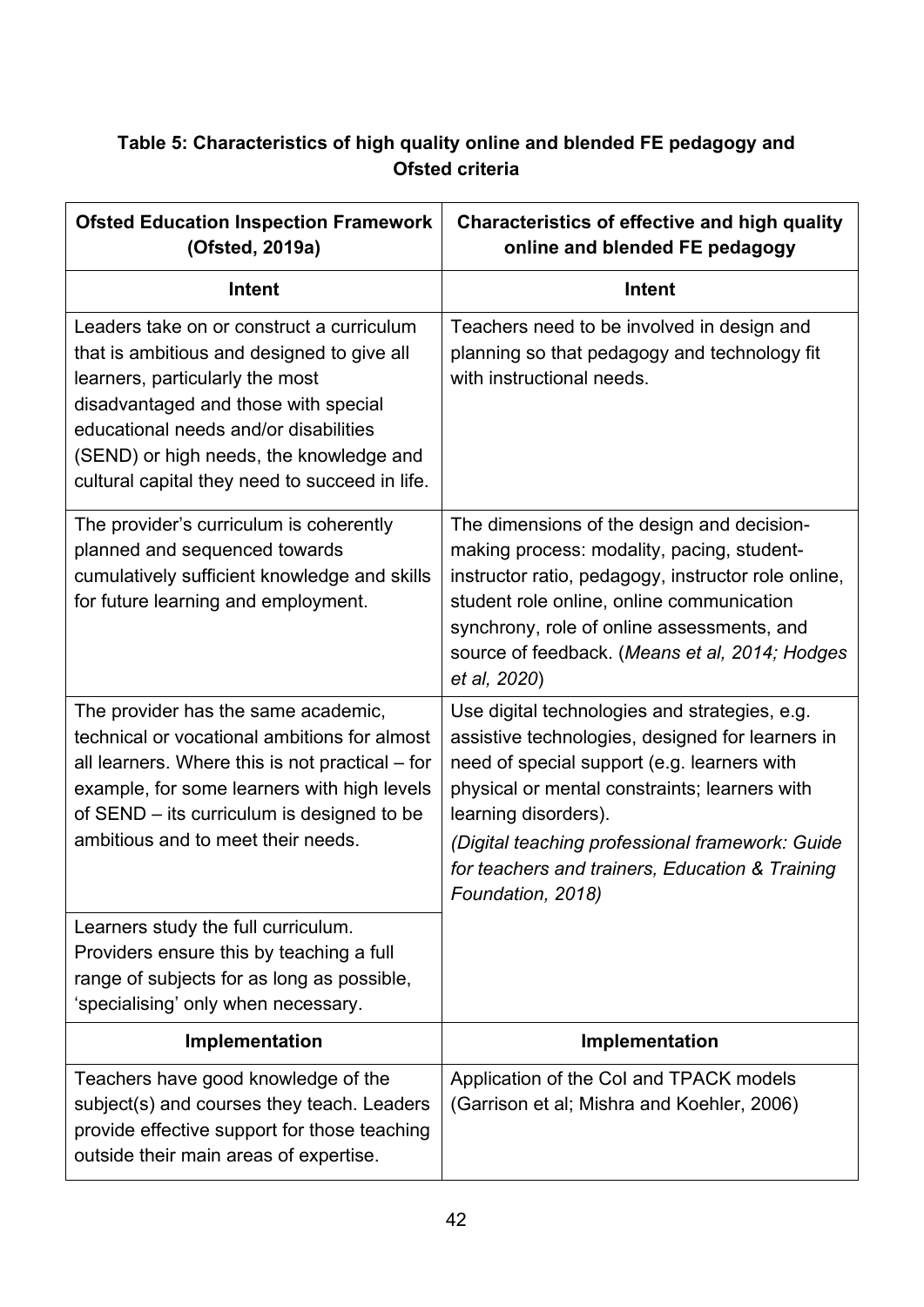| <b>Ofsted Education Inspection Framework</b><br>(Ofsted, 2019a)                                                                                                                                                                                                                                                                                                                                                                                                          | Characteristics of effective and high quality<br>online and blended FE pedagogy                                                                                                                                     |
|--------------------------------------------------------------------------------------------------------------------------------------------------------------------------------------------------------------------------------------------------------------------------------------------------------------------------------------------------------------------------------------------------------------------------------------------------------------------------|---------------------------------------------------------------------------------------------------------------------------------------------------------------------------------------------------------------------|
| Teachers present subject matter clearly,<br>promoting appropriate discussion about the<br>subject matter they are teaching. They<br>check learners' understanding<br>systematically, identify misconceptions<br>accurately and provide clear, direct<br>feedback. In doing so, they respond and<br>adapt their teaching as necessary, without<br>unnecessarily elaborate or differentiated<br>approaches.                                                                | Using the potential of technology to improve<br>both assessment and feedback, particularly in<br>terms of speed and efficiency.                                                                                     |
| Over the course of study, teaching is<br>designed to help learners to remember in<br>the long term the content they have been<br>taught and to integrate new knowledge into<br>larger concepts.                                                                                                                                                                                                                                                                          | The online teacher uses digital pedagogical<br>tools that support communication, productivity,<br>collaboration, analysis, presentation, research,<br>content delivery, and interaction. (US National<br>standards) |
| Teachers and leaders use assessment<br>well, for example to help learners embed<br>and use knowledge fluently or to check<br>understanding and inform teaching.<br>Leaders understand the limitations of<br>assessment and do not use it in a way that<br>creates unnecessary burdens for staff or<br>learners.                                                                                                                                                          | Implementation of the Immersive digital<br>engagement / experience (QAA, 2020)                                                                                                                                      |
| Teachers create an environment that<br>allows the learner to focus on learning. The<br>resources and materials that teachers<br>$select - in a way that does not create$<br>unnecessary workload for staff - reflect the<br>provider's ambitious intentions for the<br>course of study and clearly support the<br>intent of a coherently planned curriculum,<br>sequenced towards cumulatively sufficient<br>knowledge and skills for future learning and<br>employment. |                                                                                                                                                                                                                     |
| A rigorous approach to the teaching of<br>reading develops learners' confidence and<br>enjoyment in reading. At the early stages of<br>learning to read, reading materials are                                                                                                                                                                                                                                                                                           |                                                                                                                                                                                                                     |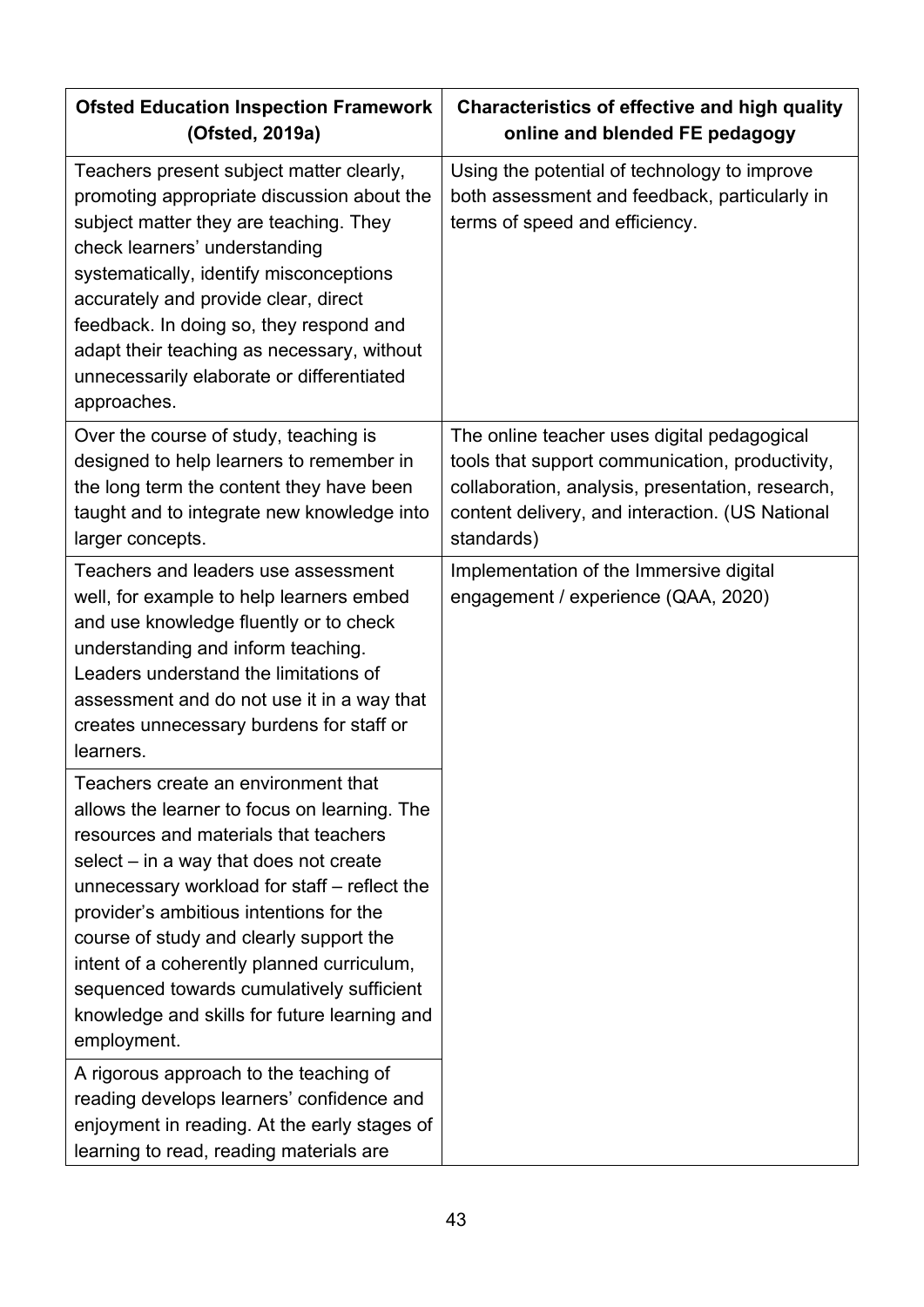| <b>Ofsted Education Inspection Framework</b><br>(Ofsted, 2019a)                                                                                                                                                                                                                                                                | Characteristics of effective and high quality<br>online and blended FE pedagogy                                                                                                                                                     |
|--------------------------------------------------------------------------------------------------------------------------------------------------------------------------------------------------------------------------------------------------------------------------------------------------------------------------------|-------------------------------------------------------------------------------------------------------------------------------------------------------------------------------------------------------------------------------------|
| closely matched to learners' phonics                                                                                                                                                                                                                                                                                           |                                                                                                                                                                                                                                     |
| knowledge.                                                                                                                                                                                                                                                                                                                     |                                                                                                                                                                                                                                     |
| <b>Impact</b>                                                                                                                                                                                                                                                                                                                  | <b>Impact</b>                                                                                                                                                                                                                       |
| Learners develop detailed knowledge and<br>skills across the curriculum and, as a<br>result, achieve well. Where relevant, this is<br>reflected in results from national tests and<br>examinations that meet government<br>expectations, or in the qualifications<br>obtained.                                                 | A number of references in the literature (e.g.<br>Scott, 2016, 2018) to the fact that in using digital<br>technology as part of the learning process<br>students are also developing skills much in<br>demand in the world of work. |
| Learners are ready for the next stage of<br>education, employment or training. Where<br>relevant, they gain qualifications that allow<br>them to go on to destinations that meet<br>their interests, aspirations and the intention<br>of their course of study. They read widely<br>and often, with fluency and comprehension. |                                                                                                                                                                                                                                     |

## <span id="page-43-0"></span>**3.5 Conclusions**

- **The characteristics of high quality online pedagogy are not fundamentally different from those in more conventional forms of educational delivery**. In some cases, however, teachers have had to adapt quickly, and there is evidence that even experienced teachers sometimes lack confidence in their ability to teach remotely.
- **There are a number of studies that indicate that various factors such as age, gender, physical impairment and level of achievement impact upon learners' success with online learning**. There is sparse evidence, however, about how the design, planning and delivery of online and blended learning is being adjusted by course developers and teachers to take account of these differences.
- **Few researchers distinguish between the FE and HE sectors, conflating them together as "tertiary".** Nevertheless, although it is necessary to exercise a degree of caution, the key pedagogical elements that distinguish high quality online teaching and learning are likely to apply equally whether in a school, college or HE institution context.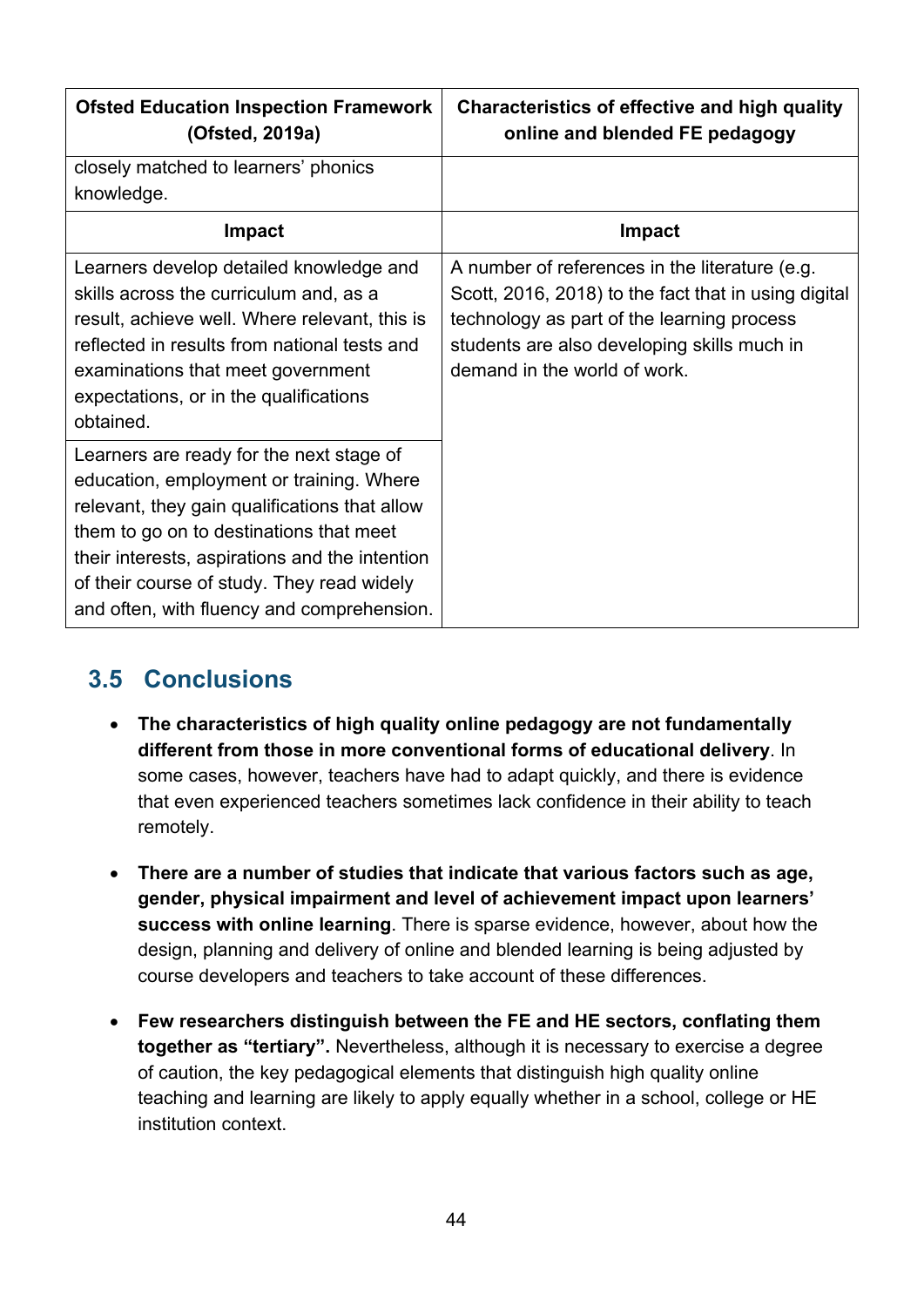# <span id="page-44-0"></span>**Chapter 4: Assessment**

#### **Summary**

This chapter discusses the current and potential use of technology to support formative assessment, feedback, and high-stakes summative assessment. Based in the literature reviewed, this section considers what types of assessment activities are both meaningful and feasible with digital technology; the barriers to successful implementation; and some possible solutions.

A number of key points are highlighted in this chapter, notably:

- the need for assessment to change in online and blended FE environments the use of, for example, e-portfolios and functional skills assessments
- the barriers to the adoption of online assessment for high-stakes qualifications such as GCSE and A level in schools and colleges in England, and ways in which they have been addressed in other jurisdictions
- ways in which technology might make for more effective formative and summative assessment.

### <span id="page-44-1"></span>**4.1 How does assessment work in online and blended FE environments?**

Assessment needs to change for a digital age — both the use of technology to support formative assessment and rapid feedback, and a rethinking of what kinds of assessment tasks are meaningful and possible with digital technology (Jisc, 2019).

The use of online/onscreen assessment is not always the result of an online or blended course. For example, online assessments of English and maths functional skills may just be the end-point assessment, following a face-to-face course with little or no technology enhanced learning involved. In both FE and HE, assignments submitted for assessment purposes may be uploaded via digital platforms, such as Moodle or to e-portfolios, or use integrated software packages such as Turnitin. These can be for formative or summative assessment purposes. Level 4 apprenticeships use online EPA (end-point assessment); for example, online knowledge-based tests, or online interviews where interviews form part of the assessment<sup>[15](#page-44-2)</sup>.

City & Guilds have recently launched their EPA online tool that delivers some portion of formative and summative assessment online for their apprenticeships, and other endpoint assessors will no doubt have a similar offer. Equally, during the Covid-19 pandemic, professional bodies and HEIs have needed to move, for example, professional interviews

<span id="page-44-2"></span><sup>15</sup> [cg-ilm-8-step-guide-epa-pro-pdf.ashx \(cityandguilds.com\)](https://www.cityandguilds.com/-/media/cityandguilds-site/documents/apprenticeships/cg-ilm-8-step-guide-epa-pro-pdf.ashx?la=en&hash=BE98C4E8AFC3113C8D590994594465B588D2E7C3)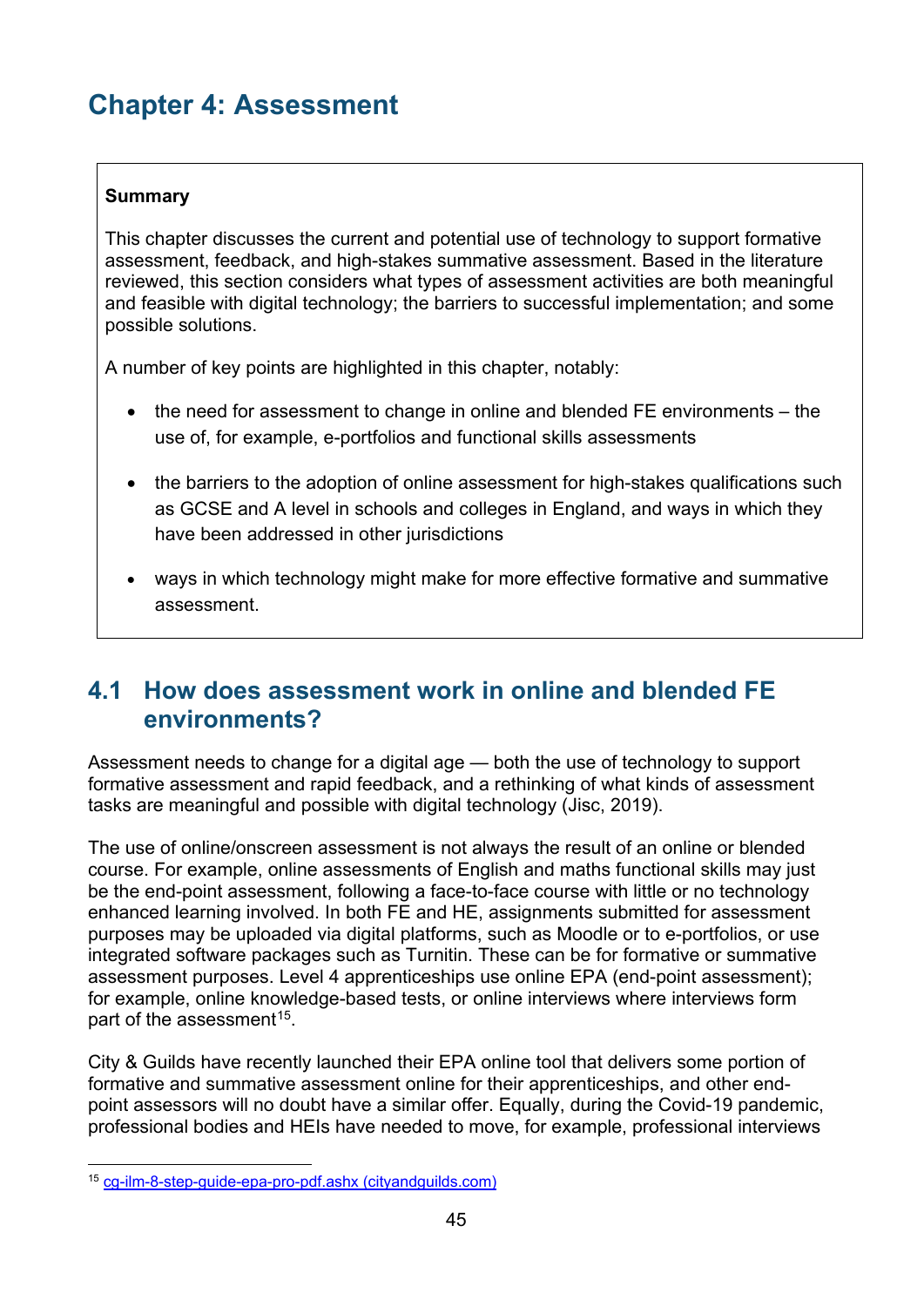or the assessment of advocacy skills to online platforms such as Zoom or Teams to replicate a face-to-face, in-person assessment experience. Online proctoring has been used by some professional bodies where online, summative assessment has needed to replace paper examinations during the Covid-19 pandemic.

Barriers to the adoption of high-stakes summative assessment online are chiefly; organisational culture, infrastructure and readiness (FE/HE -Jisc, 2020d); and issues of security and authentication (HE focus - Crawford and Butler-Henderson, 2020).

In their review of international literature on online assessment, Crawford and Butler-Henderson (2020) identify the move to online/ blended learning as the major driver for online assessment, accelerated by the Covid-19 pandemic, and the desire for 'authentic' assessment and learning, closer to real world assessment and work. Across the thirty-six papers reviewed nine key themes emerged: student perceptions, student performance, anxiety, cheating, staff perceptions, authentication and security, interface design, and technology issues. Students' perceptions of online assessment were largely positive reporting, for example, speed and ease of revisions and a more positive and authentic experience than with paper assessments; but, as was also seen in staff perceptions, the majority felt it was easier to cheat. Several of the studies reported a lack of variation of scores across online and paper assessments; for some students anxiety was reported as reduced within the online environment; and the inclusion of navigation and auto-save tools was considered by both students and staff as essential functionality for online assessments.

Ofqual (2020) acknowledge that while there is a broad body of research analysing the potential benefits and challenges of, and motivations for, using onscreen and online assessment across a range of contexts, there has been little progress in the implementation of these for high stakes, sessional qualifications (such as GCSE and A level) in England. Acknowledging Ofqual's regulatory role, their report does not advocate for or against adoption of such changes, but rather considers what is driving or preventing change, given the potential to increase the validity of assessment, and promote discussion. They also identified barriers relating to infrastructure, appetite and demand for change, and fairness. In jurisdictions where barriers had been overcome, Ofqual (2020) suggests that most or all of the following had been put in place:

- jurisdiction wide initiatives led by a sponsoring national or regional government or awarding organisation, often in collaboration – which feature: investment in school/college infrastructure and online or on-screen systems, well considered risk appetite including an acceptance that things may go wrong, and system leadership
- a vision that assessing on-screen or online matches wider societal changes and needs, including those of students and employers and that the anticipated benefits justify the investment and required appetite for risk
- redesign or reconsideration of what should be assessed to forms which support onscreen or online assessment methods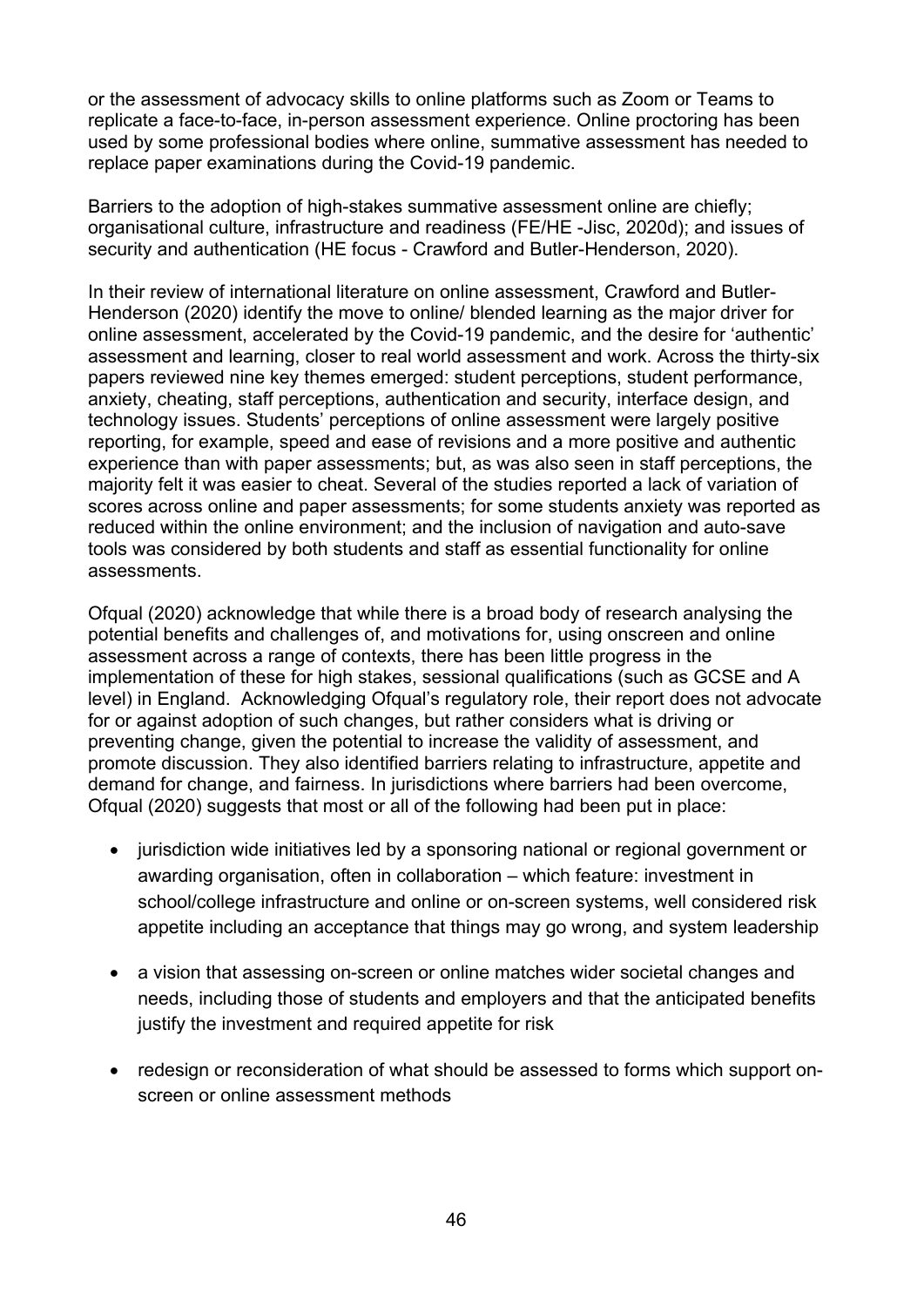- significant engagement and communication activities with key stakeholders, often inviting early adopters to play an influential part in the roll out of programmes or pilots
- thorough testing and piloting of new software and systems used
- practice platforms for students to become familiar and confident in the use of new software and devices
- a high degree of student input during transition
- clear understanding of roles and responsibilities between all those with a role in successful delivery including schools, colleges, awarding organisations, government, regulators, and teachers
- clear advice and support for teachers, IT support staff, exams officers and invigilators on expectations of them prior to and on the day of the assessment
- robust disaster recovery and risk management plans and mitigations, which stakeholders have confidence in, if things go wrong (Ofqual, 2020, pp.5-6).

### <span id="page-46-0"></span>**4.1.1 Formative assessment**

There is evidence of some innovation in the use of technology for formative assessment within FE. For example, Bolton College have been experimenting with natural language processing and classification software that provides automated feedback for responses to open-ended questions in formative assessment (Jisc, 2020d). Funded action-research projects undertaken by consortia of FE providers and disseminated on the ETF website include looking at the effectiveness of assessment feedback via digital mediums, and how to engage staff. One project looked at the impact of audio and video rather than written feedback on assessments.

Although students scored written and digital feedback almost the same for accessibility, in most other areas digital feedback scored more highly. Teachers taking part overall reported preferring digital feedback because of the quantity and quality of feedback they could give. Time taken to train staff to give digital feedback and to manage the change process were considered important factors to balance against the benefits of digital feedback.

Online quizzes, using software packages such as Kahoot, and on VLEs, such as Moodle have been used for some time in FE. Luxton, Roberts and MacDonald (Impact – Chartered College of Teaching, 2019) each reported on the use of different software packages for formative assessment in three separate secondary schools. The studies focused on the use of apps to create tests, and found that especially when student led, they improved vocabulary acquisition, and retention and retrieval of key information. Misconceptions and weaknesses were identified. Where quizzes were created by students, self-identification of weaknesses and understanding of common misconceptions improved, deepening overall understanding of curriculum. There was reduced preparation time for teachers and the software facilitated quick testing and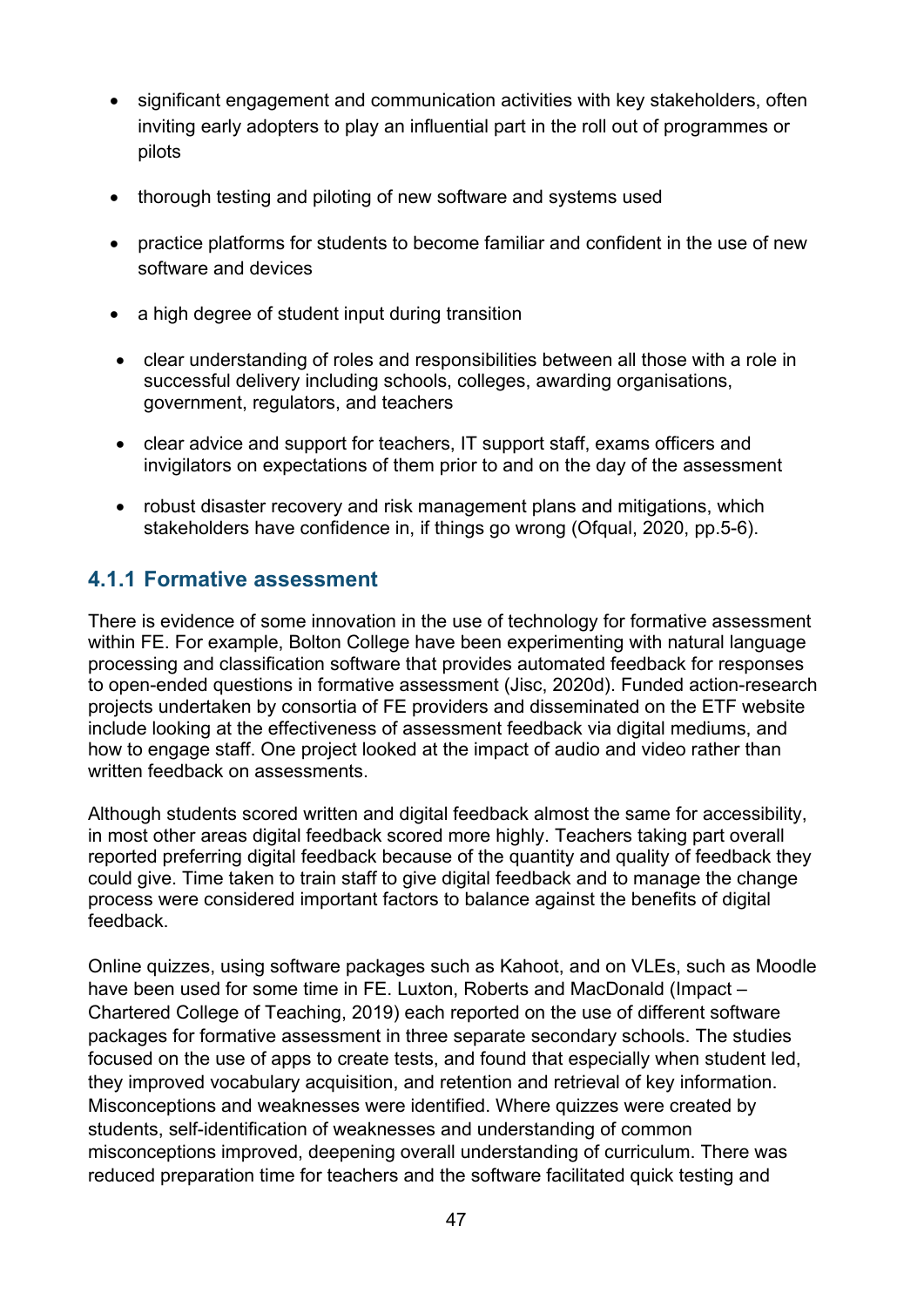feedback allowing teachers to direct students to specific tasks/ areas of the curriculum to reinforce learning or address weaknesses. The formative assessment made it easier to identify students who were struggling.

### <span id="page-47-0"></span>**4.2 Effective assessment techniques in online/blended FE environments**

Technology has the potential to improve assessment and feedback, which are crucial elements of effective teaching. However, how teachers use information from assessments, and how learners act on feedback, matter more than the way in which it is collected and delivered.

- Using technology can increase the accuracy of assessment, and the speed with which assessment information is collected, with the potential to inform teachers' decision-making and reduce workload
- Technology can be used to provide feedback directly to learners via programmes or interventions, but in all cases careful implementation and monitoring are necessary
- Feedback via technology is likely to be most beneficial if it supplements, but is aligned to, other forms of feedback.

(Sharpe et al 2019)

It is noted in the Jisc report 'The Future of Assessment' (2020d) that good practice in high-stakes summative assessment exists in "small scale pockets of activity rather than organisation wide examples". The report goes on to note that this is not altogether surprising:

> "Innovation can also be stifled by education policies that focus on high-stakes, end-point assessments, particularly in FE. The maturity and suitability of the technology is not yet a given in all areas. Logistical difficulties should not be underestimated... It will take time and investment to create an environment where new forms of assessment can be introduced and scaled up…Digital technologies offer the possibility of making assessment more authentic and less burdensome for all involved. Indeed, there is a risk that the sector faces being rapidly left behind if we do not start preparing to tackle assessment in significantly different ways." *(Jisc, 2020d, p7*)

The report sets out five key principles and proposed targets for effective online assessment underpinned by The Assessment and Feedback Lifecycle originally developed by Manchester Metropolitan University (MMU) in 2015. The eight main stages in the lifecycle were considered to apply equally to assessment and feedback in FE and HE. The eight stages identified were: specifying, setting, supporting, submitting, marking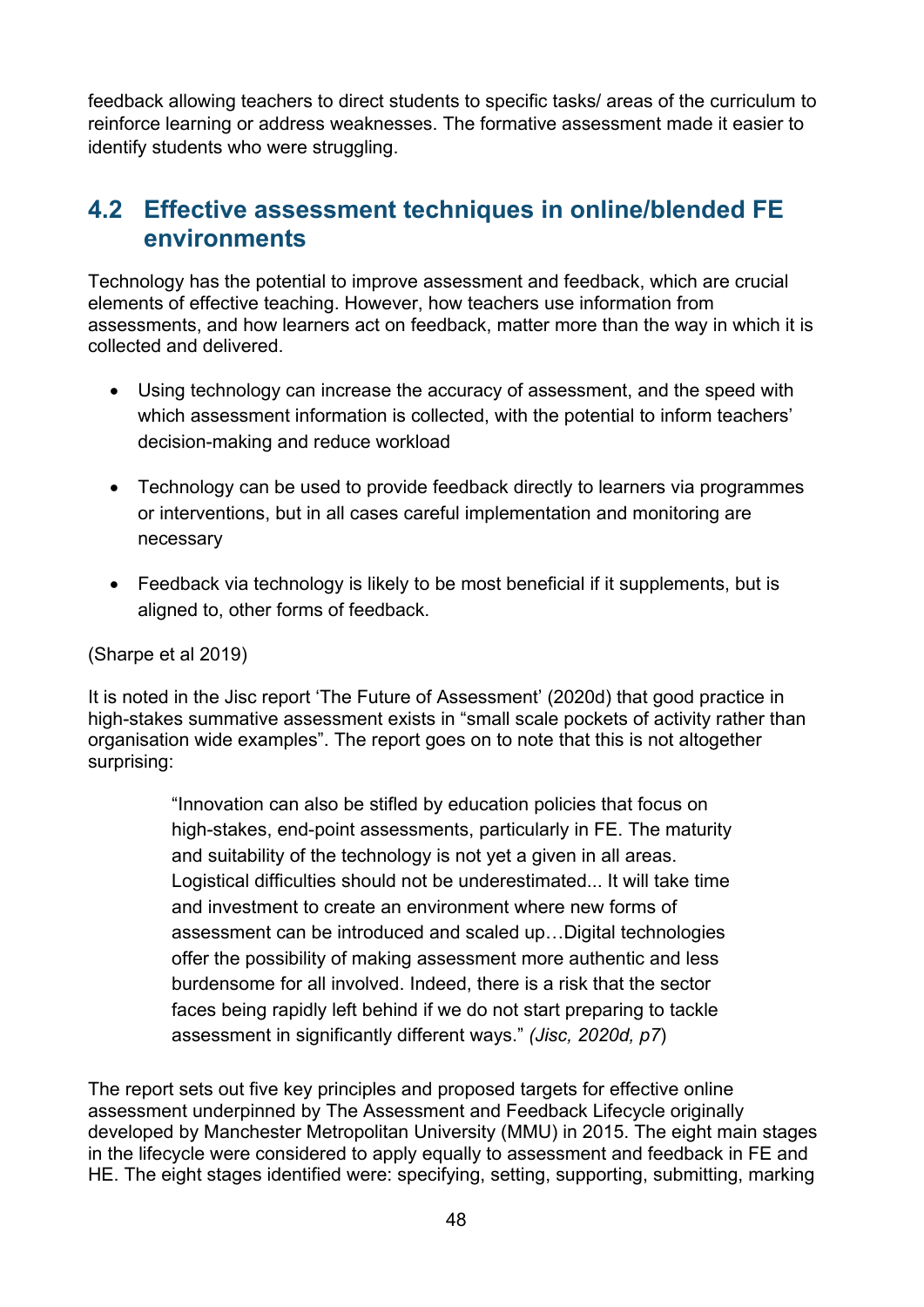and production of feedback, recording of grades, returning marks and feedback, and reflecting (Jisc, 2020d). It was also considered that within these processes, student tracking against outcomes, predefined by awarding organisations, were of great significance for FE.

The report asserts that technology can transform assessment making it more:

- **authentic** (testing knowledge and skills in realistic/ contextualised way and meeting employers' needs): assessments designed to prepare learners for what they do next, using technology they will use in their careers
- **accessible to all** (including people with disabilities/ mental health challenges): assessments designed with an accessibility-first principle
- **appropriately automated** (easing marking and feedback workload and giving quicker, more detailed and more actionable feedback): a balance found of automated and human marking to deliver maximum benefit to students
- **continuous** (to replace high-stakes exams and promote lifelong learning to increase ability to adapt to changes in work): assessment data used to explore opportunities for continuous assessment to improve the learning experience
- **secure** (right student, right assessment and abide by rules): authoring detection biometric authentication adopted for identification and remote proctoring.

<span id="page-48-0"></span>(Jisc, 2020d)

# **4.3 Conclusions**

- **The move to online/ blended learning is seen as a major driver for online assessment, accelerated by the Covid-19 pandemic**. A number of commentators argue that technology could transform assessment in a number of fruitful ways. But, the evidence indicates that how teachers use information from assessments, and how learners act on feedback, are of more significance than whether the assessment and the feedback are in digital or some other form.
- **There is evidence of some innovation in the use of technology for formative assessment,** exploring, for example, the effectiveness of different forms of assessment feedback via digital mediums. There is evidence that both students and teachers welcome the additional strategies for providing informative feedback that technology can provide.
- There is a broad body of research on formative and summative assessment generally, but **there is a gap in the academic literature reviewed about online or digitally supported formative and summative assessment in an FE context.**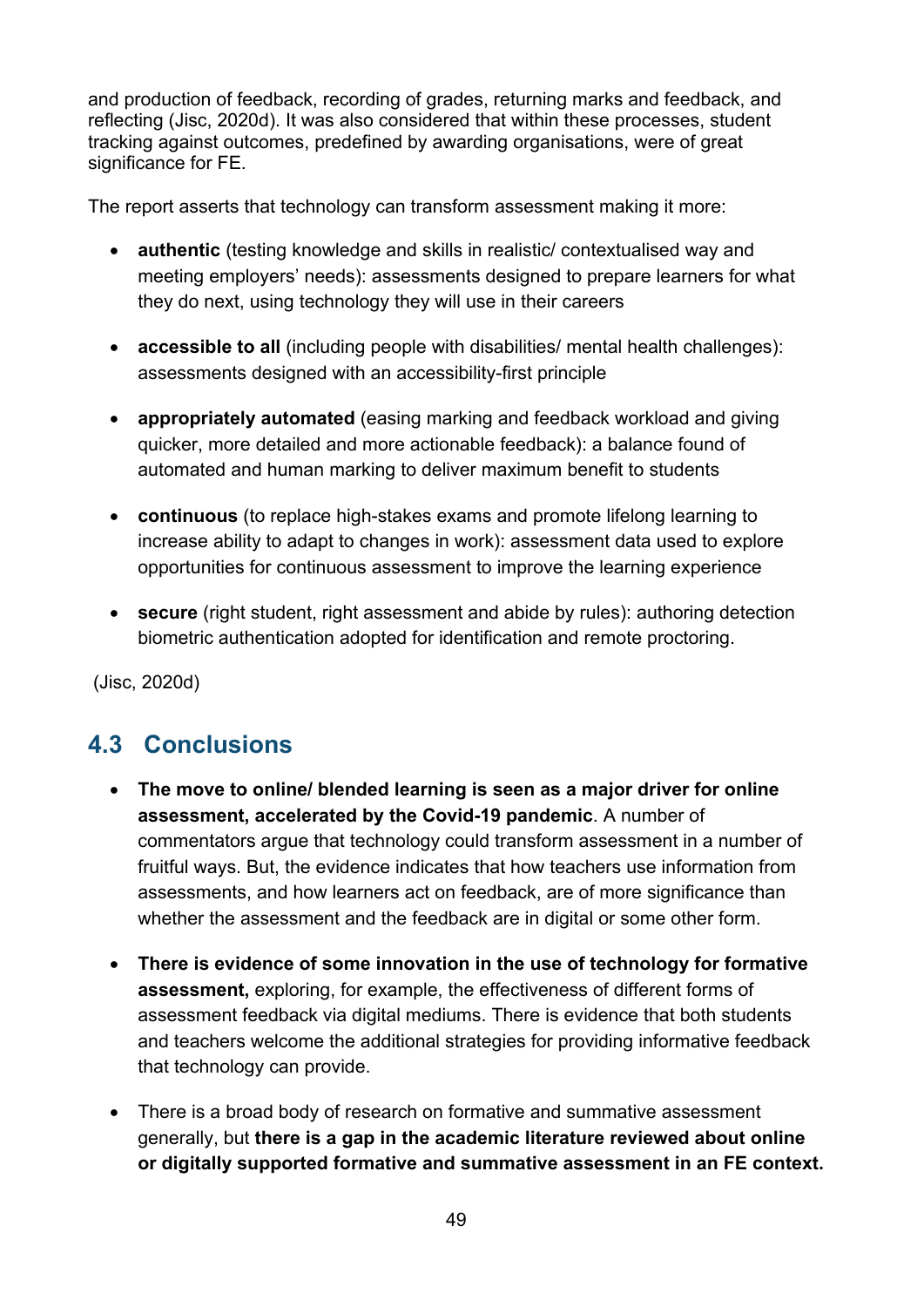Much of the grey literature focuses on the outcomes from small-scale, actionresearch projects undertaken in the sector, and brief overviews are disseminated. But there is a lack of robust FE specific research in this area.

• **The barriers to the adoption of high-stakes summative assessment online** are chiefly: organisational culture, infrastructure and readiness, and issues of security and authentication. Despite considering there to be many potential benefits to online assessment, the opportunity for malpractice is seen as a major concern for many stakeholders.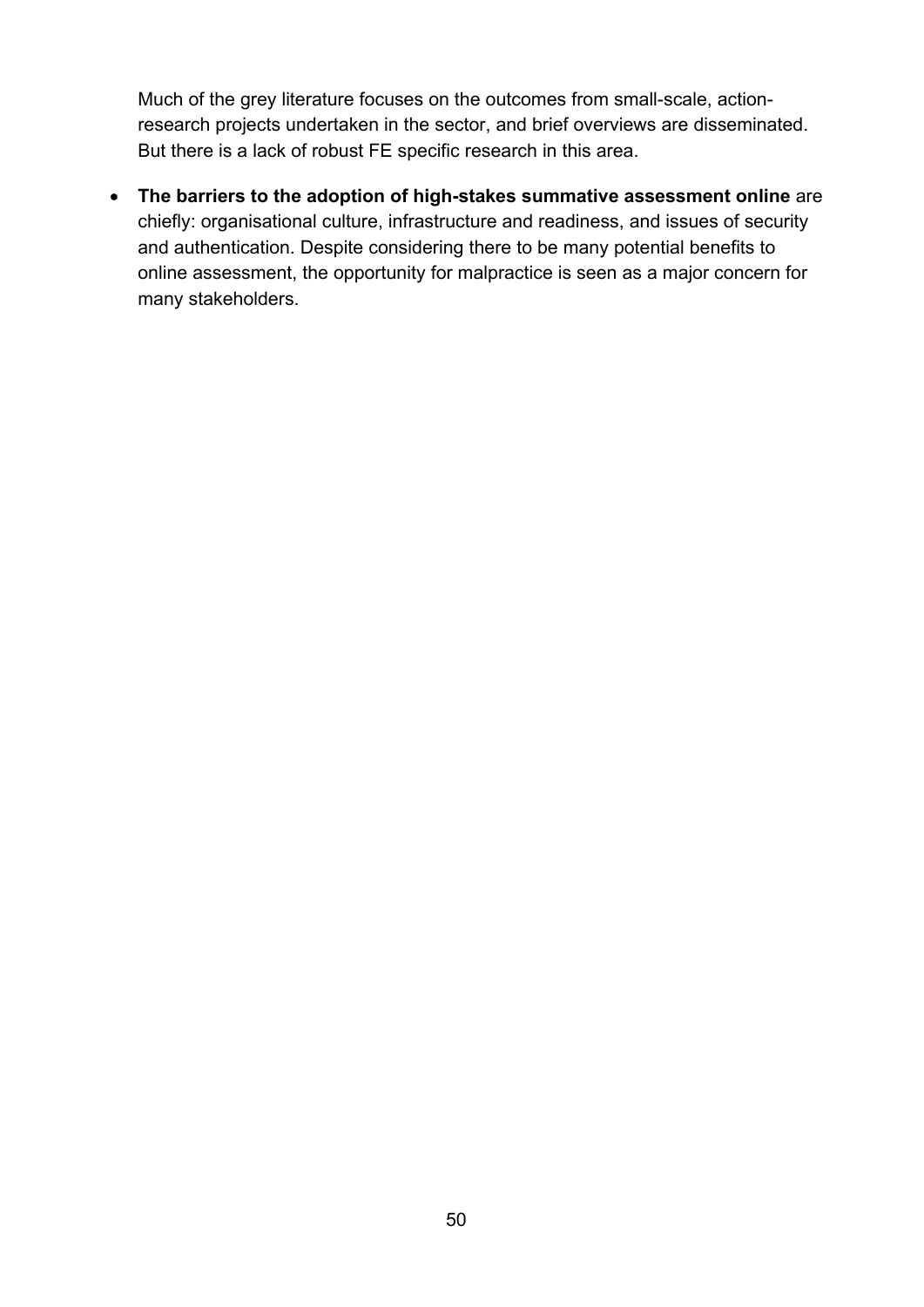# <span id="page-50-0"></span>**Chapter 5: Professional development and support**

#### **Summary**

This chapter considers the core components and approaches for effective professional development (PD) for teaching in an online environment drawn from the literature. It also considers the PD needs of staff in FE and what types of training and support is already available.

At its broadest level, PD to support blended and online learning can be defined as supporting teachers to:

- learn about (technology)/ learn with (pedagogy): develop their own knowledge of, and competency in, digital literacy/skills; learning using digital media (such as online professional development)
- teach about (technology)/ teach with (pedagogy): support students' knowledge and use of digital literacy/skills; developing digitally enhanced/transformed teaching and learning using technology.

A number of key points are highlighted in this chapter, notably that:

- the recognition that teachers in FE will require greater levels of digital literacy to meet the learning needs of their students, including sector specific digital skills
- ICT skills and basic digital literacy are prerequisites within the Digital Teaching Professional Framework for FE (ETF)
- there is a high level of consensus on what the core components of professional development to support online and blended teaching approaches should be.

# <span id="page-50-1"></span>**5.1 PD opportunities for online and blended delivery**

Holt (2019), in her doctoral study of the changing role of teachers in FE colleges in England, identifies the challenge for colleges to support staff to upskill in their industry specialism as well as their PD in digital teaching and learning technology. The move towards new qualification routes, such as T Levels, also require sector specific digital skills and adds another layer of complexity for teachers' PD in FE. One of the key components of professional development identified within the research literature reviewed below, is allowing teachers opportunities to experiment with technology in a supportive environment and having time to do this. Holt (2019) suggests this is essential for FE: "Allowing teachers time to experiment with digital teaching and learning technologies is often limited by financial constraints for FE colleges but this requirement is becoming essential for the future of FE" (p.144).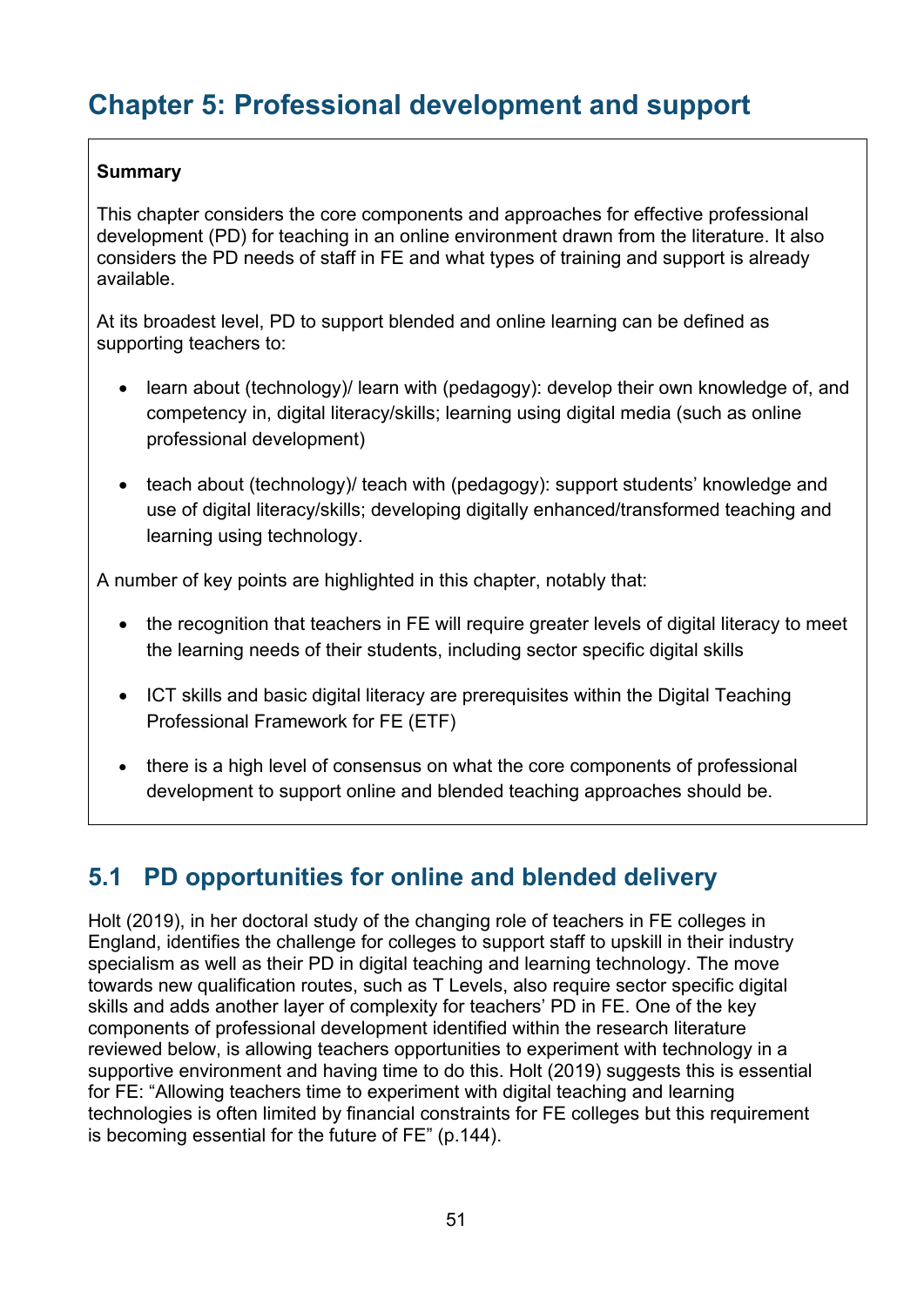ETF's Digital Teaching Professional Framework (nd) is a competency framework for teaching and training practitioners in the FE and Training sector. It was developed by ETF with Jisc, to focus on effective pedagogy and technology enhanced learning. Although the framework includes reference to ICT skills and basic digital fluency, these are considered a prerequisite for the use of digital technology for teaching, learning and assessment. The framework is mapped to European Framework for the Digital Competence of Educators (DigCompEdu), ETF's Foundation Professional Standards and to Jisc's Digital capabilities framework (Taking Learning to the Next Level, ETF).

The Enhance Digital Teaching Platform (EDTP) hosted by ETF, offers access to synchronous and asynchronous training, such as: webinars; courses on the use of technology to support pedagogy and assessment (for example, video editing, creating online quizzes); digital pedagogies for English and maths; engaging learners online; and differentiation. There is an online forum to support a digital community. The literature suggests that the impact of the training on teachers' practice is influenced by a wide range of factors, not just availability of training. This is discussed below.

The Digital Teaching Professional Framework, references the "substitution, augmentation, modification and redefinition" (SAMR) model (Puentedura, 2010) to identify the level of technology use in teaching and gives examples for technology enhanced learning. The SAMR model and the TPACK framework (Mishra and Koehler, 2006) are both cited in the literature and offer different approaches to considering learning design for PD which incorporates technology.

As discussed earlier (see section 2.5.2 and Figure 1), the TPACK model (Mishra and Koehler, 2006) identifies three primary forms of knowledge: Content Knowledge (CK), Pedagogical Knowledge (PK), and Technological Knowledge (TK), which teachers need to be able to integrate for successful technology-based learning. The focus is on the synergy between technology and pedagogy.

The SAMR model (Puentedura, 2010) recognises what could be considered two levels of technology use in teaching and learning: **Enhancement** (teaching tool substitution or improvement using technology); and **Transformation** (redesign and creation of new teaching and learning activities). These models, together with ETF's competency framework for digital practitioners, can be used to consider and frame the intention of, and aspiration for, the use of technology in teaching and learning in FE. The TPACK and SAMR models are considered further below in the review of empirical research found in the literature. They also identify the change in pedagogy potentially needed for a pivot towards greater use of technology in FE teaching and learning.

The research reviewed largely focuses on the effectiveness of different approaches to PD in practice, the barriers and motivators, and the outcomes and impact of the PD on teaching practice (pedagogy) and student learning.

### <span id="page-51-0"></span>**5.1.1 Overarching approaches to PD**

PD at its broadest level can be categorised as supporting teachers to:

• learn about (technology)/ learn with (pedagogy): develop their own knowledge of, and competency in, digital literacy/skills; learning using digital media (such as online professional development)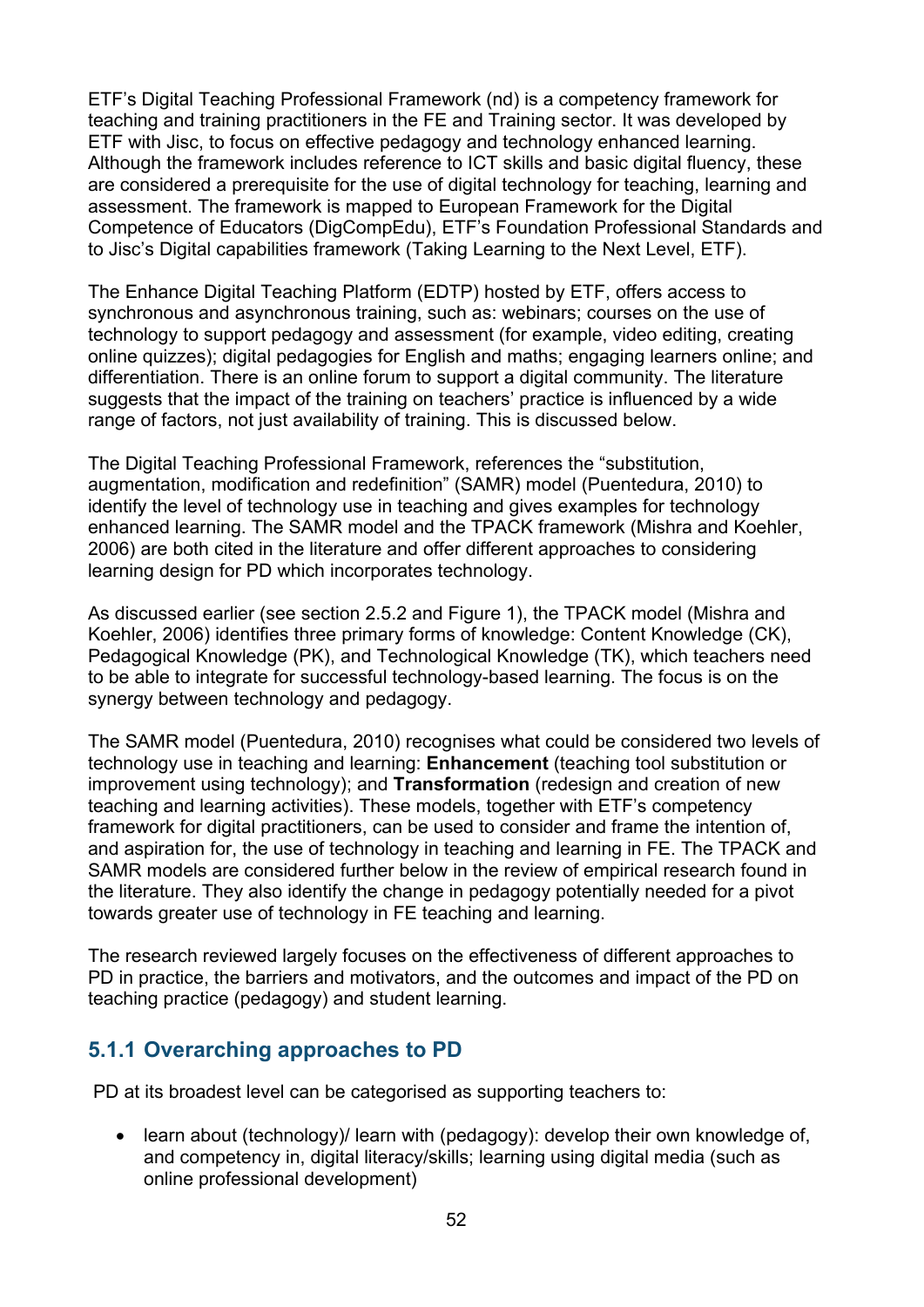• teach about (technology)/ teach with (pedagogy): support students' knowledge and use of digital literacy/skills; developing digitally enhanced/transformed teaching and learning using technology.

The literature covers the following themes:

- Impact on professional identity a focus on values and attitudes of teachers as well as auditing digital skills
- Digital pedagogies; subject pedagogies and design fit
- Teacher confidence
- Teacher perspective of external and internal barriers to digital approaches
- Nurturing and encouraging investigation and curiosity
- Reflective practice and action research activity
- Learning by doing within initial teacher education and CPD for in-service teachers
- Managing the change process the role of education leadership and change agents, and ethos within the education system and individual organisations
- Resource implications.

The literature suggests that the transition from face-to-face teaching to an online teaching experience is more than just putting elements of learning online for teachers. It influences how teachers see their role, their professional identity, their beliefs and assumptions about teaching. A move towards a blended learning approach in an organisation will require a teacher learning strategy that addresses institutional support and the attitudes and motivations of teachers.

# <span id="page-52-0"></span>**5.2 Key components of PD for teachers**

Philipsen et al. (2019) reviewed 15 qualitative studies to identify the key components of PD strategies on how to teach in online or blended learning environments. The studies included a range of strategies and goals; for example, building understanding and competency in designing and/or pedagogy for online/blended learning, with training synchronous and asynchronous – sometimes with opportunities for collaboration. Components for PD to support online and blended learning based on the studies reviewed, include:

• **The design of a supportive programme and environment:** Teacher development for online and blended should be designed and developed to ensure teachers are supported throughout the process, both regular and just-in-time support and feedback. From 11 of the 15 studies, Philipsen et al (2019) identified the importance of support from an educational technologist or other expert within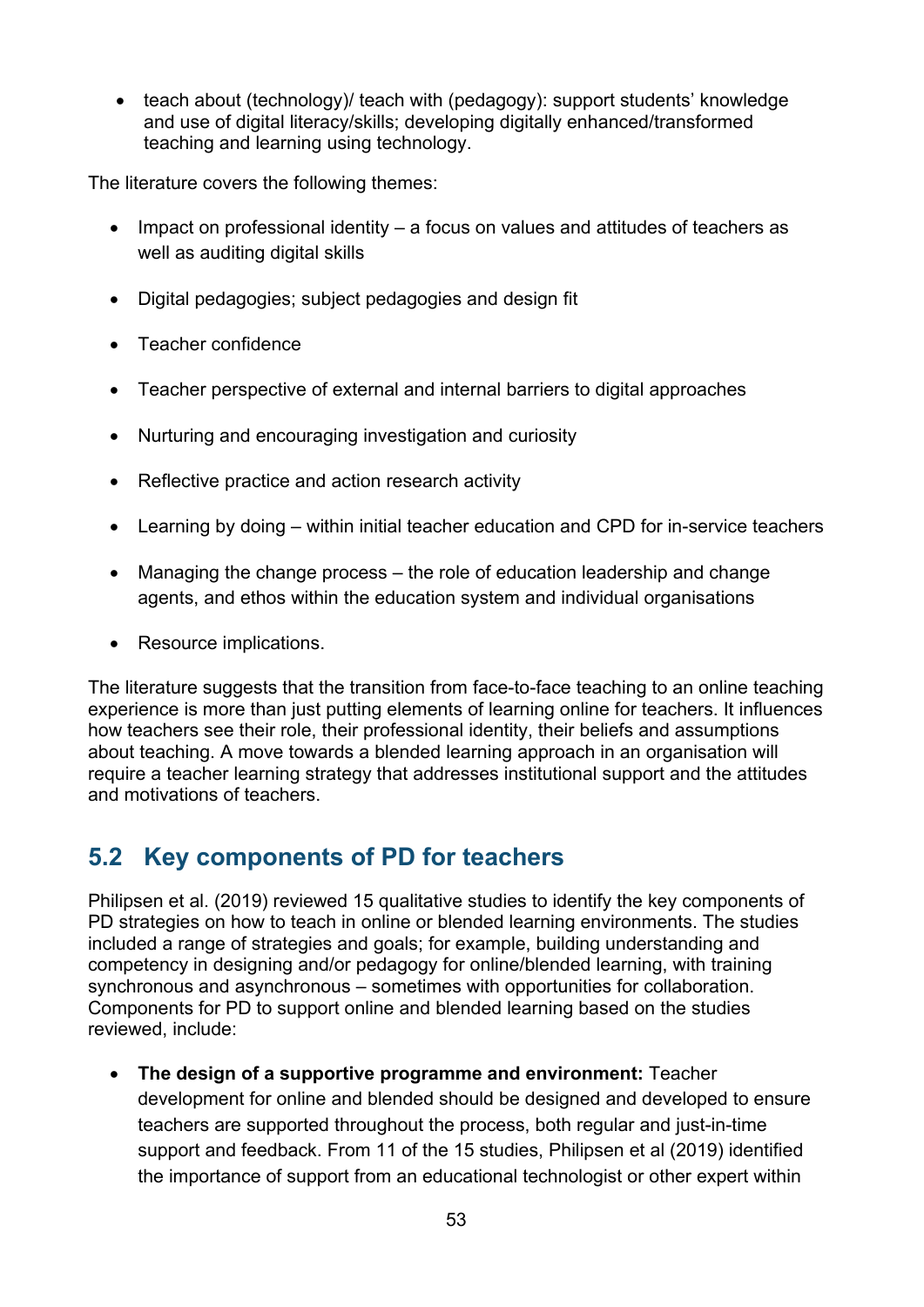the field. Four of the 15 studies identified the role of feedback to PD participants as important for the development of pedagogy. Consideration of the time needed for training was mentioned in 11 out of the 15 studies. This was two-fold. The perception that there was not enough time to undertake training and sometimes the idea that training was rushed. Teachers overall were considered to prefer a longer PD trajectory – with greater sensitivity around the academic calendar. Institutional planning for the CPD was cited as an important factor – **aligning training with the organisational context** and **recognition of the pivotal role of teachers' changing professional identity**, and **relevance of the training and transfer to practice.** 

- The importance of a focus on technological, pedagogical and content specific knowledge – with the TPACK approach to professional development cited. **Acknowledging strategies for PD** included teacher reflection – often associated with self-assessment; active learning with the creation of a "product" at the end of the training; experiencing possibilities and real-life application; and developing confidence in teaching in an online environment. Peer support during the professional development, creating a community for teachers, sharing work, and collaborating, enables learning and builds confidence in teachers to become critical friends for one another. **Dissemination and opportunities to continue to engage with others** and evaluate outcomes are also important factors in developing teacher expertise in using digital technologies.
- Recognition of the professional identity of teachers is an important factor; as is making the link to enhancing student learning – PD should always **make clear the rationale for training and the value of the learning outcomes**.

Bennett (2014) suggests that macro level strategies, where the focus of PD is on technically literate and innovative staff, do not drive adoption of teaching and learning practices. Micro level strategies, focusing on attitudes and beliefs may be more useful in understanding engagement with technology in teaching practice in FE (Armstrong, 2019). The research outcomes from Armstrong's (2019) study on PD for technology-enhanced learning within a large FE college, suggest key themes that reflect the wider literature on the potential enablers and drivers to teacher engagement with technology in their teaching:

- perceived value of technology to support effective teaching
- barriers such as infrastructure, time, technical expertise, funding and capacity to develop coping strategies to overcome these challenges
- levels of confidence, attitudes towards risk and openness to change
- the impact of peer support, agents of change and access to wider networks of ideas and communities of practice (Armstrong, 2019).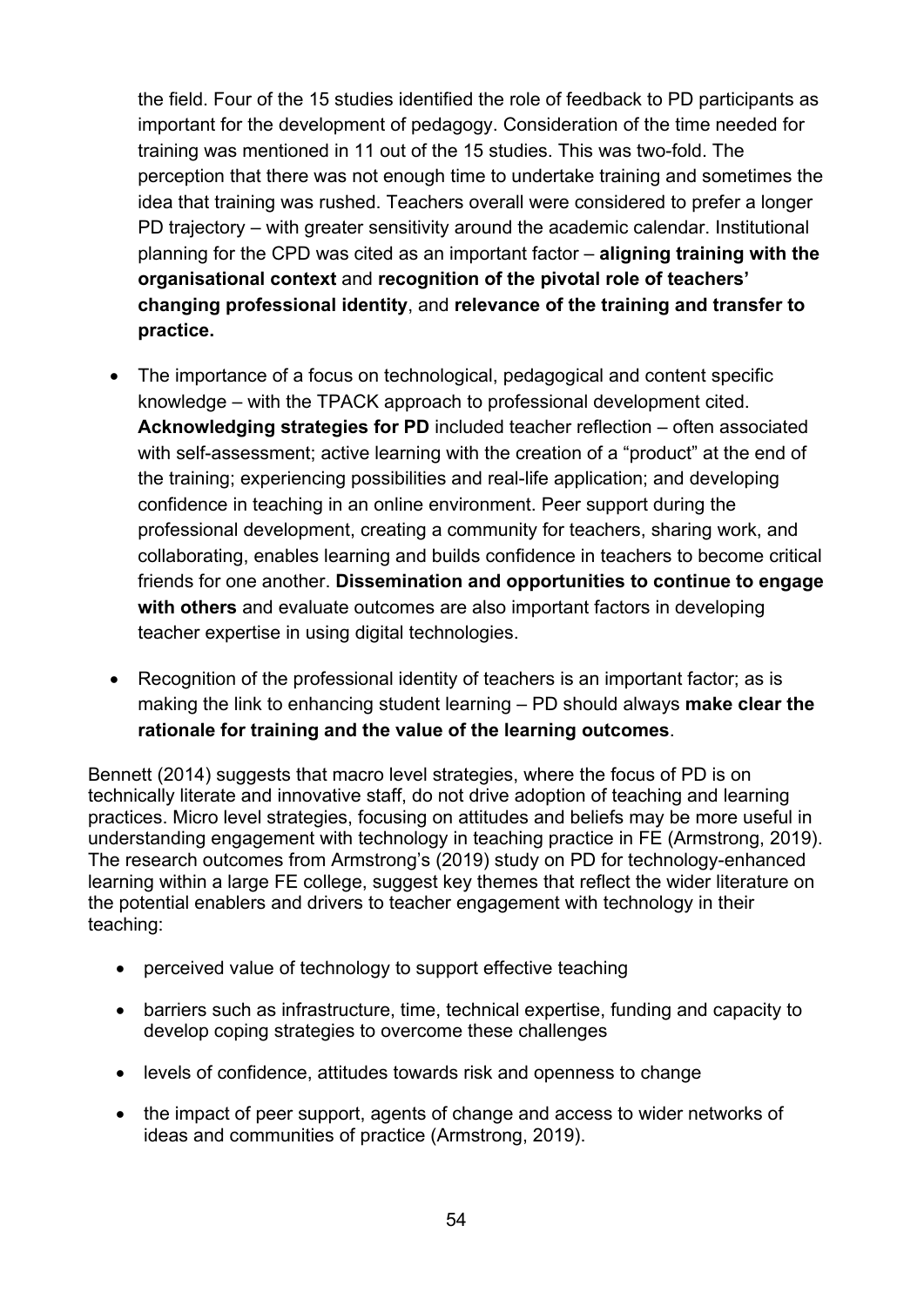Similar to the outcomes of Philipsen, et al.'s (2019) review, Armstrong (2019) identifies the need for teachers to have a safe environment to experiment and develop their confidence and their professional identity as they explore the use of technology in their teaching practice.

Glover et al (2016) use a collaborative, pedagogy-focused, project-based approach in their development of a Teaching Approaches Menu for teachers at Sheffield Hallam University to support them in increasing the use of technology enhanced learning in their practice. As in the other studies, a supportive environment, with opportunities to experiment, and to put pedagogy and the student experience at the heart of innovation, were important factors for successful teacher development. Drawing on the SAMR model (2010), Glover et al*.* (2016), argue that the impact of innovation and transformation is often limited by culture, resistance to change, inertia and funding issues within organisations, and a lack of support from management. Their project "grounded" the processes and resources developed in the "practical" and was locally focused, to avoid teachers feeling that this was an initiative being imposed from an external source.

The project team identified three elements as essential for the project:

- examples of practice needed to be locally focused
- development should be consultative
- resources needed to be non-prescriptive (Glover et al., 2016).

When the menu had been developed further, resources such as case studies were developed to support teachers to make decisions about the relevance of an approach for their practice. The approach to PD was also considered to have been successful as staff maintained "ownership" of their action plans, but shared them with facilitators and technology enhanced learning specialists, and with colleagues in a series of workshops, as part of the development of the "menu".

Further important factors identified by Glover et al. (2016), resonate with the components of PD discussed above, such as the support of senior staff, the focus on pedagogy and context, encouraging opportunities for discussion and sharing, consideration of how PD workshops are embedded into current institutional practice. The project team also reported the importance of ensuring that resources and workshops were needs focused, rather than generic one-size-fits-all, adapting to the participants attending each session – and avoiding jargon, technical or pedagogical to keep everyone engaged.

Seufert and Scheffler (2016), in their year-long project with a vocational school in Switzerland, focused on the development of information literacy within the school curriculum and a model of PD for teachers, which included both informal and formal learning. They also identified the fostering of a school culture of learning together and from one another, as an important component of a PD model to increase the use of technology enhanced learning. Their focus on a process-model of PD rather than what they see as a product-focused model, such as TPACK, requires a fluid approach, moving away from one-off training sessions to a model of continuous development; and importantly for vocational education, maintaining currency with technology use in the workplace.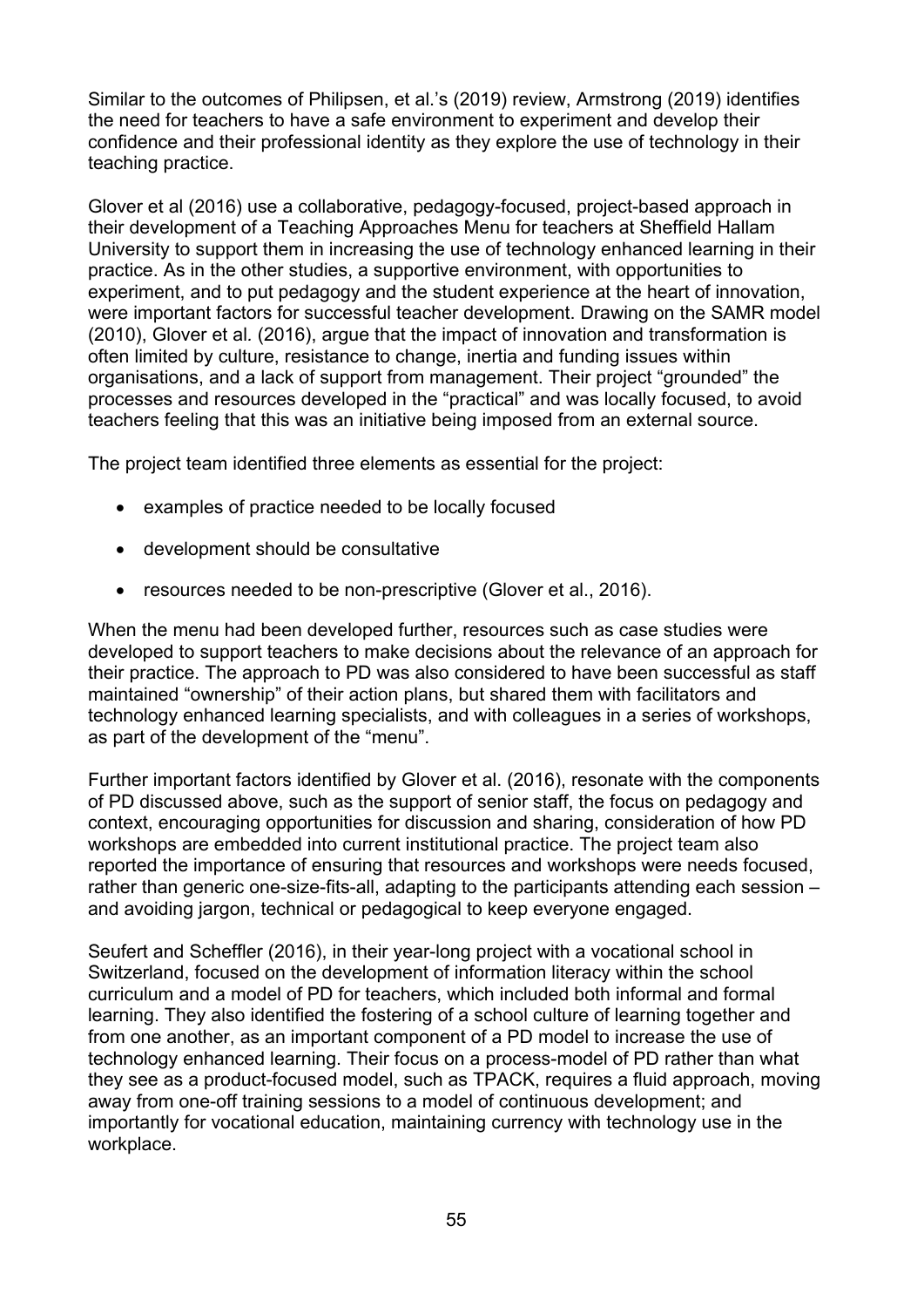The common themes of investigation, reflection and constructive dialogue, were also identified in Prestridge and Tondeur's (2015) study of online PD for technology enhanced learning in the secondary school classroom. The use of an action-learning model meant teachers' individual projects became part of what they were doing in their classrooms rather than an add-on exercise. Reflection, through the writing of a blog, was enhanced by the support of a mentor to probe, through discussion, teachers' reflections. Constructive dialogue with others was seen by the teachers involved as a very important component of the professional development – opportunities to question, give and receive feedback – both collegial and critical discourse, and the mentor's affective role, supported an online community. Critical discussion and a cognitive mentoring role were considered key to engagement in an online professional development environment (Prestridge and Tondeur, 2015).

# <span id="page-55-0"></span>**5.3 Identifying need**

Jisc's recent survey of teaching staff in UK-based FE colleges, had responses from 2,685 teachers across 26 different colleges, between October 2019 and July 2020. They reported that the most consistent demand from teaching staff was for CPD tailored to their teaching needs and for time to develop and practise these skills. Basic IT skills on their own are not enough. There are many facets to consider (pedagogical; accessibility; logistical; environmental; access to devices, platforms and services; interactions and engagement; etc) as well as specialist software for many subjects (Jisc, 2020b).

Jisc reported that while just over two-thirds of the survey respondents said they received support to develop basic IT skills, less said they received support from their organisation to develop specific digital skills or guidance about digital skills. For example, just over a third felt they had received guidance about the digital skills needed for their job and just under a quarter reported having time to explore new digital tools and approaches (Jisc, 2020b). Jisc suggest that whilst it is encouraging that the survey outcomes identify that digital skills development is discussed with colleagues and managers, this could be formalised to provide a framework for recruitment, induction and appraisal and become part of an entitlement for PD (Jisc, 2020b).

When asked what their organisation could do to help them to develop their digital skills, from a sample of 400 of the 1,654 responses to the survey, nearly half of teaching staff asked for more training. Slightly less than a third requested time to develop and practise skills, and to develop more digital resources (Jisc, 2020b)

Ofsted (2020) suggested the varying competence and confidence of staff with information technology has affected providers' success in making the transition to online learning. Staff training has been crucial.

> "Compared with the school sector, CPD opportunities more generally in FE are few and access is made difficult by lack of funding, the sessional nature of the work, and there being less of a tradition of inter-institutional collaborative networks to share good practice than there is in schools. The literature suggests that, for those teachers that do participate in CPD, it can take many forms, from the formal to the informal." *(Greatbatch, et al., 2018*)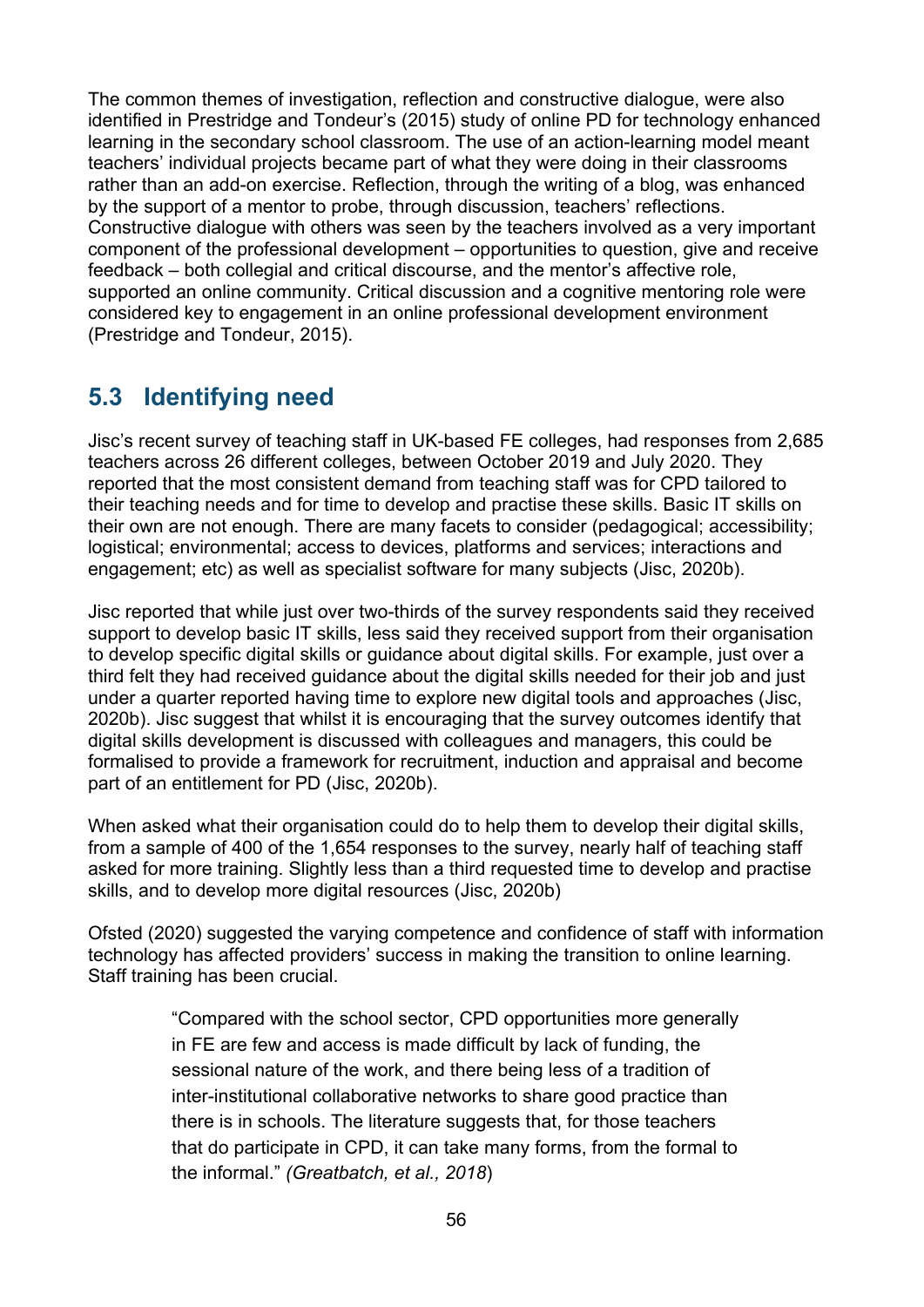## <span id="page-56-0"></span>**5.4 Assessment focused training and professional development opportunities**

"In the most effective provision, staff use a wide range of assessment methods, including computers and digital media such as cameras and recorders, very effectively" (Ofsted, 2014). However, the review found very little evidence in the literature of training / CPD specifically focused on issues to do with online assessment. There is some indication that where it exists it is provided by commercial organisations or awarding bodies.

# <span id="page-56-1"></span>**5.5 Conclusions**

- **The literature suggests that the transition from face-to-face teaching to an online teaching experience involved far more for teachers than just putting elements of learning online.** It influences how teachers see their role, their professional identity, their beliefs and assumptions about teaching. Peer support, creating a community, sharing work and collaborating, enables learning and builds confidence. These wider considerations need to be reflected in the training and development provided.
- **There is a high-level of consensus within the literature on the key components of effective professional development for digitally enhanced learning practitioners.**
- **A large majority of the teachers surveyed by Jisc reported that they received good support from their organisations to develop basic IT skills (Jisc 2020b).** Fewer, however, felt they had received guidance about the specific digital skills needed for their job or reported having time to explore new digital tools and approaches.
- **The review found little evidence in the literature of training / CPD specifically focused on issues to do with online assessment.** There is some indication that where it exists it is provided by commercial organisations or awarding bodies.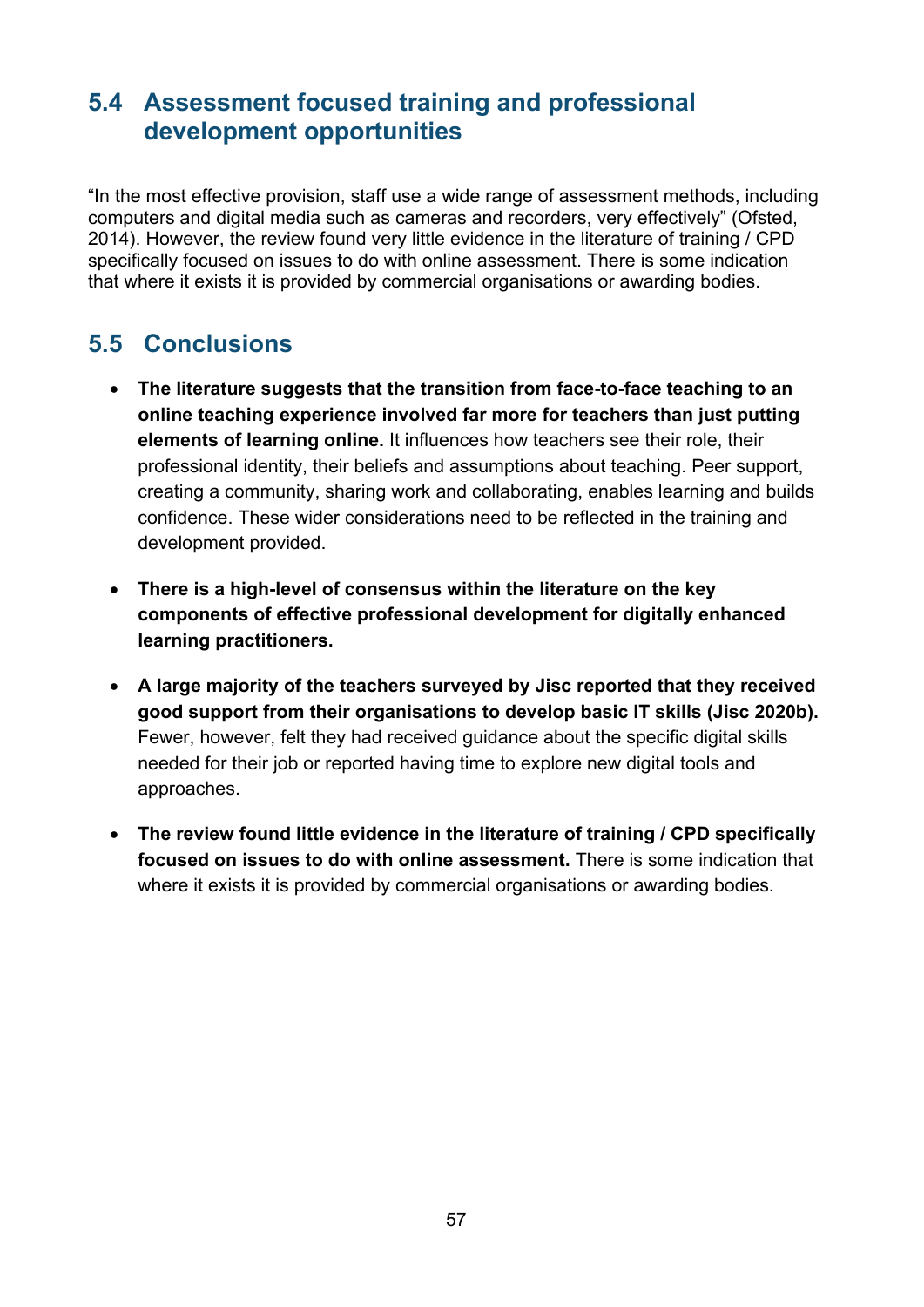# <span id="page-57-0"></span>**Bibliography**

Anderson, T., Rourke, L., Garrison, D.R. & Archer, W. (2001). Assessing teaching presence in a computer conferencing context, JALN Volume 5, Issue 2

Armstrong, E.J. (2019). Maximising motivators for technology-enhanced learning for further education teachers: moving beyond the early adopters in a time of austerity, Research in learning technology, vol. 27, pp. 1-23

Association of Colleges (AoC) (2020a). Creating a post-covid-19 EdTech strategy with no-one left behind

Association of Colleges (AoC) (2020b). Colleges and Covid-19: Summer 2020 AoC summer survey

Australian Institute for Teaching and School Leadership (AITSL) (2020). What works on online/ distance teaching and learning? Spotlight, April 2020

Baleni, Z.G. (2015). Online formative assessment in higher education: Its pros and cons, Electronic Journal of e-Learning, v13 n4 p228-236

Bonfield, C.A., Salter, M., Longmuir, A., Benson, M. & Adachi, C. (2020). Transformation or evolution?: Education 4.0, teaching and learning in the digital age, Higher Education Pedagogies, 5:1, 223-246

Bowyer, J. and Chambers, L. (2017). Evaluating blended learning: Bringing the elements together, Research Matters: Issue 23, Cambridge Assessment

Browne, L. and Millar, D.K. (2019). Increasing student voice and empowerment through technology: not just listening to the voice of the learner but using their digital capabilities to benefit a whole college community, Journal of Further and Higher Education, 43:10, 1433-1443 (funded by Jisc)

Burden, K., Kearney, M., Schuck, S. & Burke, P. (2019a). Principles Underpinning Innovative Mobile Learning: Stakeholders' Priorities, TechTrends volume 63, pages 659– 668

Burden, K., Kearney, M., Schuck, S. & Hall, T. (2019b). Investigating the use of innovative mobile pedagogies for school-aged students: A systematic literature review, Computers & Education, 138, 83–100

Burden, K., Schuck, S. & Kearney, M. (2019c). Is the use of mobile devices in schools really innovative? What does the evidence say?, Impact, Chartered College of Teaching, January 2019

Butler-Henderson, K. and Crawford, J. (2020). A systematic review of online examinations: A pedagogical innovation for scalable authentication and integrity, Computers & Education Volume 159 10402

Caldwell, H. (2018). Mobile Technologies as a Catalyst for Pedagogic Innovation Within Teacher Education. International Journal of Mobile and Blended Learning, 10(2), 50-65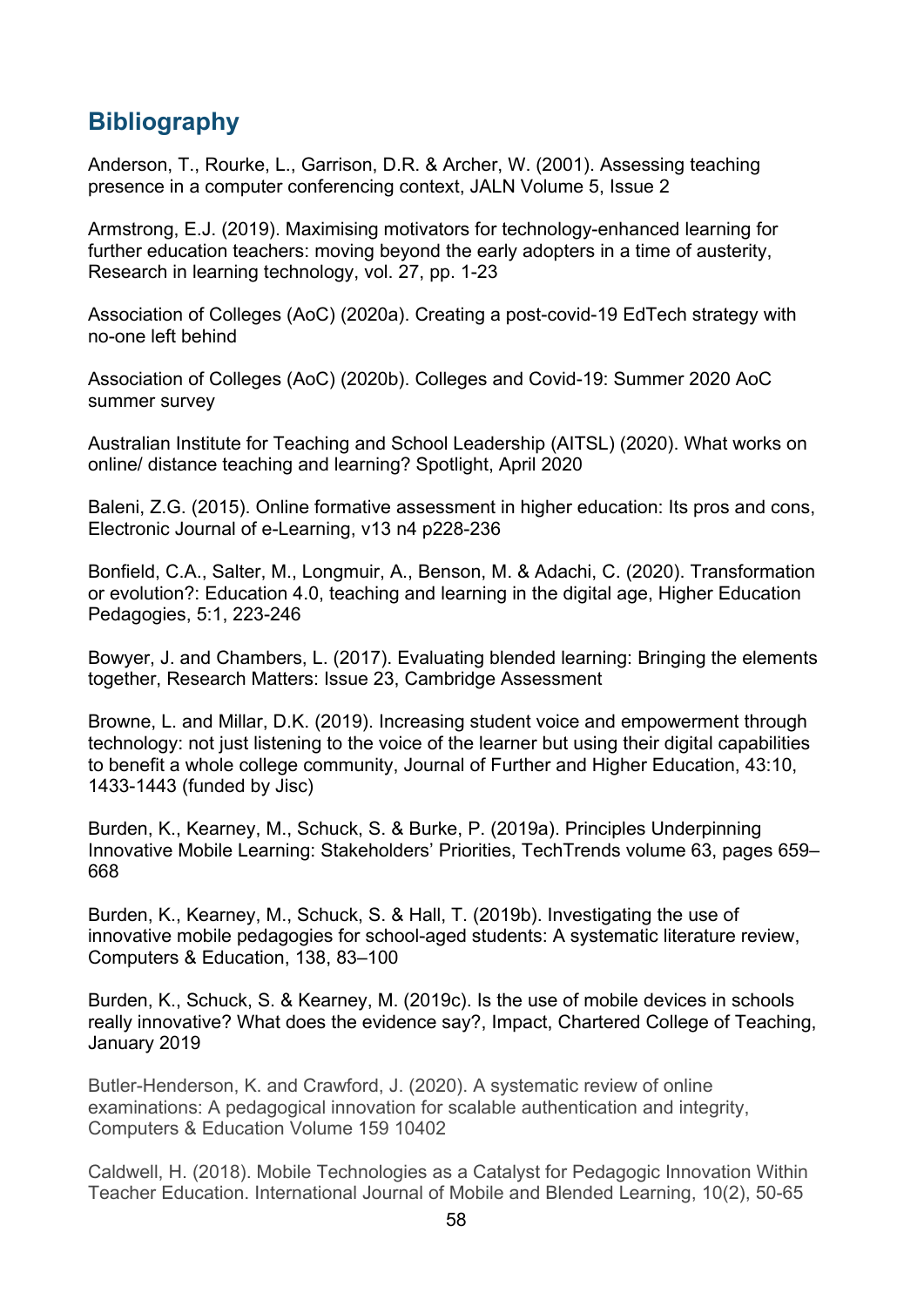California Department of Education (2020). Lessons from the Field: Remote Learning Guidance. [Online]. Accessed at:<https://www.cde.ca.gov/ls/he/hn/appendix2.asp>

Carrillo, C. and Flores, M.A. (2020). Covid-19 and teacher education: a literature review of online teaching and learning practices, European Journal of Teacher Education Volume 43, 2020 - Issue 4

Commission on Adult Vocational Teaching and Learning (CAVTL) (2013). It's about work … Excellent adult vocational teaching and learning, Summary report, Learning and Skills Improvement Service (LSIS)

Cowden, G., Mitchell, P. & Taylor-Guy, P. (2020). Remote learning rapid literature review, Association of Independent Schools NSW & Australian Council for Educational Research (Acer)

Cui, P. and Zheng, L. (2018). A Meta-analysis of the Peer Evaluation Effects on Learning Achievements in Blended Learning Environment. *International Conference on Blended Learning*. https://doi.org/10.1007/978-3-319-94505-7\_18

Department for Education (DfE) (2019). Learners and Apprentices Study: Reasons for noncompletion, Qualitative research report

Dobricki, M., Evi-Colombo, A. & Cattaneo, A. (2020). Situating vocational learning and teaching using digital technologies: A mapping review of current research literature, International Journal for Research in Vocational Education and Training, 7(3), 344-360.

Education and Training Foundation (ETF) (2018). Digital teaching professional framework: Guide for teachers and trainers.

Education Endowment Foundation (EEF) (2020). Remote Learning, Rapid Evidence Assessment, London: Education Endowment Foundation

Fiock, H.S. (2020). Designing a Community of Inquiry in Online Courses, International Review of Research in Open and Distributed Learning, Volume 21, Number 1, January 2020

Freire, P. (1970). Pedagogy of the oppressed. New York, NY: Continuum Books

Fung, F.M., Magdeline, N.T.T. & Kamei, R.K. (2020). How to create engaging online learning amid Covid-19 pandemic: Lessons from Singapore. The Conversation, 10 June, 2020

Further Education Learning Technology Action Group (FELTAG) (2013). Paths forward to a digital future for Further Education and Skills, Recommendations

Garrison, D. R., Anderson, T. & Archer, W. (2000). Critical inquiry in a text-based environment: Computer conferencing in higher education. The Internet and Higher Education 2 (2–3): 87–105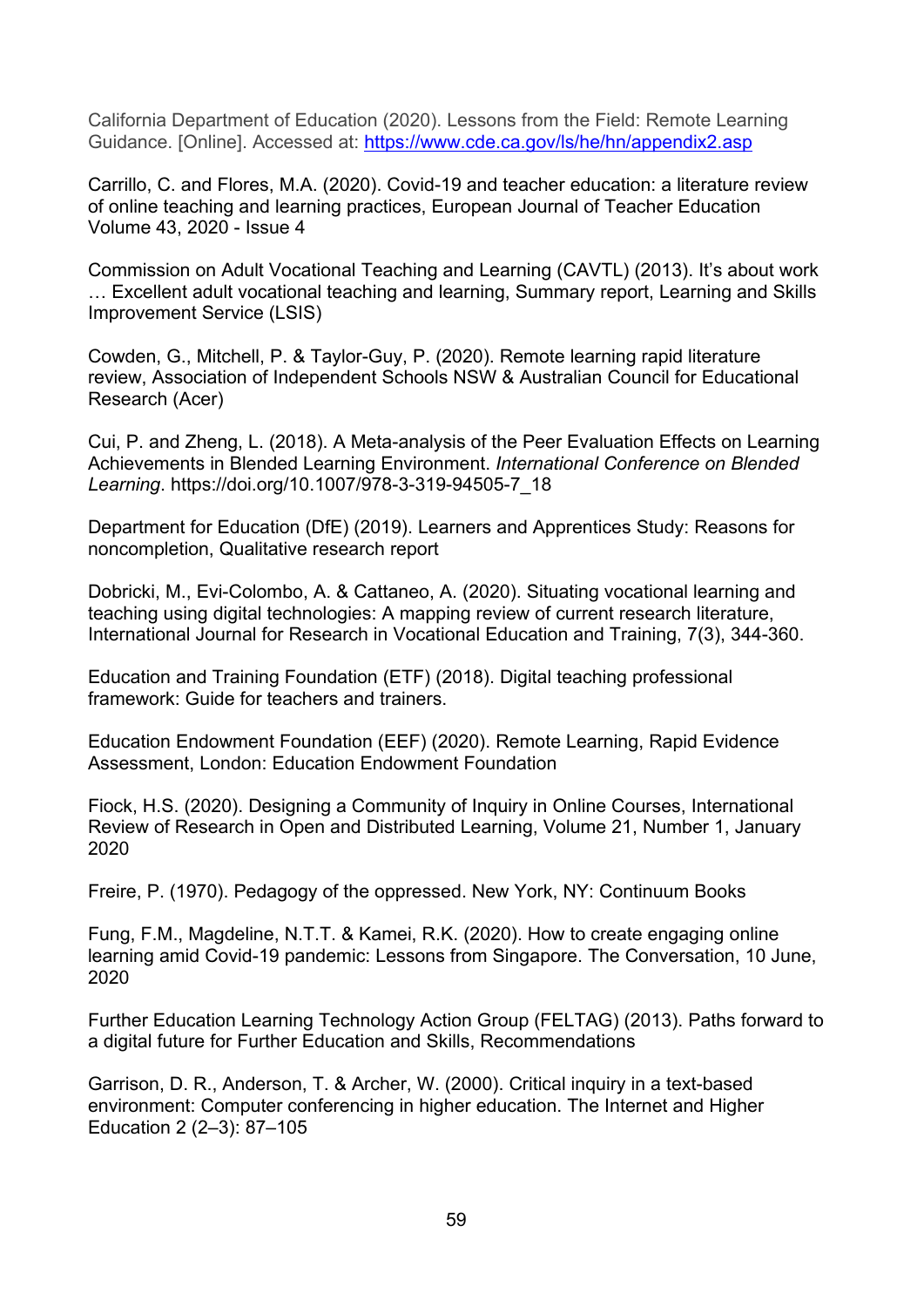Garrison, D.R. and Cleveland-Innes, M. (2005). Facilitating cognitive presence in online learning: interaction is not enough. Am. J. Distance Educ. 19, 133–148. doi:10.1207/s15389286ajde1903

Garrison, D.R. and Arbaugh, J.B. (2007). Researching the community of inquiry framework: review, issues, and future directions. Internet Higher Educ. 10, 157–172. doi:10.1016/j.iheduc.2007.04.001

Glover, I., Hepplestone, S., Parkin, H.J., Rodger, H. & Irwin, B. (2016). Pedagogy first: Realising technology enhanced learning by focusing on teaching practice, British Journal of Educational Technology, vol. 47, no. 5, pp. 993–1002. doi: 10.1111/bjet.12425

Greatbatch, D. and Tate, S. (2018). Teaching, leadership and governance in Further Education, DfE Research Report

Hanley, P., Hepworth, J., Orr, K. & Thompson, R. (2018). Literature Review of subjectspecialist pedagogy, Gatsby Foundation

Hodges, C., Moore, S., Lockee, B., Trust, T. & Bond, A. (2020). The Difference Between Emergency Remote Teaching and Online Learning, Educause, March 27, 2020

Holt, J. (2019). How do Further Education (FE) teachers see their role changing in the future to exploit digital teaching and learning opportunities in an increasingly digital education environment?, University of Wolverhampton.

Impact – Chartered College of Teaching (2019). Understanding the role of digital technologies in supporting effective teaching and learning Impact: Special Edition https://impact.chartered.college/issue/special-issue-january-2019-education-technology/

James, D. and Unwin, L. (2016). Fostering High Quality Vocational Further Education in Wales, Public Policy Institute for Wales

Jisc, (2019). Horizons report on emerging technologies and education

Jisc, (2020a). Shaping the digital future of FE and skills

Jisc, (2020b). Teaching staff digital experience insights survey 2020: UK further education (FE) survey findings

Jisc, (2020c). Learner digital experience insights survey 2020

Jisc, (2020d). The future of assessment: five principles, five targets for 2025

Kearney, M., Burden, K. & Schuck, S. (2018). Disrupting education using smart mobile pedagogies. In L. Daniela (ed.) Didactics of smart pedagogy. Springer

Laurillard, D., Derrick, J. & Doel, M. (2016). Building digital skills in the FE Sector, Foresight, Government Office for Science

Lee, K. (2020). Coronavirus: 14 simple tips for better online teaching, The Conversation, March 2020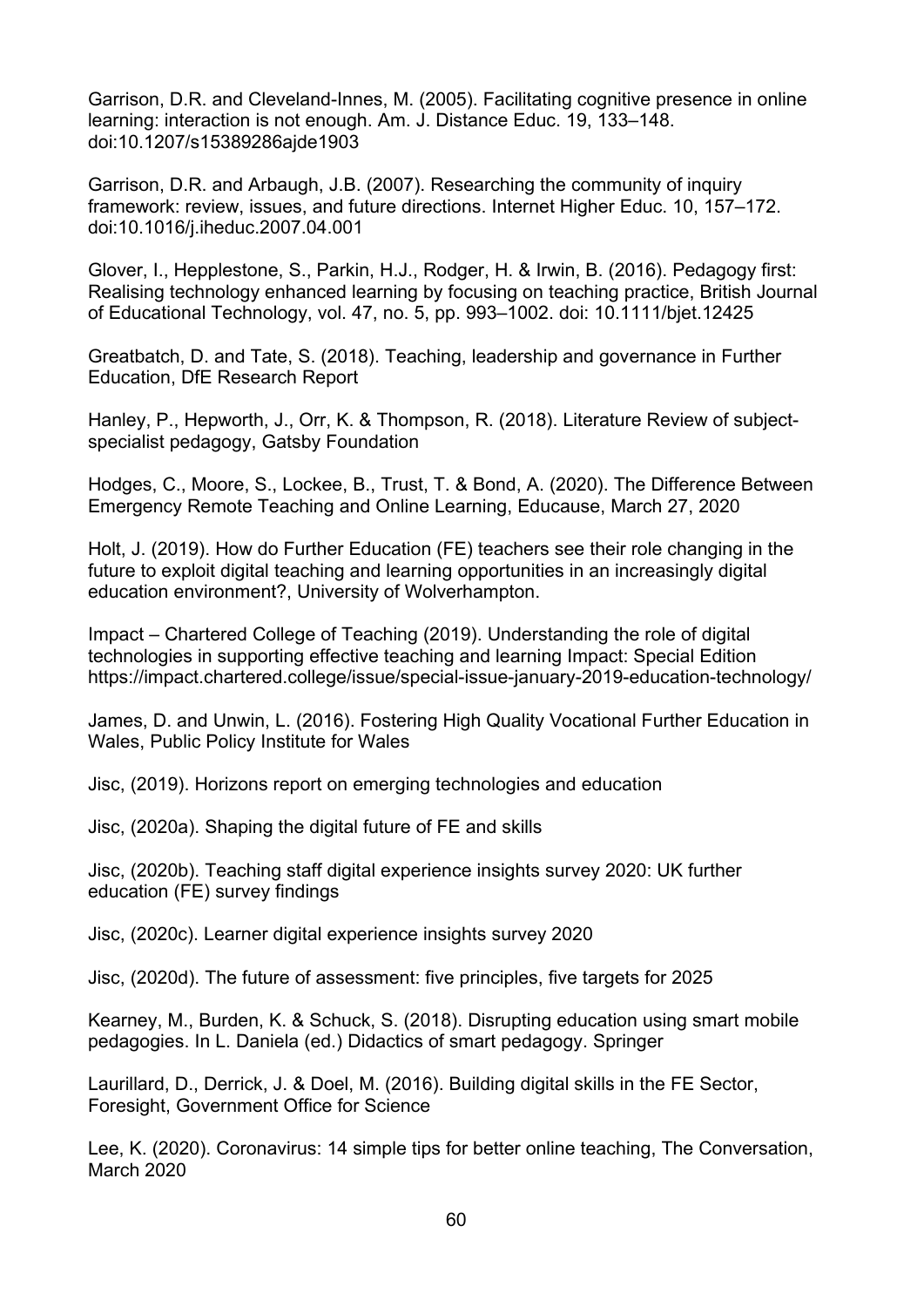Liyanagunawardena, T.R. and Moore, N. **(**2019). Flexible approach to apprenticeship education: A case study of University College of Estate Management. Higher Education, Skills and Work-Based Learning, 10(1): 16-31. [https://doi.org/10.1108/HESWBL-01-](https://doi.org/10.1108/HESWBL-01-2019-0004) [2019-0004](https://doi.org/10.1108/HESWBL-01-2019-0004)

Lo, C.K. and Hew, K.F. (2017). A critical review of flipped classroom challenges in K-12 education: possible solutions and recommendations for future research, Research and Practice in Technology Enhanced Learning, 12:4 DOI 10.1186/s41039-016-0044-2

Lucas, B., Claxton, G. & Webster, R. (2010). Mind the gap: Research and reality in practical and vocational education, University of Winchester and Edge Foundation

Lucas, B., Spencer, E.M. & Claxton, G. (2012). How to teach vocational education: a theory of vocational pedagogy, City & Guilds, Centre for Skills Development

McAleavy, T. and Gorgen, K. (2020). What does the research suggest is best practice in pedagogy for remote teaching? Education Development Trust

Means, B., Bakia, M. & Murphy, R. (2014). [Learning Online: What Research Tells Us](https://www.routledge.com/Learning-Online-What-Research-Tells-Us-About-Whether-When-and-How-1st/Means-Bakia-Murphy/p/book/9780415630290)  [about Whether, When and How,](https://www.routledge.com/Learning-Online-What-Research-Tells-Us-About-Whether-When-and-How-1st/Means-Bakia-Murphy/p/book/9780415630290) New York: Routledge (quoted in Hodges, C., Moore, S., Lockee, B., Trust, T. & Bond, A., 2020, The Difference Between Emergency Remote Teaching and Online Learning, Educause, March 27, 2020)

Mishra, P. and Koehler, M.J. (2006). Technological Pedagogical Content Knowledge: A Framework for Teacher Knowledge, Teachers College Record 108 (6): 1017–1054. doi:10.1111/j.1467- 9620.2006.00684.x.

National standards for quality online teaching (2019). Quality Matters and the Virtual Learning Leadership Alliance, USA. [https://www.nsqol.org/the-standards/quality-online](https://www.nsqol.org/the-standards/quality-online-teaching/)[teaching/](https://www.nsqol.org/the-standards/quality-online-teaching/)

Ofqual, (2020). Online and on-screen assessment in high stakes, sessional qualifications. A review of the barriers to greater adoption and how these might be overcome

Ofsted (2014). Teaching, learning and assessment in further education and skills – what works and why

Ofsted (2019a). The education inspection framework

Ofsted (2019b). Educational effectiveness research and further education and skills

Ofsted (2020). Online education in further education and skills: learning about what works (Blog)

Orcutt, J.M. and Dringus, L.P. (2017). Beyond being there: Practices that establish presence, engage students and influence intellectual curiosity in a structured online learning environment. Online Learning 21(3), 15-35. doi: 10.24059/olj.v%vi%i.1231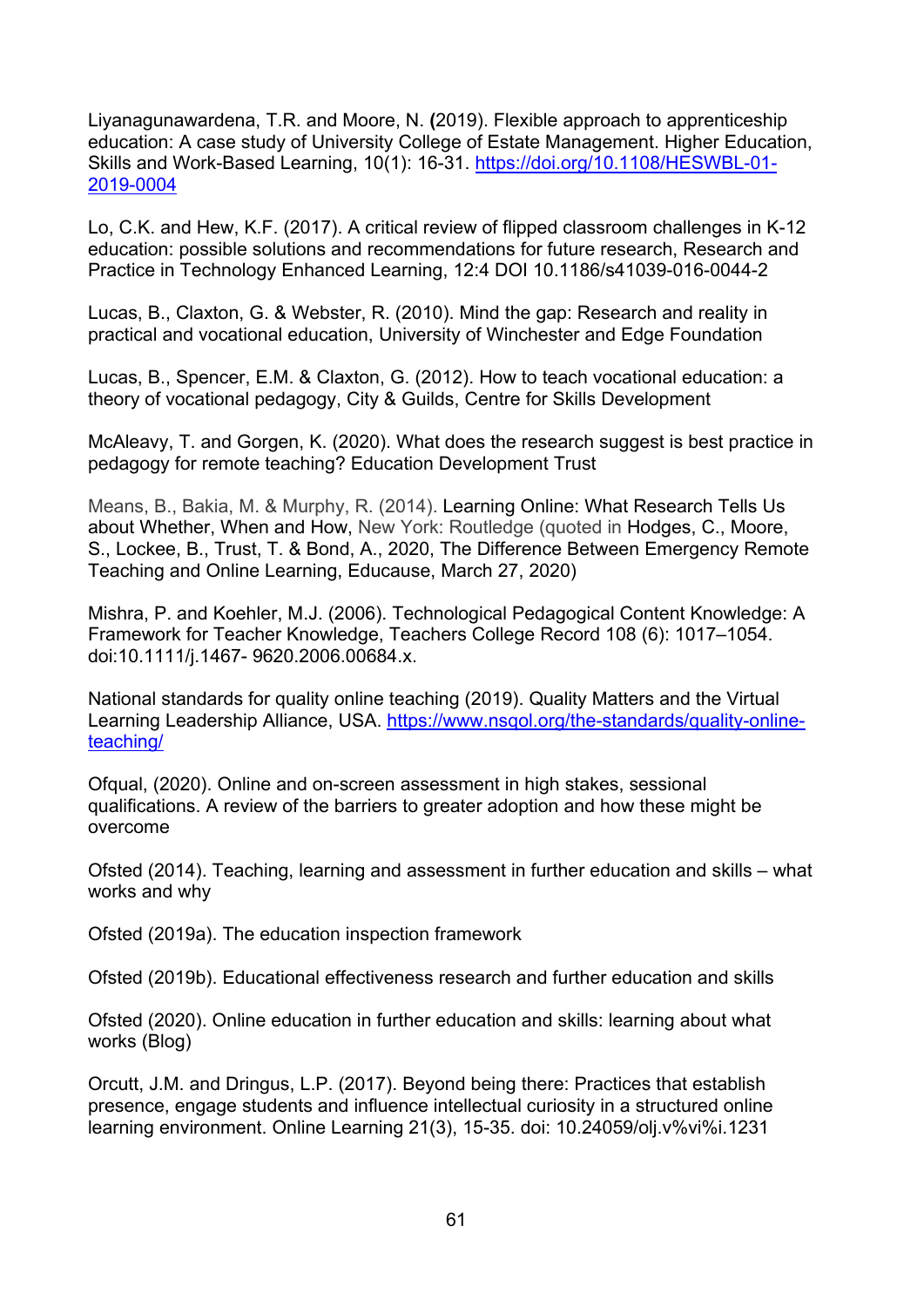Parker, J. and Herrington, J. (2015). Setting the climate in an authentic online community of learning. AARE Conference, Western Australia

Parsons, A. (2017). Accessibility and use of VLEs by students in further education, Research in post-compulsory education, vol. 22, no. 2, pp. 271-288.

Philipsen, B., Tondeur, J., Pareja Roblin, N., Vanslambrouck, S. & Zhu, C. (2019). Improving teacher professional development for online and blended learning: a systematic meta-aggregative review, Educational technology research and development, vol. 67, no. 5, pp. 1145-1174

Prestridge, S. and Tondeur, J., (2015). Exploring elements that support teachers' engagement in online professional development, Education Sciences, vol. 5, no. 3, pp. 199–219. doi: 10.3390/educsci5030199

Puentedura, R. (2010). SAMR and TPCK: Intro to advanced practice.

Quality Assurance Agency for Higher Education (QAA) (2020). Guidance: Building a Taxonomy for Digital Learning

Reyes-Fournier, E., Cumella, E.J., March, M., Pederson, J. & Blackman, G. (2020). Development and validation of the online teaching effectiveness scale. Online Learning, 24(2), 111-127

Rizvi, S., Rienties, B. & Khojab, S.A. (2019). The role of demographics in online learning; A decision tree based approach, Computers & Education Volume 137, Pages 32-47

Roddy C., Amiet D.L., Chung J., Holt C., Shaw L., McKenzie S., Garivaldis F., Lodge J.M. & Mundy M.E. (2017). Applying Best Practice Online Learning, Teaching, and Support to Intensive Online Environments: An Integrative Review. Front. Educ. 2:59. doi: 10.3389/feduc.2017.00059

SAGE (2020). Paper on Further and Higher Education, 9 July 2020

Scott, H.E. (2016). An anatomy of a social network: momentum, enhanced engagement and social media fatigue: a qualitative case study of situated literacy and engagement among further education re-sit students in the UK, PhD thesis, University of Hull

Scott, H.E. (2018). Through the wall of literacy: Transformative practice in social networks among GCSE re-sit Further Education students, Education & training (London), vol. 60, no. 6, pp. 569-583

Selwyn, N. (2017). Education and technology: Key issues and debates. Bloomsbury Academic: New York

Serdyukov, P. (2015). Does Online Education Need a Special Pedagogy?, Journal of Computing and Information Technology, 23(1), 61-74. doi: 10.2498/cit.1002511

Serdyukov, P. and Serdyukov, N. (2015). Effects of communication, socialization and collaboration on online learning, European Scientific Journal June 2015 /SPECIAL/ edition Vol.2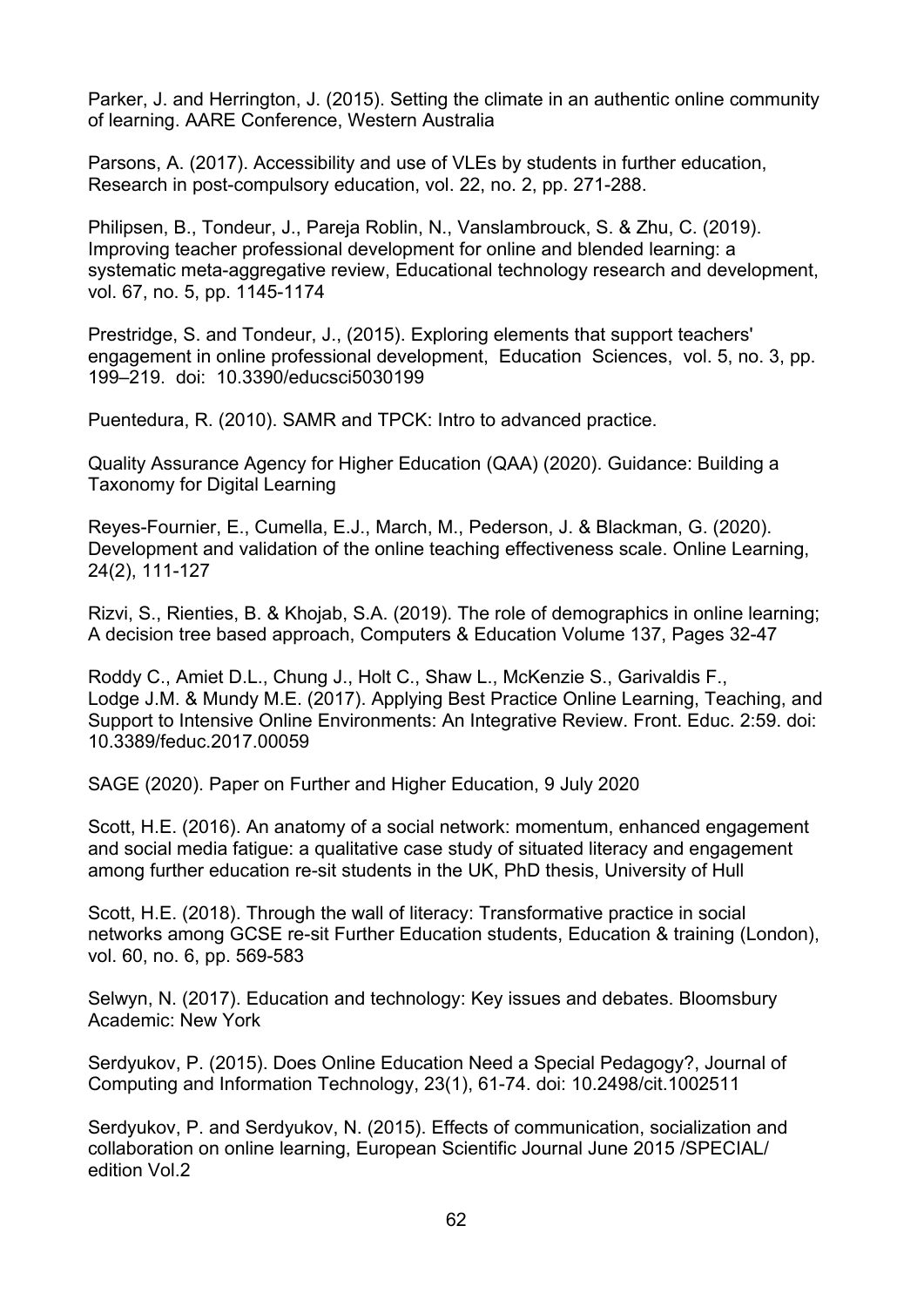Seufert, S. and Scheffler, N. (2016). Developing Digital Competences of Vocational Teachers, International journal of digital literacy and digital competence, vol. 7, no. 1, pp. 50-65.

Sharpe, R., Wu, Q. & Pavlakou, M. (2019). Exploring patterns of technology use in UK college students: a cluster analysis of learners' digital practices, Research in Post-Compulsory Education, 24:1, 20-36

Shulman, L. S. (1986). Those who understand: Knowledge growth in teaching. Educational Researcher, 15(2), 4–14. Shulman, L. S. (1987). Knowledge and teaching: Foundations of the new reform. Harvard Educational Review, 57(1), 1–22

. Sirakaya, M. and Cakmak, E.K. (2018). Effects of augmented reality on student achievement and self-efficacy in vocational education and training International Journal for Research in Vocational Education and Training (IJRVET) Vol. 5, Issue 1, 1-18

Stringer E., Lewin C. & Coleman R. (2019). Education Endowment Foundation, Using digital technology to improve learning: Guidance Report

Sun, A., and Chen, X. (2016). Online education and its effective practice: A research review, Journal of Information Technology Education: Research, Volume 15 pp. 157-190

Tanis C. J. (2020). The seven principles of online learning: Feedback from faculty and alumni on its importance for teaching and learning. Research in Learning Technology, 28

Welsh Government, (2020). Covid-19 Resilience Plan for the post -16 sector: Strategic framework for learning delivery from September 2020

World Bank, (2020). Remote Learning and Covid-19

Zaidi, A., Beadle, S. & Hannah, A. (2018). Review of the online learning and artificial intelligence education market, DfE Research Report

Zheng, L., Cui, P., Li, X. & Huang, R. (2018). Synchronous Discussion between Assessors and Assessees in Web-Based Peer Assessment: Impact on Writing Performance, Feedback Quality, Meta-Cognitive Awareness and Self-Efficacy, Assessment & Evaluation in Higher Education, v43 n3